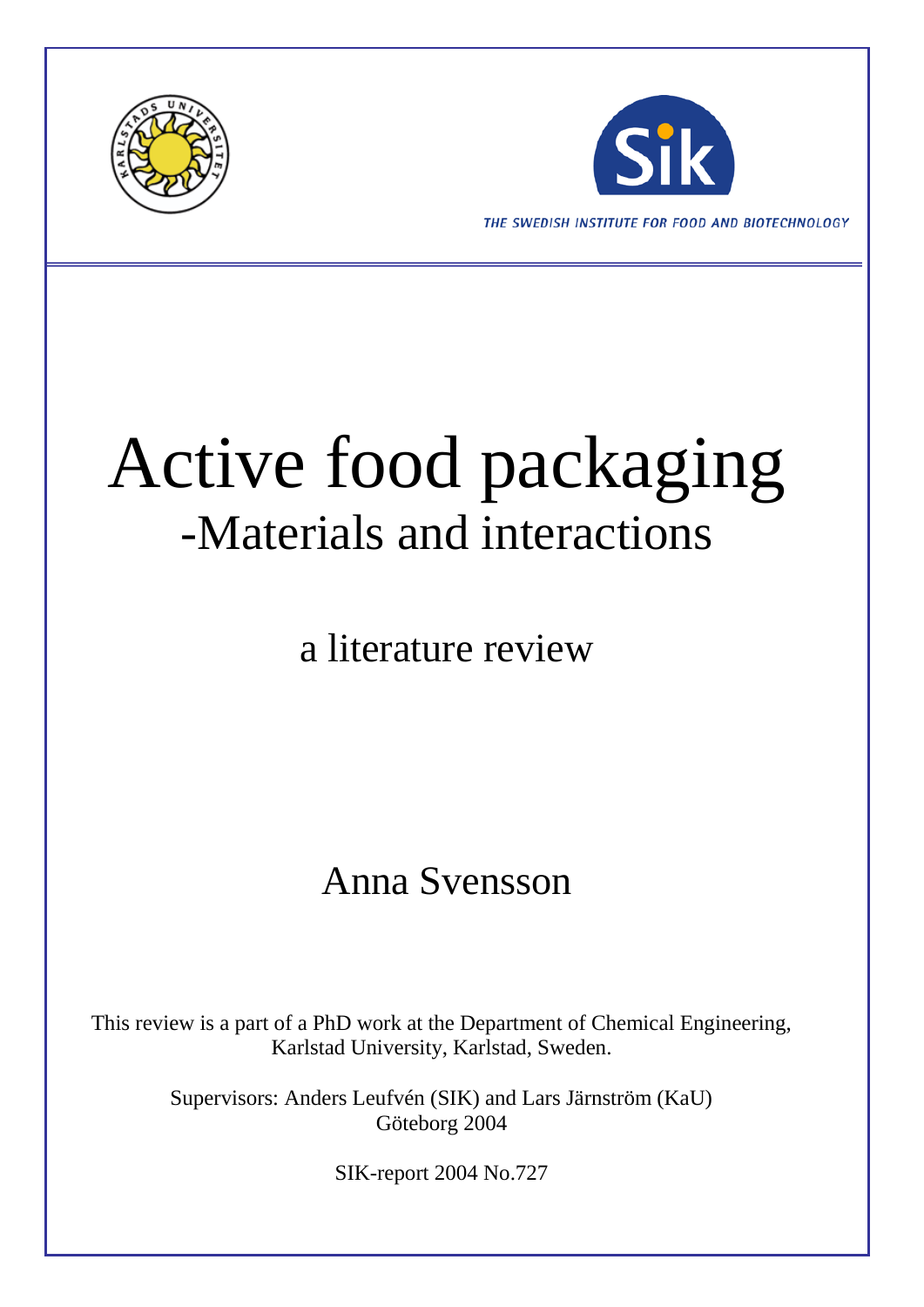SIK-report 2004 No.727

# Active food packaging -Materials and interactions

a literature review

## Anna Svensson

This review is a part of a PhD work at the Department of Chemical Engineering, Karlstad University, Karlstad, Sweden.

Supervisors: Anders Leufvén (SIK) and Lars Järnström (KaU)

SIK, The Swedish Institute for Food and Biotechnology Göteborg 2004

ISBN: 91-7290-235-3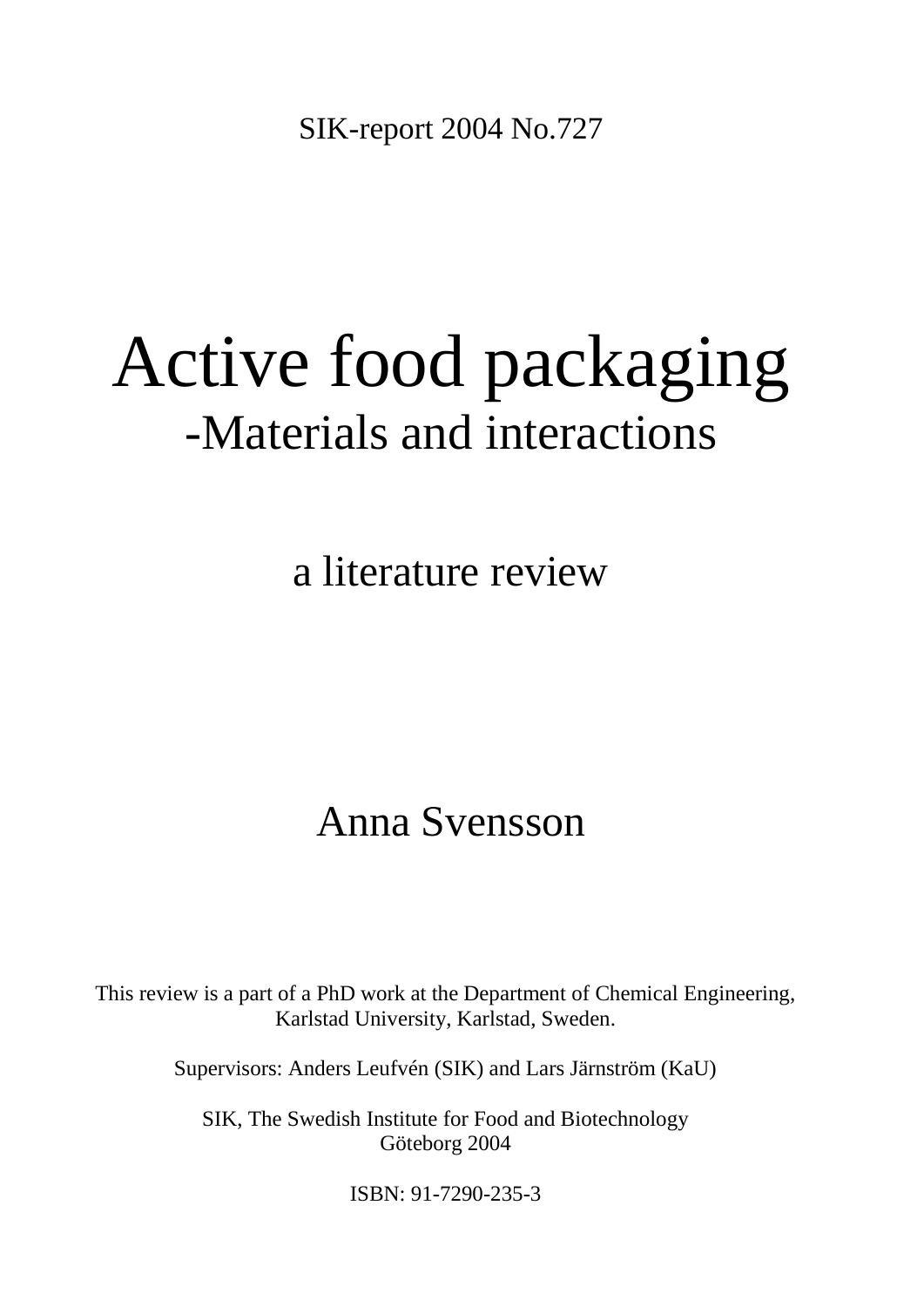| 3.3. Parameters affecting the degree of food flavour - packaging interactions  16 |  |
|-----------------------------------------------------------------------------------|--|
|                                                                                   |  |
|                                                                                   |  |
|                                                                                   |  |
|                                                                                   |  |
|                                                                                   |  |
|                                                                                   |  |
|                                                                                   |  |
|                                                                                   |  |
|                                                                                   |  |
|                                                                                   |  |
|                                                                                   |  |
|                                                                                   |  |
|                                                                                   |  |
|                                                                                   |  |
|                                                                                   |  |
|                                                                                   |  |
|                                                                                   |  |
|                                                                                   |  |
|                                                                                   |  |
|                                                                                   |  |
|                                                                                   |  |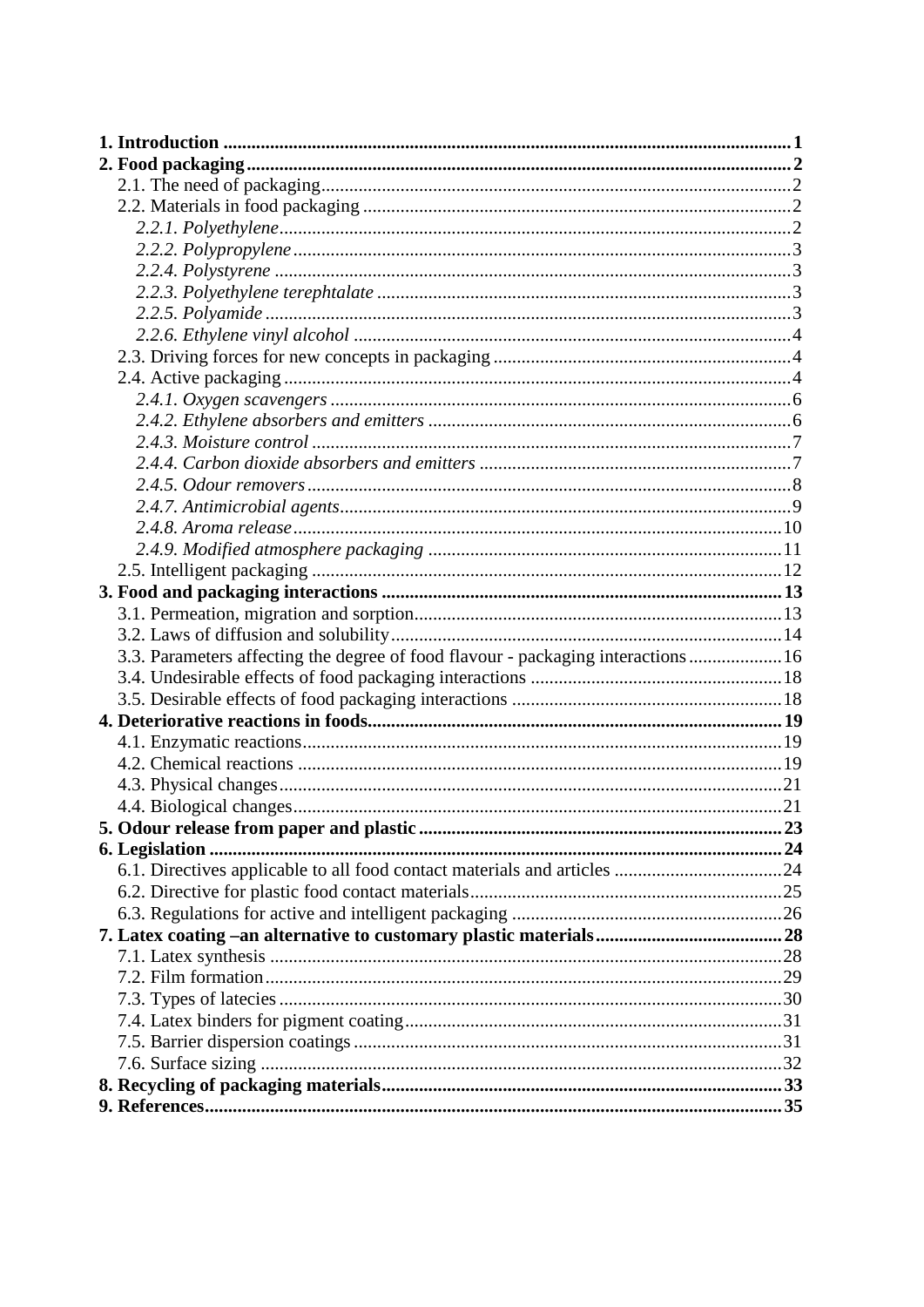#### <span id="page-3-0"></span>**1. Introduction**

This literature review is a part of a PhD-project entitled "Active product packaging interactive surfaces". The project is a collaboration between Sensory and Flavour Evaluation at SIK (The Swedish Institute for Food and Biotechnology) in Göteborg, Sweden and the Surface Treatment Programme at Karlstad University in Karlstad, Sweden.

In this review, conventional and new food packaging materials are presented as well as new developments in food packaging techniques i.e. active and intelligent packaging. Interactions between the food product and the packaging material are described including how these interactions can be used in a positive way to affect food quality. The review also contains sections describing how food products are deteriorated and how packaging materials are recycled. In addition description of water based coatings for paper and board are included. Further, the European legislation for food contact materials and the EU-sponsored project Actipak are presented.

The literature search was performed during the period of October 2003 until February 2004. (However, some parts about legislation have been added later, during October 2004.) The literature covered in this review encompasses papers and books, but also some patents. Data bases used include FSTA (Food Science and Technology Abstracts), Science Direct, Paperbase and SciFinder as well as the national library catalogue Libris plus the internet site Espacenet for patent information.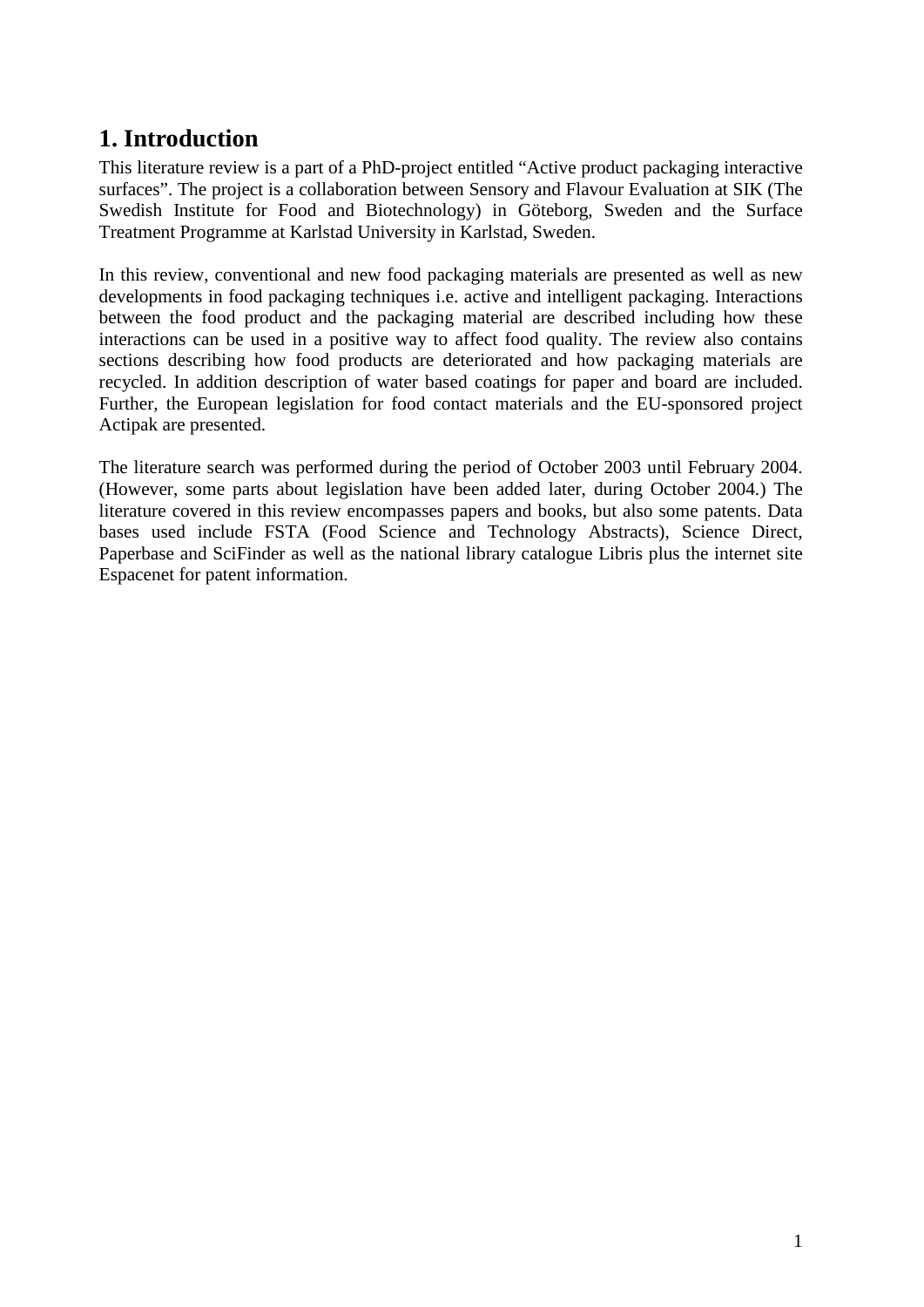#### <span id="page-4-0"></span>**2. Food packaging**

#### <span id="page-4-1"></span>*2.1. The need of packaging*

An efficient food packaging provides several functions. It serves as a container to hold and carry the food product as well as a protection of the food from outside contamination by water, light, odours, microorganisms, dust etc and from mechanical damage, thereby preserving the food quality. The package may also provide barriers to maintain correct moisture content or gas composition around the product. In addition, convenience is important in packaging and the demands for easy opening, dispensing and resealing packages, which retain the quality of the product until totally used, are increasing. The food package must also be communicative to facilitate trading as well as to promote sales and inform about content and nutritional properties (Paine and Paine 1992; Risch 2000; Robertson 1993).

#### <span id="page-4-2"></span>*2.2. Materials in food packaging*

The most commonly used materials in food packaging include paper, plastic, metal and glass (Paine and Paine 1992). Glass and metal have excellent barrier properties and hardly interact with the packaged food at all. Plastic materials demonstrate almost the opposite properties including non-ideal barriers and non-inertness resulting in interactions with food products (Nielsen and Jaegerstad 1994). For example aroma compounds may be absorbed in the plastic material resulting in loss in aroma intensity or an the unbalanced flavour profile (van Willige *et al.* 2002). Nevertheless, the use of plastic materials in packaging has increased rapidly during the last decades. The main reasons for this are that plastics are less expensive than other materials, they have lower energy content and lighter weight but are still relatively strong. Further, there are several types of plastic materials resulting in many alternatives in forming and shaping plastic products and a diversity in possible applications (Paine and Paine 1992).

In many cases different materials are combined to get the desired barrier properties of the package. The layers may include foil, different kinds of plastic, paper and adhesives. The most important plastics in food and drink packaging are polyethylene (PE), polypropylene (PP), polyethylene terephtalate (PET), polystyrene (PS), polyamide (PA) and ethylene vinyl alcohol (EVOH) (Crosby 1981; Dunn 1997; Risch 2000). PE is the most commonly produced plastic in the world and PP is the third most common bulk plastic after polyvinyl chloride (PVC) (Piringer and Baner 2000).

#### <span id="page-4-3"></span>*2.2.1. Polyethylene*

There are several grades of polyethylene and the three main types are low density polyethylene (LDPE), high density polyethylene (HDPE) and linear low density polyethylene (LLDPE) among which LDPE is most frequent in packaging. The mechanical properties of PE depend on the molecular weight and degree of branching. The most important properties of PE in packaging applications include its heat sealability, toughness, high elasticity, cold resistance and good water vapour resistance. LDPE, which is highly branched, is flexible and can be manufactured into films, bottles, closures, dispensers, coatings on paper or aluminium foil as well as to large tanks and containers. The permeability of gases, aromas and fats are high for LDPE resulting in that LDPE must be combined with other materials in some food packaging applications. For example, solely LDPE is not suitable for applications where oxidation is a problem. With increasing density the crystallinity increases and therefore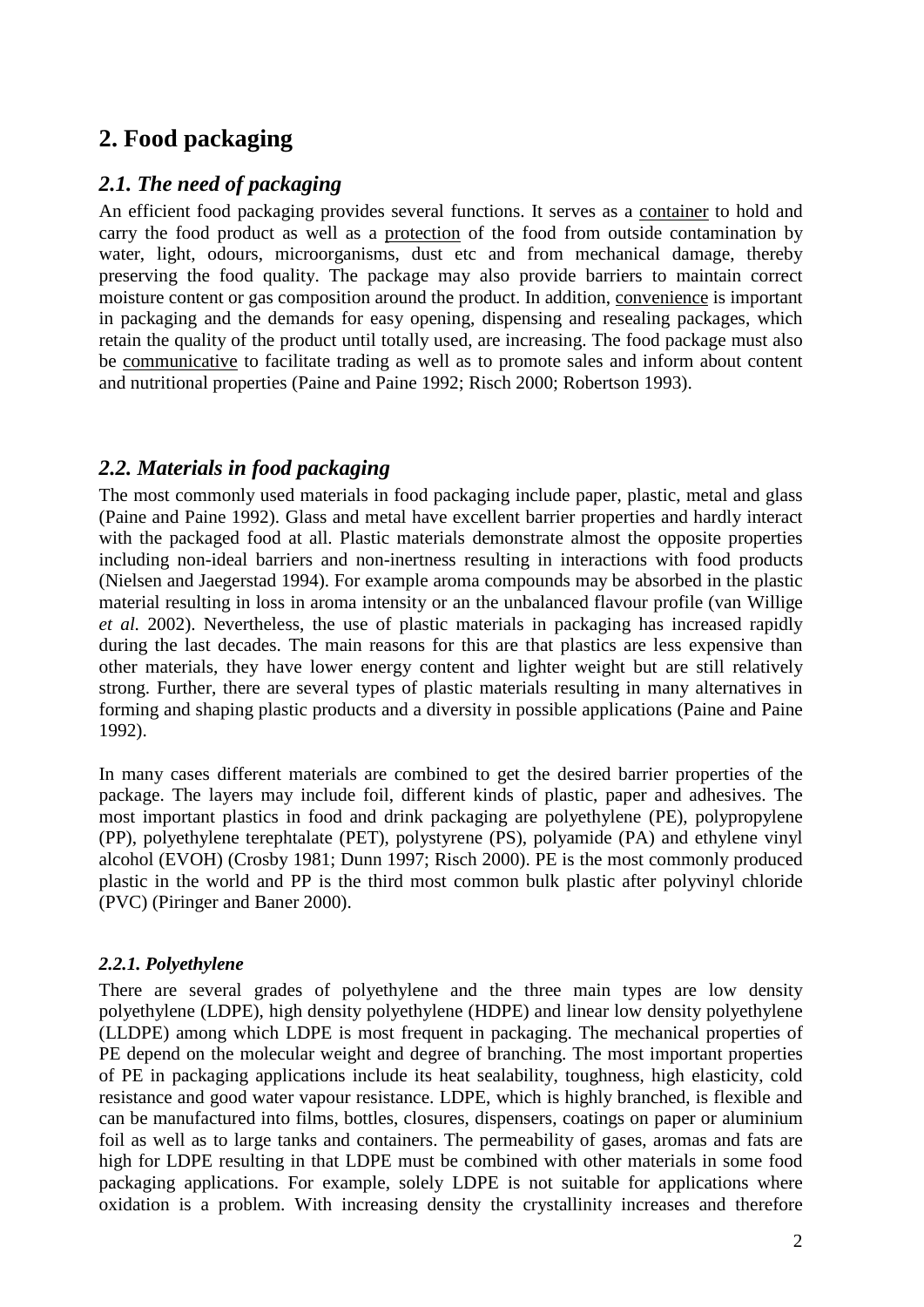barrier properties as well as hardness and stiffness of PE increase while toughness, cold resistance and transparency decrease. LLDPE is generally stronger and tougher than LDPE but has similar properties. HDPE is harder and more brittle than LDPE and has better barrier properties. HDPE is used as storage and distribution containers but also as films with high fat resistance for meat and other products (Crosby 1981; Paine and Paine 1992; Piringer and Baner 2000; Robertson 1993).

#### <span id="page-5-0"></span>*2.2.2. Polypropylene*

PP has similar chemical composition as PE but it is harder and has a less waxy feel. It is produced as films, sheets, trays and bottles which maintain their shapes at high temperatures. As a result they can be hot-filled or sterilized. PP has great grease and solvent resistance. Other characteristic properties of PP are its resistance to fatigue when flexed and that it does not undergo stress cracking. However PP has low cold temperature resistance. Biaxially oriented films of PP has improved gloss, clarity, impact strength and water and oxygen barrier properties They are used for wrapping of several food items including snack foods and biscuits (Crosby 1981; Paine and Paine 1992; Piringer and Baner 2000).

#### <span id="page-5-1"></span>*2.2.4. Polystyrene*

PS is hard, transparent and has good water resistance (Strong 2000). The main drawback is its brittleness and sensitivity to stress cracking and high gas and moisture vapour permeability. Due to the latter property the main applications of PS are to products with short shelf lives like yoghurt, ice cream, fresh cheese and coffee cream. However, in the past few years PS has been replaced by the less expensive PP (Paine and Paine 1992; Piringer and Baner 2000; Strong 2000).

#### <span id="page-5-2"></span>*2.2.3. Polyethylene terephtalate*

The polyester PET has great tensile strength (it must be orientated to develop full tensile strength), excellent chemical resistance, light weight, elasticity and good temperature stability. Due to the good temperature stability PET products like boil-in-the-bag or oven bags have been produced. The barrier properties of gases, aromas and fats are good for PET while the water vapour permeability is a bit higher. Biaxially stretched PET, which is stronger and has better gas barrier than unstretched PET, is used in containers for carbonated beverages, edible oils and spirits. To improve sealability and toughness of PET coatings of LDPE can be made (Paine and Paine 1992; Piringer and Baner 2000). Also metallization (Piringer and Baner 2000), silica coating, epoxy amine coating and polyvinylindene chloride coating (Braakman 2002) of PET leads to improvement of barrier properties.

#### <span id="page-5-3"></span>*2.2.5. Polyamide*

There is a large variety of polyamides, commonly called nylons. Since hydrogen bonds are formed between the molecules, PA is hard, temperature resistant and some types have high crystallinity. The melting point of PA is between 177-255ºC and it can be used at low temperatures ranging from -50ºC to -70ºC. Further, PA is a good gas barrier while the barrier properties to water are not so good. However, PA is rather expensive and the main application is in laminates with for example PE. PE gives good water resistance and heat sealability. These laminates are for example used for vacuum or inert gas packed meat products, fish and cheeses. Biaxial stretching of PA improves stiffness of the material and is used as carrier film in laminate packages for stiffer vacuum or inert gas packing of coffee, milk powder and meat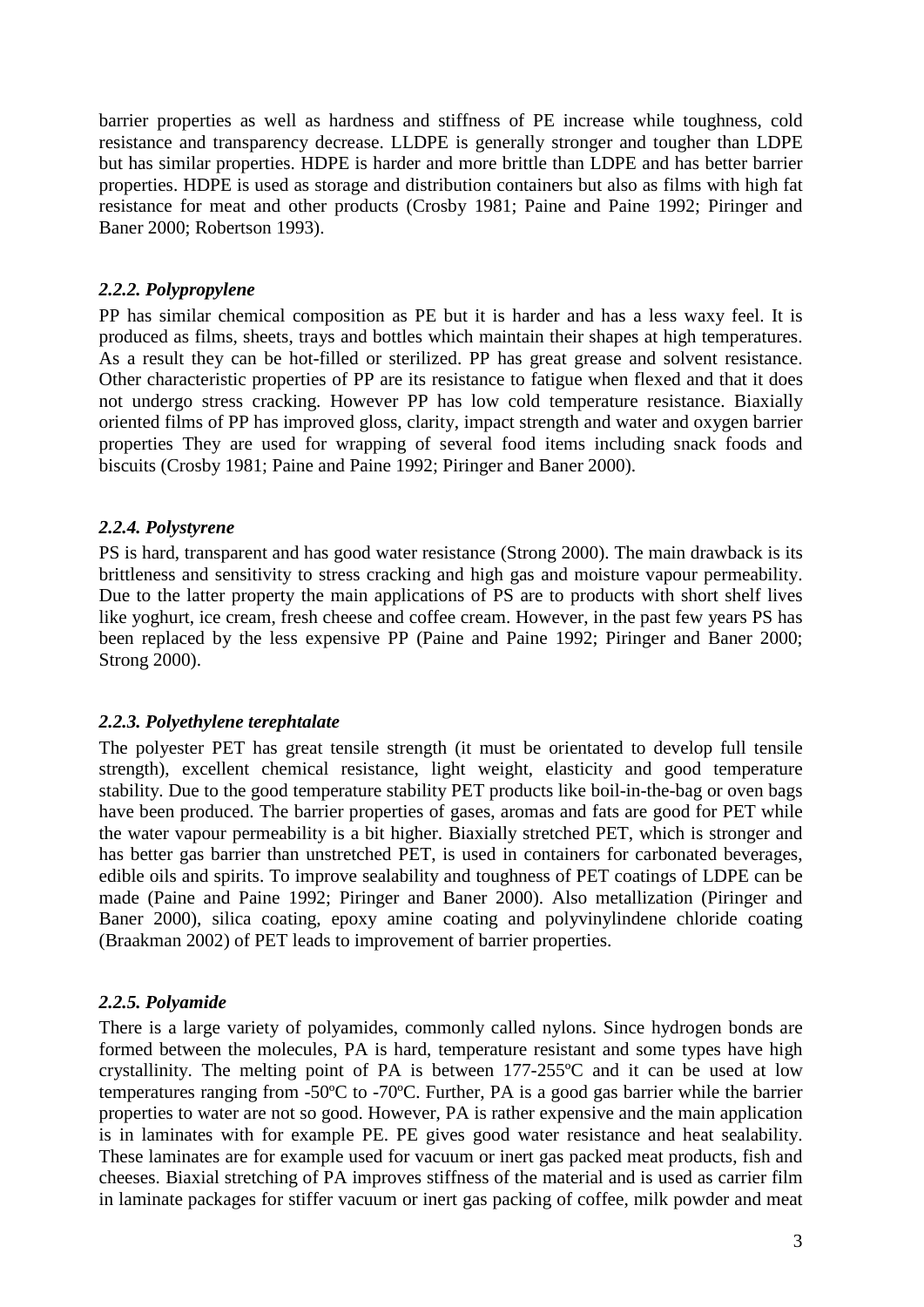products as well as for "bag-in-box" liquid packages (Paine and Paine 1992; Piringer and Baner 2000).

#### <span id="page-6-0"></span>*2.2.6. Ethylene vinyl alcohol*

EVOH is a plastic with exceptional barrier properties which is manufactured by saponification of the ethylene vinyl acetate copolymer (EVA) (Piringer and Baner 2000). Under dry conditions EVOH has excellent oxygen barrier properties but is inherently moisture sensitive and becomes permeable when absorbing moisture. This is a big problem during sterilization and EVOH is therefore used as barrier material in multilayer constructions with for example PE. (Rowan 2001; Tsai and Wachtel 1990) EVOH has also been an excellent flavour barrier in contrast to other plastic materials, which may scalp desirable aromas from the food product. Therefore EVOH is also used as a barrier against flavour loss (Brody 1992).

#### <span id="page-6-1"></span>*2.3. Driving forces for new concepts in packaging*

New developments in food packaging are underway and the main driving forces for these changes include consumer demands, industrial competition and regulatory aspects (Dennis 2000). Environmental concern and efforts to decrease the solid waste stream are crucial. The requirements from the consumers include mildly preserved, high quality convenience food as well as greater assurance of food safety and better information of the food product (Franke *et al.* 2002; Risch 2000).

The globalization of the food industry demands products with longer shelf life and lighter weight materials. To address these needs, research is ongoing to improve barrier properties of the packaging as well as develop new concepts such as active and intelligent packaging. Barrier properties of the package has been improved by combining different materials as foil, different kinds of plastic, paper and adhesives through lamination, coextrusion or coating (de Kruijf *et al.* 2002; Franke *et al.* 2002; Risch 2000).

#### <span id="page-6-2"></span>*2.4. Active packaging*

New packaging concepts have been and are currently developed that not just function as a passive, inert barrier to external conditions but play an active role in the protection of the packed food (Anon 2002; Vermeiren *et al.* 2002). According to de Kruijf *et al.* (2002) active packaging can be defined as a package that changes the condition of the packaged food to extend shelf life or improve food safety or sensory properties, while maintaining the quality of the packed food (de Kruijf *et al.* 2002).

Shelf life and quality of the packed food may be improved or preserved by controlling appropriate conditions within the package. These conditions include physiological processes such as respiration of fresh fruits and vegetables, chemical processes such as lipid oxidation, physical processes like staling of bread and dehydration and also microbiological aspects as spoilage from microorganisms (de Kruijf *et al.* 2002).

As presented in table 1, examples of active packaging techniques include systems that absorb oxygen, ethylene, moisture, carbon dioxide and odours as well as systems that release carbon dioxide, ethanol, antimicrobial agents, antioxidants and flavours (Ahvenainen and Hurme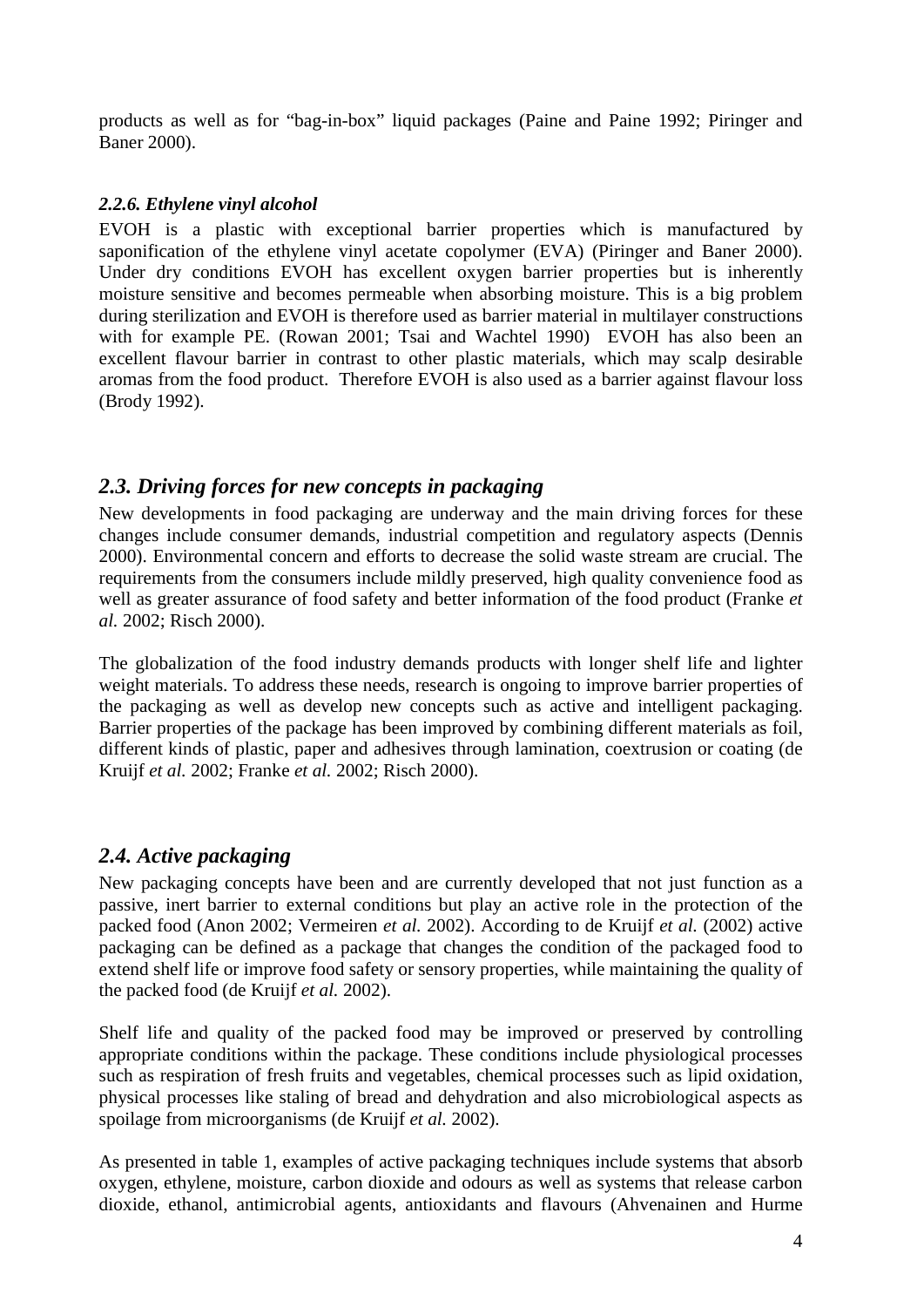1997; Brody 2003; de Kruijf *et al.* 2002; Floros *et al.* 2000; Labuza 1996; Lopez-Cervantes *et al.* 2003; Vermeiren *et al.* 2002; Vermeiren *et al.* 1999). Often the active function is incorporated in separate units like sachets, pouches, labels etc instead of being integrated within the packaging material. The first application was desiccants in dry product packages (Brody *et al.* 2001).

Several active and intelligent packaging concepts are currently available on the market in USA, Japan and Australia. Until today only a few of these technologies are applied in Europe due to strict regulations in the legislation for materials intended to come in contact with food. Work is however ongoing to make amendments in the EU law in order to accept some types of active packaging. Also considerations of consumer acceptance, economic aspects, environmental impact and the effectiveness of the new concepts are lacking to some extent (de Kruijf *et al.* 2002). (See chapter 6, Legislation)

**Table 1.** Examples of active and intelligent packaging systems (Ahvenainen 2003; Ahvenainen and Hurme 1997; Brodie and Visioli 1992; Brody *et al.* 2001; Floros *et al.* 2000; Hurme *et al.* 2002; Rooney 1997; Vermeiren *et al.* 1999).

| <b>System</b>                                | Form                                         | <b>Reagent</b>                                                                                                                                                                               | <b>Function</b>                                                | <b>Application</b>                                                                                                                    |
|----------------------------------------------|----------------------------------------------|----------------------------------------------------------------------------------------------------------------------------------------------------------------------------------------------|----------------------------------------------------------------|---------------------------------------------------------------------------------------------------------------------------------------|
| $O2 -absorbent$                              | Sachet, label,<br>cap or film                | Ferrous compounds<br>Metallic salts<br>Organometallic compounds<br>Pd/Pt catalysis<br>Glucose oxide / Ethanol oxide                                                                          | Inhibit lipid oxidation,<br>mould growth,<br>discolouration    | Fats, oils, nuts bakery<br>products, roasted coffee,<br>meat, cheese, dried fruit,<br>beverages etc.                                  |
| CO <sub>2</sub><br>absorbent                 | Sachet or film                               | $CaOH + NaOH$ or KOH                                                                                                                                                                         | Adsorb produced $CO2$ to<br>prevent swelling of the<br>package | Roasted coffee and<br>cheese                                                                                                          |
| <b>Ethylene-</b><br>absorbent                | Sachet or film                               | Aluminium oxide + potassium permanganate<br>Chrystobalite<br>Activated carbon<br>Zeolite                                                                                                     | Control ripening of fruits<br>and vegetables                   | Fruit and vegetables                                                                                                                  |
| Odour-<br>absorbent                          | Film                                         | Polyethylene imine<br>Ascorbic acid and iron salt (ferrous sulphate)<br>dispersed in plastic                                                                                                 | Preserve smell and taste<br>Remove off-odours                  | Adsorb aldehydes from<br>oxidation of fats and oils<br>Remove amine or<br>sulphur-compounds from<br>fish in domestic<br>refrigerators |
| Moisture-<br>adsorbent                       | Sachet or film                               | Glycerol<br>Polyvinyl alcohol<br>Clay<br>Silica gel                                                                                                                                          | Control moisture content                                       | Dry foods, meat and<br>vegetables                                                                                                     |
| <b>Antimicrobial</b>                         | Sachet or film                               | Nisin<br>Chitosan<br>Horeradish derivative<br>Ceramic compounds (e.g. silver zeolite and<br>zinc oxide)                                                                                      | Prevent microbial growth                                       | Fish, fresh fruits, cheese,<br>meat, bread                                                                                            |
| <b>Antioxidants</b>                          | Film                                         | <b>BHT</b><br><b>BHA</b><br>Vitamin C or E                                                                                                                                                   | Prevent lipid oxidation                                        | Cereals, wine                                                                                                                         |
| $CO2$ -emitters                              |                                              | Ascorbic acid<br>Ferrous carbonate+metal halide                                                                                                                                              | Control ripening of<br>vegetables                              | Vegetables                                                                                                                            |
| <b>Ethanol-</b><br>emitters                  | Sachet                                       | Ethanol adsorbed in silica powder (release<br>ethanol in response to water adsorption)                                                                                                       | Prevent microbial growth<br>and staling                        | Bakery products and<br>semi-dry fish                                                                                                  |
| Time-<br>temperature-<br>indicators<br>(TTI) | External label                               | Mechanical<br>Chemical<br>Enzymatic                                                                                                                                                          | Show temperature<br>exposure                                   | Frozen products, dairy<br>products, fresh fruit and<br>vegetables                                                                     |
| $O2$ -indicators                             | Internal label                               | Redox dyes or pH dyes                                                                                                                                                                        | Show $O_2$ -content in MAP                                     | Food stored in packages<br>with reduced $O_2$ conc.                                                                                   |
| Temperature-<br>control                      | Microwavable<br>Self-heating<br>Self-cooling | Reduce heating by foil shields or crisp or<br>brown some components<br>Exothermic reactions (lime with water)<br>Endothermic reactions (ammonium nitrate or<br>ammonium chloride with water) | Heat or cool the product                                       | Popcorn, pizza,<br>beverages and ready-to-<br>eat-meals                                                                               |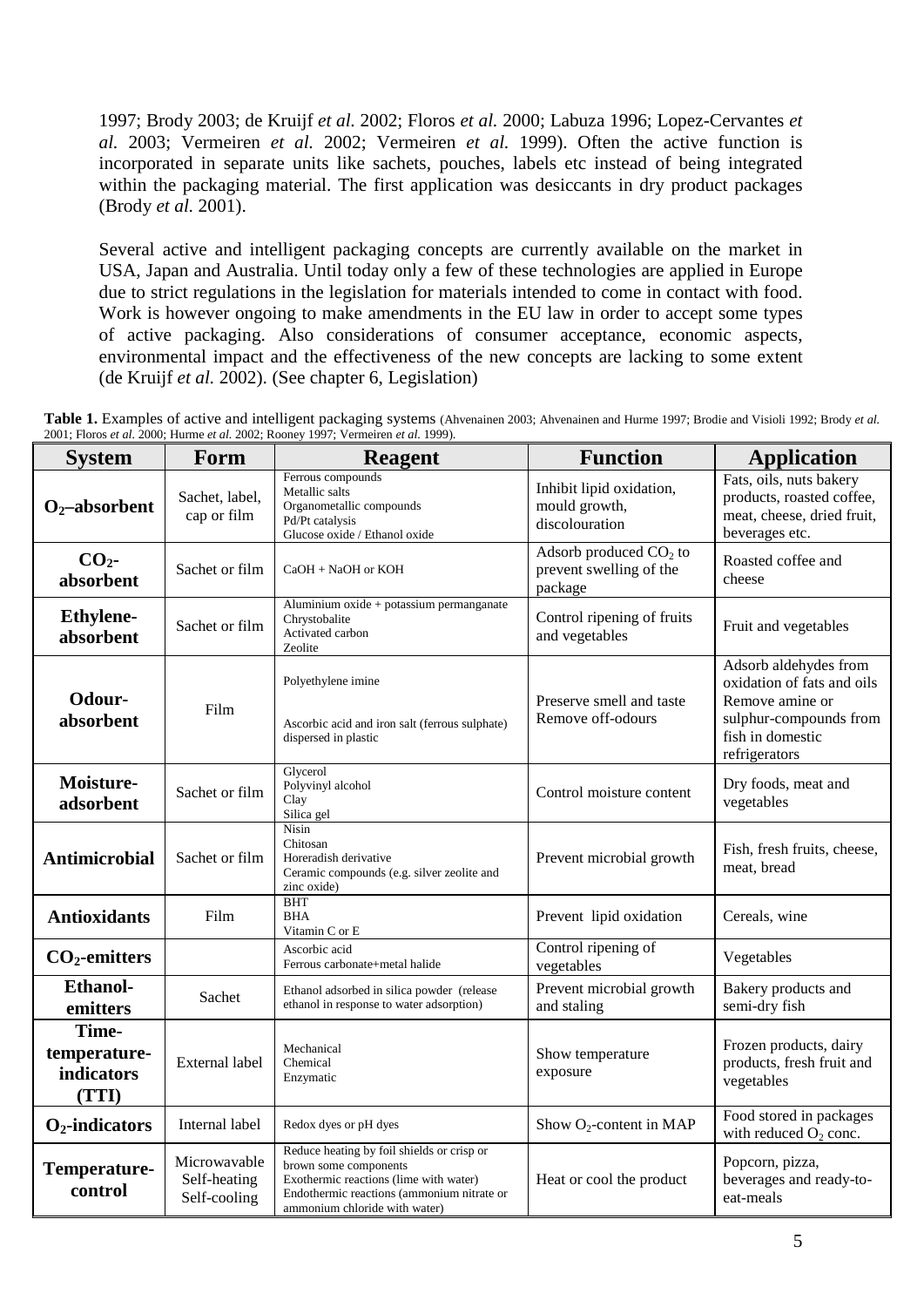#### <span id="page-8-0"></span>*2.4.1. Oxygen scavengers*

The most common type of active package today is oxygen removers. Oxygen present in food packages can deteriorate many types of foods, especially food items containing lipids e.g. bread, biscuits, pizzas, cured or smoked meat and fish, cheese, nuts, chocolate but also products like coffee or tea (Lopez-Cervantes *et al.* 2003). Removal of oxygen can preserve the food quality by decreasing food spoiling reactions, reducing oxidative rancidity, inhibit oxidation of pigments and vitamins, control enzymatic discolouration and inhibit growth of aerobic microorganisms (Brody *et al.* 2001; Hotchkiss 1995; Labuza 1996). There are different ways to remove oxygen or prevent it from entering the interior of the package. Antioxidants, absorbers and scavengers are used (Brody *et al.* 2001; Smith *et al.* 1995). The definitions used for these techniques may however overlap.

Antioxidants are oxidized by radicals from lipids or peroxides or in light with single oxygen resulting in consumption of oxygen. These antioxidants are often blended with the food and not incorporated in the packaging material. Commonly used antioxidants are butylated hydroxyanisole (BHA), butylated hydroxytoluene (BHT) and propyl gallate. Other antioxidants include vitamin A, β-carotene, α-tocopherol (i.e. vitamin E) and ascorbic acid. The BHA/BHT compounds are also often incorporated into plastic films to retard oxidation of the plastic materials. Further applications are incorporation of antioxidants into the packaging material for diffusion to the interior of the package and transfer to the food product. (Brody *et al.* 2001; Wessling *et al.* 1999).

Oxygen scavengers are incorporated into the package structure or in sachets and remove oxygen by chemical reactions. The most widely used oxygen scavengers are ferrous compounds (Ahvenainen 2003; Brody *et al.* 2001; Lopez-Cervantes *et al.* 2003; Smith *et al.* 1995; Wakabayashi *et al.* 1992; Vermeiren *et al.* 2003). Further oxygen scavengers include catechol (Brody *et al.* 2001), ascorbic acid (Brody *et al.* 2001; Lopez-Cervantes *et al.* 2003; Smith *et al.* 1995), oxidative enzymes such as glucose oxidase (Ahvenainen 2003; Vermeiren *et al.* 2003), unsaturated hydrocarbons (Vermeiren *et al.* 2003) and polyamides (Brody *et al.* 2001).

Oxygen absorbers trap oxygen physically and not through chemical reaction. There are however very few materials that may be able to remove oxygen physically. Therefore the term oxygen absorber is often used to describe any system that somehow removes oxygen in a routine manner (Brody *et al.* 2001).

#### <span id="page-8-1"></span>*2.4.2. Ethylene absorbers and emitters*

Ethylene is a plant hormone produced during the energy generation processes in living cells of some fruits. These fruits, which are called climacteric, include apples, avocados, bananas, mangos, pears, kiwis and tomatoes. Non-climacteric fruits include grapes, lemons, oranges, pineapples and strawberries (Brody *et al.* 2001; Fennema 1996).

It has been known for long that even low concentrations of ethylene accelerate ripening of all fruits and vegetables, both climacteric and non-climacteric by stimulating the respiration rate. For example ethylene is used commercially to ripen bananas and tomatoes as well as to get orange colour on the oranges. By removing ethylene from the surrounding environment of the fruit or vegetable, the respiration rate is slowed resulting in slower ripening and therefore longer shelf life (Fennema 1996; Vermeiren *et al.* 2003; Zagory 1995).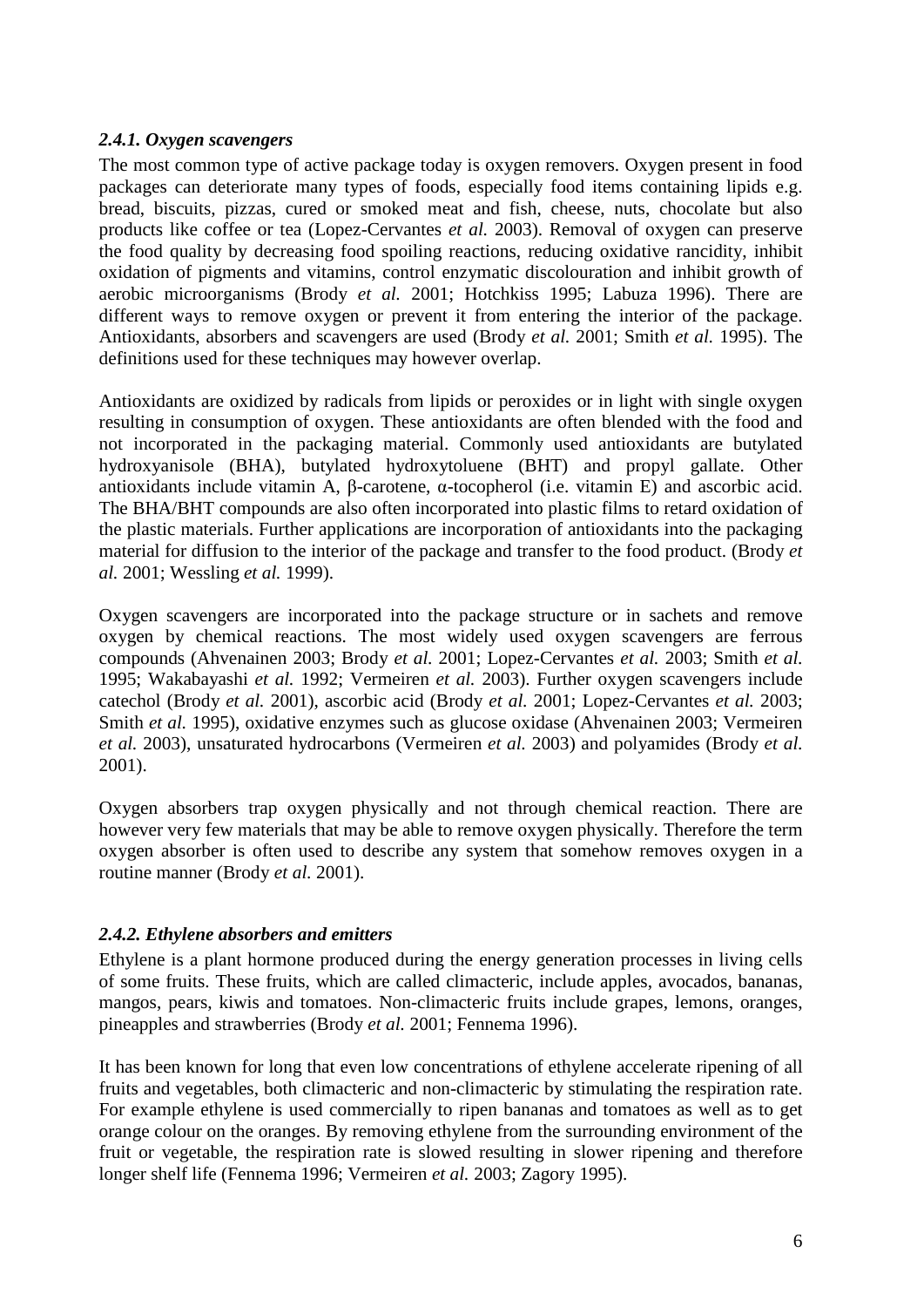The most common way to remove ethylene is by its reaction with potassium permanganate (KMnO4). When potassium permanganate oxidises ethylene to ethylene glycol, its colour changes from purple to brown. This concept is used in the form of sachets in individual boxes while blankets and tubes impregnated with KMnO4 are utilized in transport vehicles (Brody *et al.* 2001; Zagory 1995).

Other ethylene removers include activated charcoal (Brody *et al.* 2001; Zagory 1995), bentonite (Brody *et al.* 2001) and aluminosilicates i.e. zeolites (Brody *et al.* 2001). In Korea, an ethylene scavenger called Orega has been developed that is composed of a film of fine porous containing minerals such as zeolite, active carbon, cristobalite and clinoptilolite (Brody *et al.* 2001; Zagory 1995). In Austria the ethylene absorber "ProFresh" containing an non-identified mineral based scavenger has been produced and is utilized commercially in several countries(Brody *et al.* 2001). This product has also shown capacity to adsorb some odours. Dunapak in Hungary has developed a paper called Frisspack containing silica gel that adsorbs ethylene combined with KMnO4-particles that oxidise ethylene. However, to adsorb ethylene effectively large amounts of silica gel is required (Brody *et al.* 2001; Zagory 1995).

#### <span id="page-9-0"></span>*2.4.3. Moisture control*

Water is produced in respiring foods during the metabolism of fats and carbohydrates and wet food give high water vapour pressure (Labuza 1996). Condensation is therefore common in many packed foods especially for fruits and vegetables. When there is a temperature difference within or outside the package, water droplets appear on the packaging walls or cover the food surface. Water droplets on the packaging surface results in worsen package appearance as well as less consumption, while a moisten food surface results in increased surface mould growth and therefore diminished shelf life of the food product. This can be avoided by using a desiccating film or sachet (Brody *et al.* 2001; Hurme *et al.* 2002; Powers and Calvo 2003; Rooney 1997).

Pads filled with propylene glycol or cellulose fibre pads are often used in contact with meat and fish within the packages in order to adsorb water (Hurme *et al.* 2002; Labuza 1996). For dry foods the most commonly used desiccants are silica gels, which can adsorb up to 35% of their own weight in water (Brody *et al.* 2001; Powers and Calvo 2003). Other desiccants include salts such as sodium chloride (Brody *et al.* 2001; Hurme *et al.* 2002), glucose solutions encapsulated between water vapour permeable films (not water permeable) (Brody *et al.* 2001), and water adsorptive polymers (Hurme *et al.* 2002) like sodium polyacrylate as well as zeolites. Currently most work is focused on finding better solutions to incorporate the desiccant within the packaging (Brody *et al.* 2001; Hurme *et al.* 2002; Labuza 1996).

#### <span id="page-9-1"></span>*2.4.4. Carbon dioxide absorbers and emitters*

High levels of carbon dioxide within the package have antimicrobial effects on the surface of some foods such as meat and poultry resulting in longer storage life. However since carbon dioxide is more permeable through plastics than oxygen, generation of carbon dioxide in the packaging may be necessary to keep the desired gas composition in some cases. (Matche 2001; Vermeiren *et al.* 1999).

Carbon dioxide adsorption is also utilized to prevent pressure built up, swelling and even bursting of the package of respiring foods resulting in decreased shelf life of the products. There has been much work done to minimize pressure built up in kimchi packages. (Kimchi, which are fermented vegetables like cabbage and onion and which are very popular in Korea,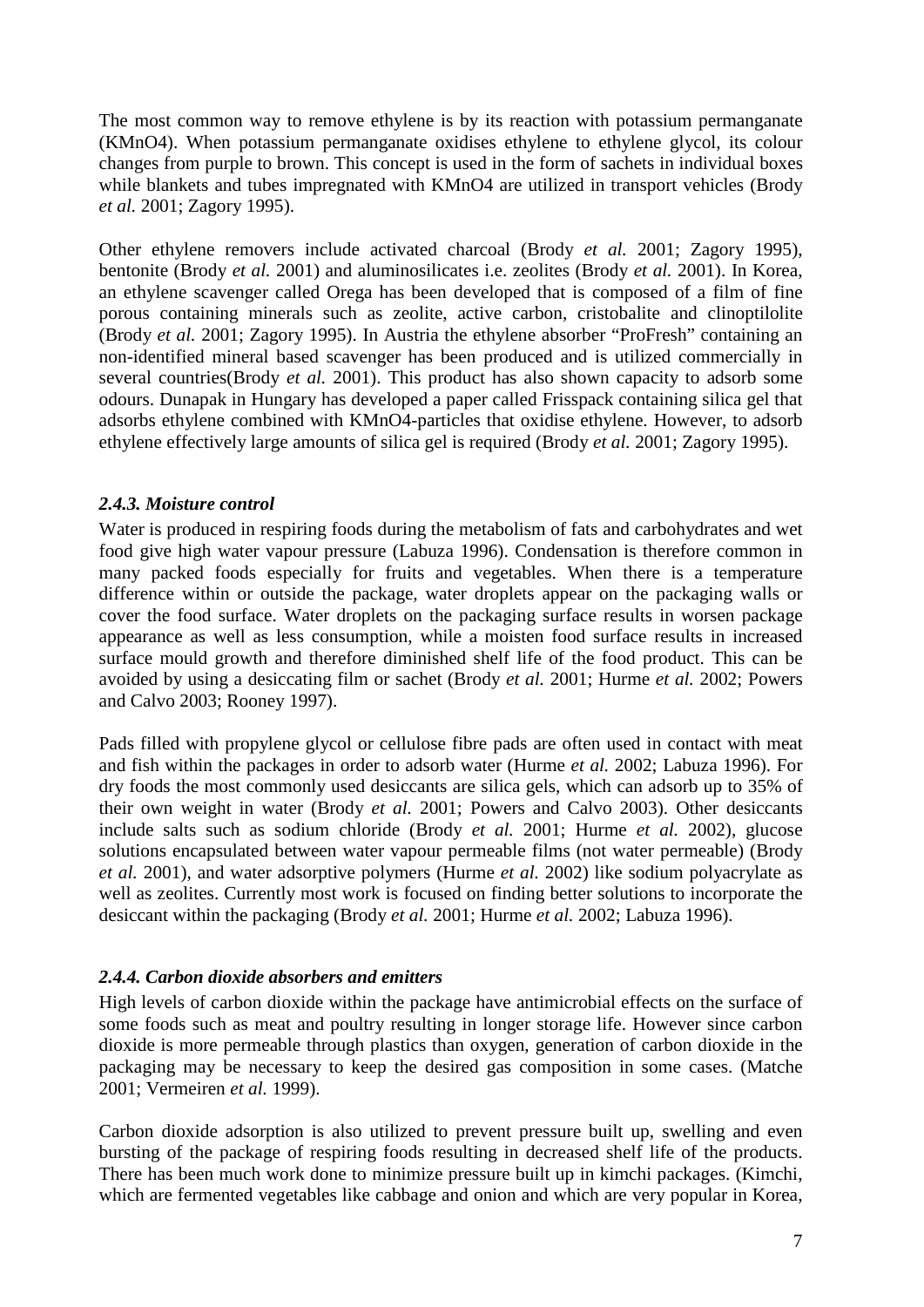produce carbon dioxide when packed even at cold storage.) Zeolite has been shown to adsorb carbon dioxide effectively resulting in reduced swelling of the packaging of kimchi (Lee *et al.* 2001).

In roasted coffee, there is lots of carbon dioxide present due to Strecker degradation reaction between sugars and amino acids(Floros *et al.* 2000; Vermeiren *et al.* 1999). A scavenger with a mixture of iron powder and CaOH reduces both the oxygen- and the carbon dioxide-levels. The lower carbon dioxide content results in prevention of bursting of the packaging and the lower oxygen content results in less oxidative flavour changes. Consequently, the shelf life will be extended (Floros *et al.* 2000; Labuza 1996; Smith *et al.* 1995; Vermeiren *et al.* 1999).

It is desirable to use carbon dioxide generators to avoid collapse of packages containing oxygen-scavengers. These systems are mostly based on ferrous carbonate or a mixture of ascorbic acid and bicarbonate. The main applications for systems combining oxygenabsorbers and carbon dioxide emitters are for products where packaging volume and package appearance are crucial such as for peanuts and potato crisps (Rooney 1995; Smith *et al.* 1995).

#### <span id="page-10-0"></span>*2.4.5. Odour removers*

Further examples of active packaging concepts include removal of unpleasant aromas and flavours. Applications for scavengers of undesirable odours include removal of amines, which are produced under oxidation of protein-rich foods like fish, removal of aldehydes produced by oxidation of fatty acids in biscuits, fried foods and cereals as well as removal of bitter tasting components like limonin in fruit juices. (Brody *et al.* 2001; de Kruijf *et al.* 2002; Hotchkiss 1995; Rooney 1997; Vermeiren *et al.* 2003) Plenty of work on odour removal by porous pads has been done with products like diapers but the technologies are often applicable to food packaging concepts as well (Brody *et al.* 2001).

Many food products like fresh poultry (protein-rich) and cereal (fat-rich) develop unpleasant odours. Commonly, off-odours produced during protein breakdown include sulphurous compounds like hydrogen sulphide and off-odours produced during lipid oxidation of fats and oils includes aldehydes and ketones. Aldehydes and ketones are also produced during anaerobic glycolysis (Brody *et al.* 2001; Vermeiren *et al.* 2003). Since some odours can be sensed at very low levels, odours that are confined in gas-barrier packages cause an unpleasant smell when opening the package even if the food product is still safe to eat (Rooney 1997).

Another reason to use odour scavengers is that odours may be developed in the packaging material especially during plastic processing like extrusion and molding. Antioxidants are often included as processing additive to reduce the amount of produced off-odours. For example DuPont have incorporated molecular sieves into polyethylene to remove oxidation odours from processing the plastic resin (Brody *et al.* 2001; Rooney 1997; Vermeiren *et al.* 2003).

Work has also been done on incorporating antioxidants like Vitamin E into the resin prior to extrusion to prevent lipid oxidation in dry foods like snack, cereal and bakery products. Vitamin E has therefore been proposed as an alternative antioxidant to butylated hydroxytoluene (BHT) in packaging materials for snacks and hard bakery goods (Brody *et al.* 2001; Brody 2003; Wessling *et al.* 1998). Further it has been shown that polyethylene imine could react with and effectively remove aldehydes and ketons generated during peroxide splitting of unsaturated bonds in lipids (Brody 2003; del Nobile *et al.* 2002). However, these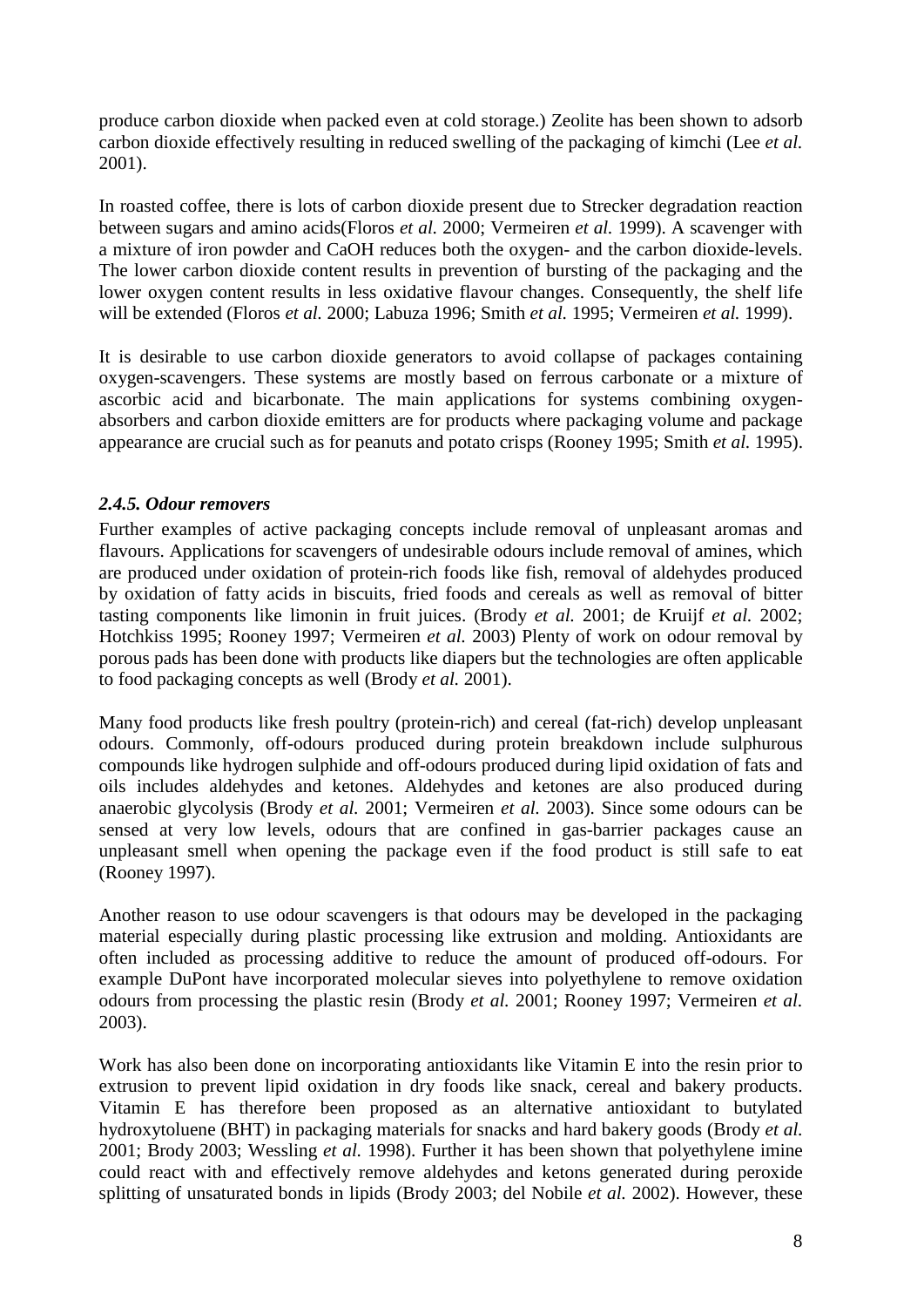concepts have not yet been successful commercially. In addition, research is currently about removal of lipid oxidation odours through zeolites, cyclodextrins and activated carbon (Brody 2003). The end-products in lipid oxidation are as mentioned before aldehydes. One of the most promising concepts to increase the shelf life of fatty food products sensitive to oxidation is to use both vitamin E and aldehyde scavenger. Vitamin E, which is an antioxidant, reduces the oxidation rate while the scavenger remove produced odorous compounds (Brody *et al.* 2001; Brody 2003; del Nobile *et al.* 2002). Further concept for reducing the amount of odours is molecular sieves. Molecular sieves of crystalline zeolites with molecular sized organophilic pores that attract and trap odours have been explored by UOP Corporation (Brody *et al.* 2001). The small pores contain cations that adsorb small molecules like odours, while larger molecules are excluded due to steric hindrance (Brody *et al.* 2001; Brody 2002; Brody 2003). Also DuPont has used this technology in their silica-based OTC (odour and taste control) products that reduce flavours developed during plastic processing (Brody *et al.* 2001). (DuPont's scavengers, which where mentioned in the previous section, are incorporated in the plastic material with the purpose to absorb off-odours from deteriorative reactions in the packed food.)

Further example of odour removers includes activated carbon which is both effective and inexpensive and occurs in a number of patents (Parks 1996). Patents in this field also include odour removing compounds like sorbitan monooleat, sodium carbonate, zeolite, potassium bisulfate, citric acid, activated clay, aluminia, silica gel, polyalkyl acrylate as well as catechin in tea leaves and chitosan combined with different substrates. Also lignin in paper has shown odour-removing capacity. The paper board may be treated with lignin that adsorbs odours from the paper and additives and therefore prevents them from being absorbed in the packed food (Brody *et al.* 2001).

It has been showed that amines, which are developed during protein breakdown in fish, can be removed by reaction with acidic compounds like citric acid or other food acids incorporated in the plastic layer of the packaging. Also films containing ferrous salt and organic acids have been used for amine removal. The Anico Company Ltd. of Japan markets ANICO BAG, which contains ascorbic acid and ferrous salt dispersed in plastic bags, as preservation of food freshness. Several other freshness indicators have also been marketed in Japan during the latest years, but the effectiveness need to be better demonstrated (Brody *et al.* 2001; Rooney 1997).

#### <span id="page-11-0"></span>*2.4.7. Antimicrobial agents*

Antimicrobials in food have been used for a long time, but antimicrobial interactive packaging is a relatively new approach to control microbial surface contamination of foods. There are both migrating and non-migrating antimicrobial systems. Since both require intensive contact between the food product and the packaging material, the primary applications have been vacuum or skin-packed products (Appendini and Hotchkiss 2002; Devlieghere 2000; Vermeiren *et al.* 2002).

Emission of ethanol in the package environment has been shown to extend the shelf life of bakery products. Ethanol lowers the water activity on the food surface and thereby suppresses the growth of some bacteria, yeasts and moulds. Ethicap® is a commercial sachet containing ethanol, silicon dioxide plus a small amount of vanilla or citrus flavour to mask the ethanol. Ethanol vapour is released from the sachet to the headspace of the food package, This technique has been shown to extend shelf life of pre-baked buns from 4 to 17 days. However, a disadvantage of using ethanol emitters is that ethanol is adsorbed by the food product from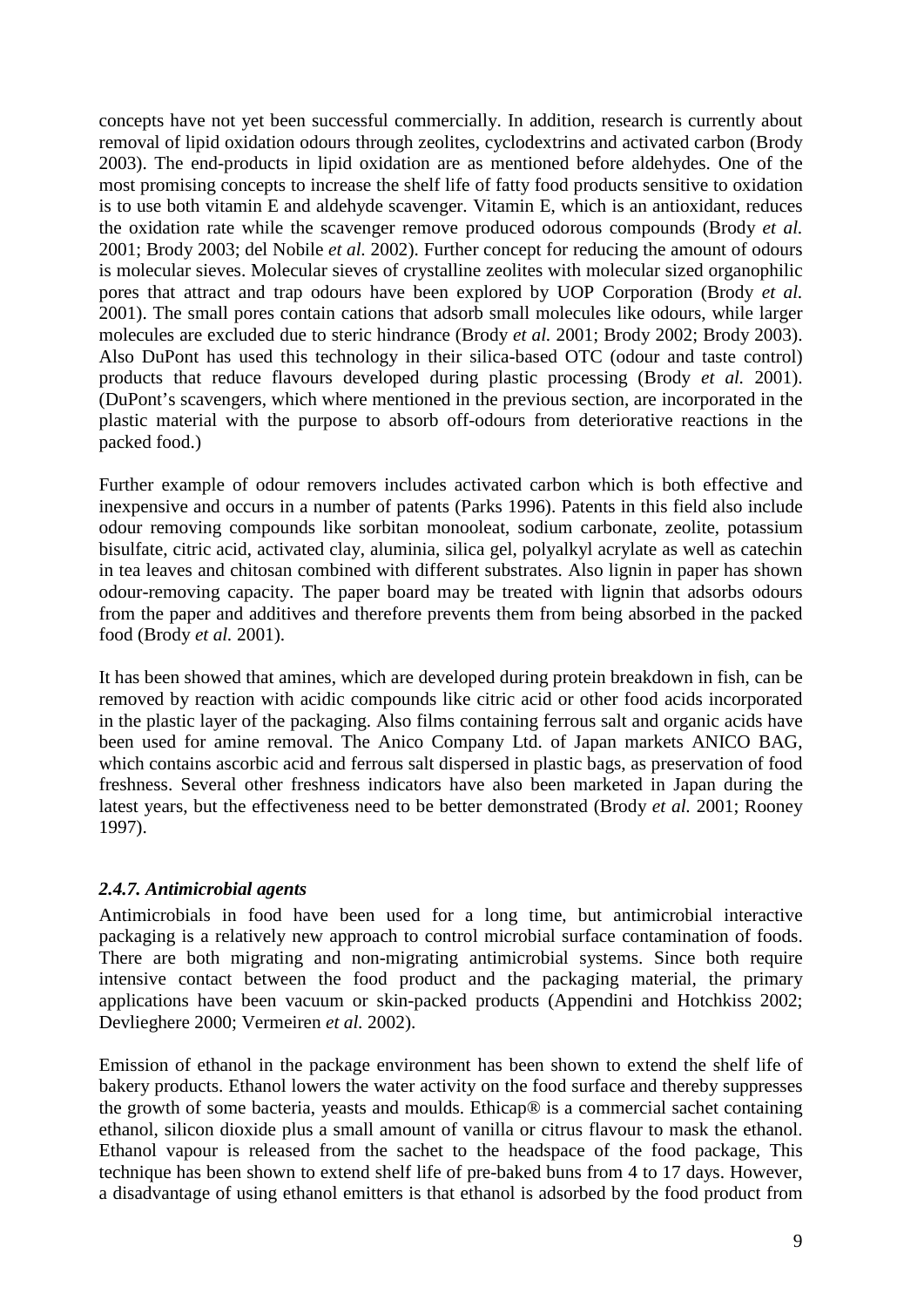the package headspace and the migration limit of 60mg/kg food in the European legislation is easily exceeded (Franke *et al.* 2002; Rooney 1997). Ethanol emitters are widely used in Japan to shelf life extension of bread but also of semi-moist and dry fish products. Ethanol has also been shown to have an anti-staling effect on bread (Day 1999).

Several other antimicrobial agents have been studied including silver-based compounds like Ag-zeolites, organic acids, bacteriocins like nisin and pediocin, hexamethylenetetramine, enzymes like lysozyme, fungicides, and organic compounds like triclosan. However, only few systems have been effective. In addition, strict legislation limit the application of antimicrobial systems (Appendini and Hotchkiss 2002; Brody *et al.* 2001; Franke *et al.* 2002; Vermeiren *et al.* 2002).

#### <span id="page-12-0"></span>*2.4.8. Aroma release*

There are several reasons why it is desirable to release aroma compounds into or outside the packaging. First, addition of pleasant aroma compounds may mask unpleasant and bothering odours but it may also be a way to avoid flavour scalping by changing the equilibrium conditions. Further reasons include improvement of the consumer appeal of the food product by amending the aroma precipitation when opening the packaging or attracting the consumers by aroma emitting packaging materials. However, currently most aroma-emitting products are applied in plastic products for non-food applications (Brody *et al.* 2001; Brody 2002).

There are products in this field that are marketed as flavour/polymer alloys, free-flowing pellets, and thermal protection of aroma compounds during plastic processing as well as controlled release of aroma. Polyvel Inc. work with incorporating fragrance or aroma compounds into plastic materials in order to mask unpleasant odours produced during plastic processing, to give a pleasant smell to the final product or to use it in air fresheners. These products are claimed to be compatible with for example PE, PP and EVA. There are however concerns regarding if the thermal stability results in degradation of the flavours especially for sweet flavours as chocolate and also regarding dispersion in the carrier resin and uniform distribution in the end use. A large part of the added fragrance oils are lost during the processing and the final films usually contains about 0,2% aroma compounds (Brody *et al.* 2001).

Another company, Ampacet Corporation, manufactures fragrance concentrates (pine, lemon and baby powder smells) in polyethylene carriers, which are utilized for non-food applications as bathroom and kitchen trash liners. They also produce garbage bags with incorporated fragrances that can withstand high processing temperatures. Further, Dragoco has developed laminations to be used outside the packages releasing aromas upon opening of the package. Aroma compounds are captured by a host material, for example cyclodextrin (modified starch), and placed between plastic laminates. By using a tear strip on the closure which separates the laminates, aroma compounds cam be released. With this technology a pleasant smell can be released in packaged fish or as a sweetener in awfully tasting drug. Another advantage is that it can be used for adding volatiles which usually are difficult to mix with plastic (Brody *et al.* 2001).

Further actors in this area are the company Plastiflac, which produce aroma-emitting injection molded plastic products. They add the scent into the plastic melt before injection molding. Vista International Packaging has developed coatings for sausages that contain spices and flavours. Work has also been done on incorporation of aroma compounds into films of silica gel, ethylene vinyl alcohol, polyvinyl chloride etc. However, these films often have poor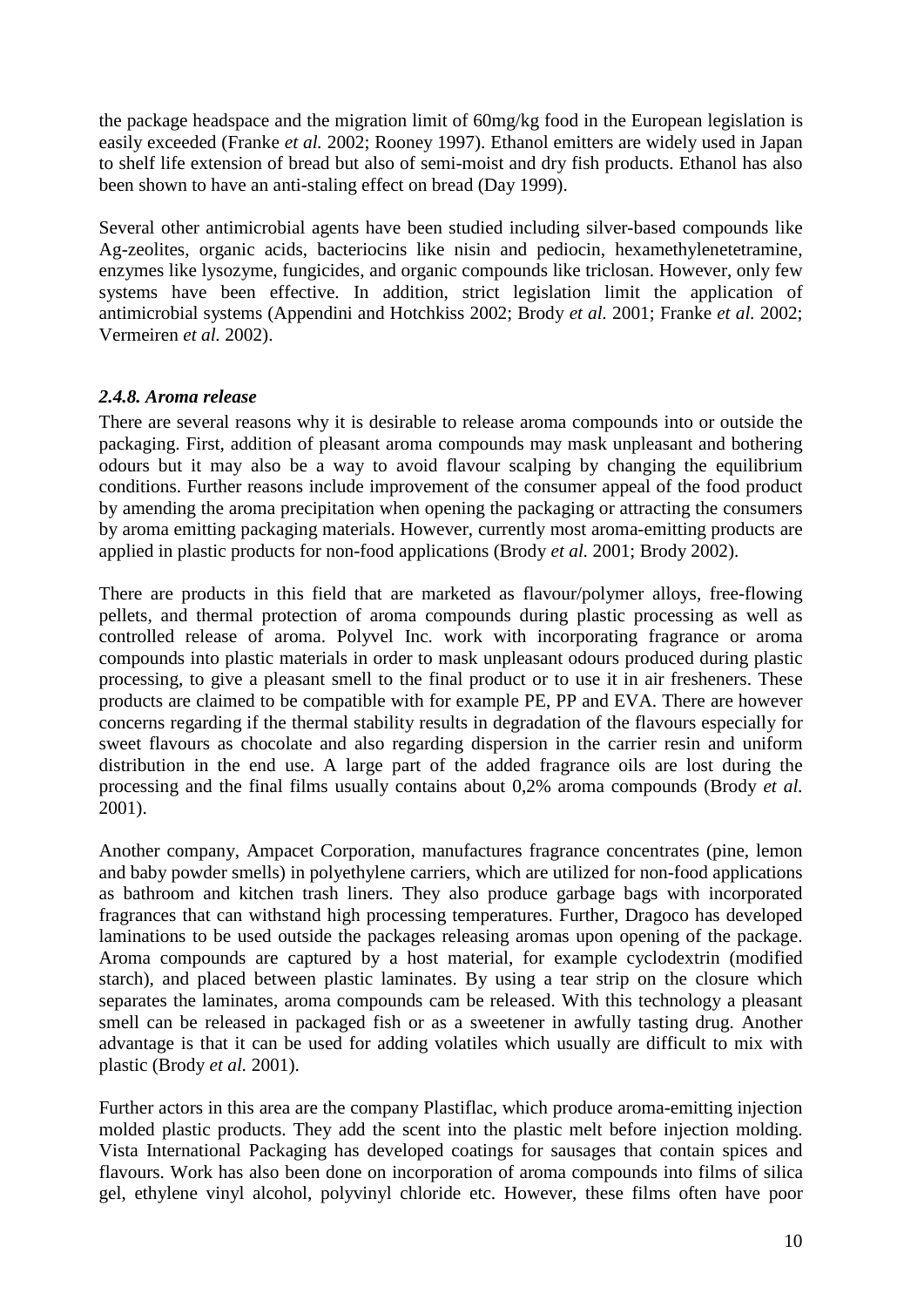mechanical flexibility, short fragrance life and cause problems in the plant production environments. At Dow Corning/Felton Polytrap a polymer-entrapment system with a hydrophobic thermoset polymeric lattice network has been used to hold fragrance and to get controlled release. Application of this product include antimicrobials and animal repellents (Brody *et al.* 2001).

#### <span id="page-13-0"></span>*2.4.9. Modified atmosphere packaging*

There are packaging approaches that not interact with the foodstuff directly, but the adjusted environment within the package increase the shelf life of the packed food product. This concept is called modified atmosphere packaging (MAP). For instance, carbon dioxide is produced and oxygen is consumed during the respiration of fruits and vegetables. By lowering the oxygen content and increasing the carbon dioxide content within the package, the respiration rate and ethylene production of fruits and vegetables are reduced and therefore the shelf life is extended. Research is going on to find the optimal gas composition for each specific fruit, vegetable or other products (Day 1995; Fennema 1996; Floros *et al.* 2000).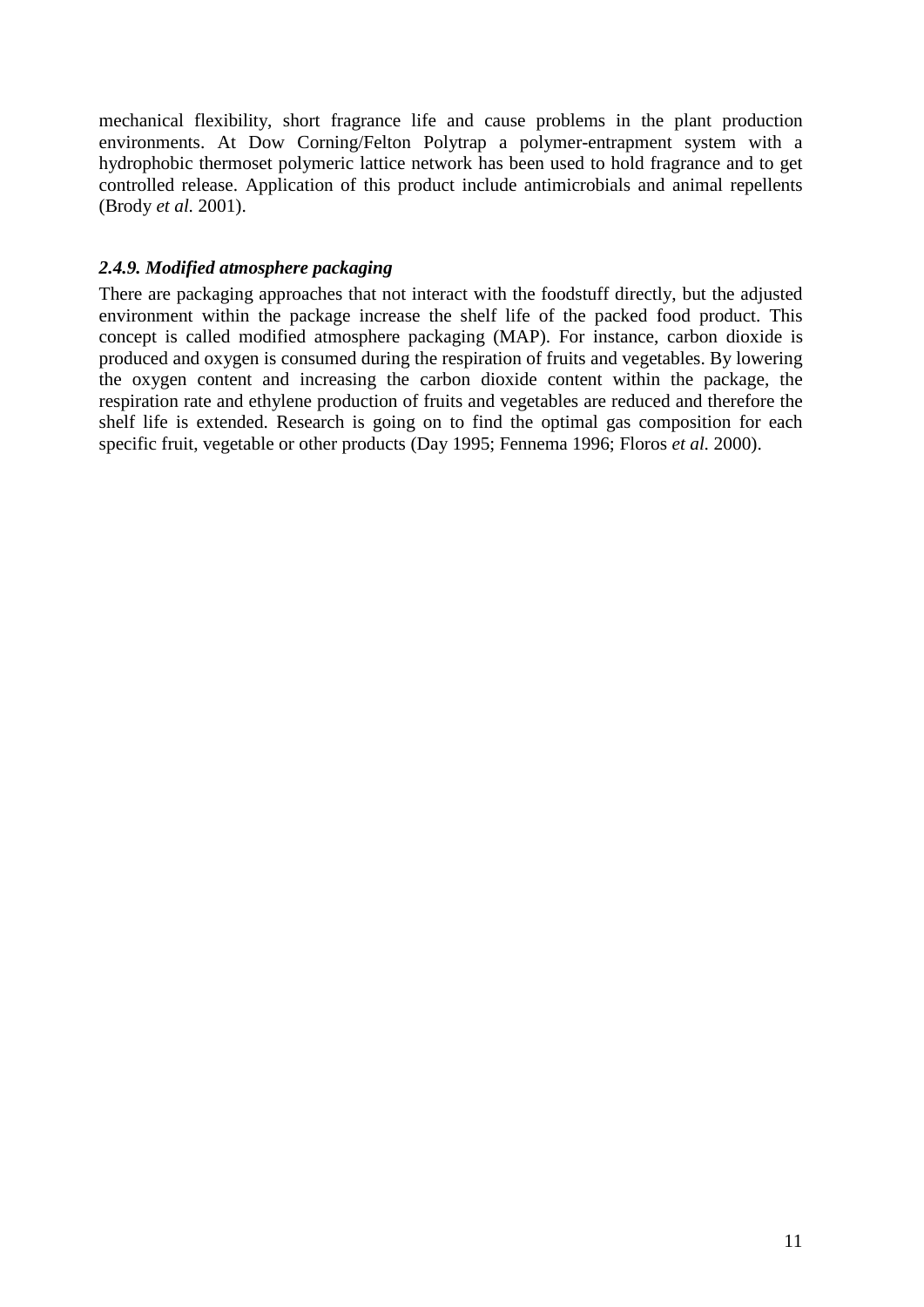#### <span id="page-14-0"></span>*2.5. Intelligent packaging*

Intelligent packaging is defined by de Kruijf *et al.* as a packaging system that monitor the condition of packed foods to give information concerning the quality of the packaged food during transport and storage (de Kruijf *et al.* 2002). These intelligent packaging concepts will thereby provide better control of food quality as well as higher safety (Yam 2000). Examples of these systems are time-temperature indicators (TTI), leak/gas indicators and freshness indicators.

If the recommended storage temperature is exceeded for some period of time during transport and storage, rapid microbial growth may take place resulting in deterioration of the food product. By using TTI the product quality can be controlled. Presently the most commonly used TTIs show visual colour changes when temperature limits are exceeded. Different physical or chemical principles are used for TTI-indicators including melting point temperature, enzyme reaction, polymerisation, corrosion and liquid crystals (Hurme 2002; Selman 1995).

Gas indicators can be used in modified atmosphere packaging to ensure that the desired environment is kept inside the package and thereby give good food quality. Packaging leaks may also cause contamination of harmful microorganisms resulting in microbial spoilage. Examples of oxygen indicators are redox-dyes and enzyme based systems (Hurme 2002).

Freshness indicators react with volatile metabolites produced during growth of microorganisms and give direct measurements of the microbiological status of the food product. Different freshness indicator systems have been presented for different kinds of food products. For example, hydrogen sulphide has been used for poultry products. There are presently very few commercial freshness indicators. For instance have systems that react with targeted spoilage bacteria or volatile amines of fish with a visual colour change been launched (Hurme 2002).

Another intelligent packaging concept is radio frequency identification (RFID) tags, which consist of mobile databases containing silicon chips and computer technology. These tags carry all details about the product and its history resulting in very good traceability and product control (Bravington 2002). Also temperature switchable membranes have been developed to be used for packaging of fresh fruits and vegetables with specific atmosphere requirements. These membranes are coated with side chain crystallisable (SSC) polymers like siloxanes and acrylic polymers in which the side chain has eight or more carbon atoms. The melting point of the polymer is varied by changing the chain length of the side chains. By choosing appropriate length of the copolymers, desired melting temperature of the material can be achieved but also suitable CO2/O2 permeability ratios. At the specific melting temperature, the SSC polymer switches from its solid, crystalline phase to fluid phase. This results in a dramatic increase in permeability (Clarke 2002).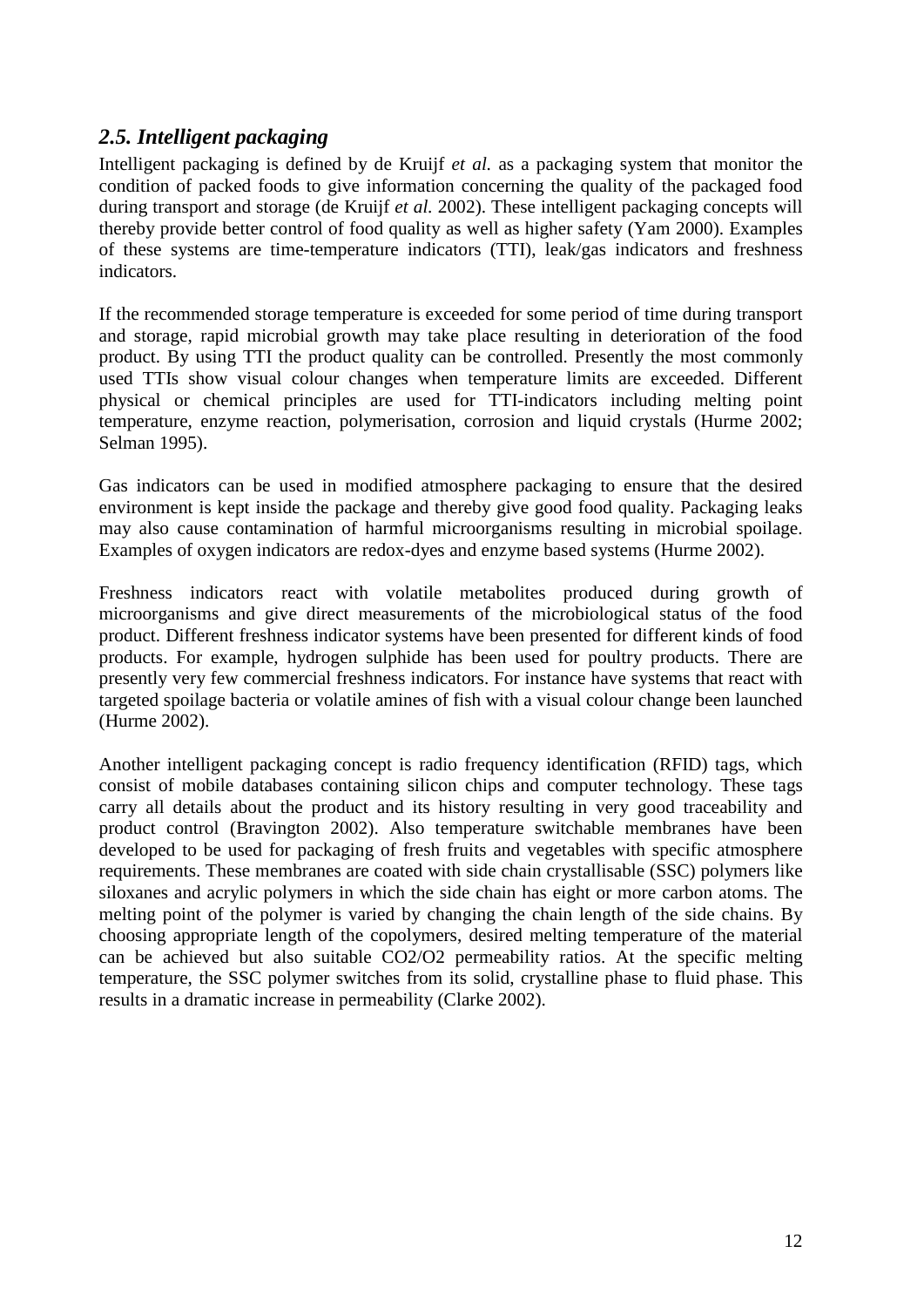#### <span id="page-15-0"></span>**3. Food and packaging interactions**

Interactions in packaging include exchange of mass and energy between the packed food, the packaging materials and the external environment. These interactions are classified as mass transfer interactions, biological interactions as well as energy exchange (Hernandez and Gavara 1999). (See table 2) In this review, the focus will be on mass transfer interactions.

| <b>Exchange</b>      | <b>Principal mechanism</b> |                                            |
|----------------------|----------------------------|--------------------------------------------|
| <b>Mass transfer</b> | Migration into food        | Non-volatile and volatile                  |
|                      | Sorption by polymer        | Bulk and surface sorption                  |
|                      | Permeation                 | From inside to outside and v.v.            |
| <b>Biological</b>    | Micro-organisms            | From the environment                       |
|                      | Macro-organisms            | Large organisms from the environment       |
| <b>Energy</b>        | Heat transfer              | Cooling and heating                        |
|                      | Radiation                  | UV radiation, visible light, radioactivity |

**Table 2.** Food packaging exchanges (Hernandez and Gavara 1999).

Glass and metal have good barrier properties. (However, glass does not protect against visible light.) Both glass and metal are nearly inert materials resulting in hardly any interactions with the packed food product. On the other hand plastic materials, which are not inert and often have poor barrier properties, commonly interact with the packed food to a large extent (Nielsen and Jaegerstad 1994; van Willige *et al.* 2002).

#### <span id="page-15-1"></span>*3.1. Permeation, migration and sorption*

There are three main types of mass transfer in food packaging interactions; **migration**, **sorption** (scalping) and **permeation** (Hernandez and Gavara 1999; Linssen *et al.* 2003; Nielsen and Jaegerstad 1994). (See figure1) Here, migration is defined as package components transferred to the food from the packaging material, while sorption is defined as absorption of food constituents by food contact polymers. Based on thermodynamics laws, the driving force for transfer of components through the packaging material is to achieve equilibrium in the chemical potential of each component (Hernandez and Gavara 1999).



product<sub>, C1</sub>=concentration of compound X in the external environment, p<sub>2</sub>=partial pressure of compound X in the food product, p<sub>1</sub>=partia<br>pressure of compound X in the external environment, p<sub>2</sub>, F=mass flow.] (Note that **Figure 1.** Food packaging interactions (Hernandez and Gavara 1999). [c<sub>2</sub>=concentration of compound X in the food product,  $c_1$ =concentration of compound X in the external environment, p<sub>2</sub>=partial pressure of compound X in the food product, p<sub>1</sub>=partial directions.)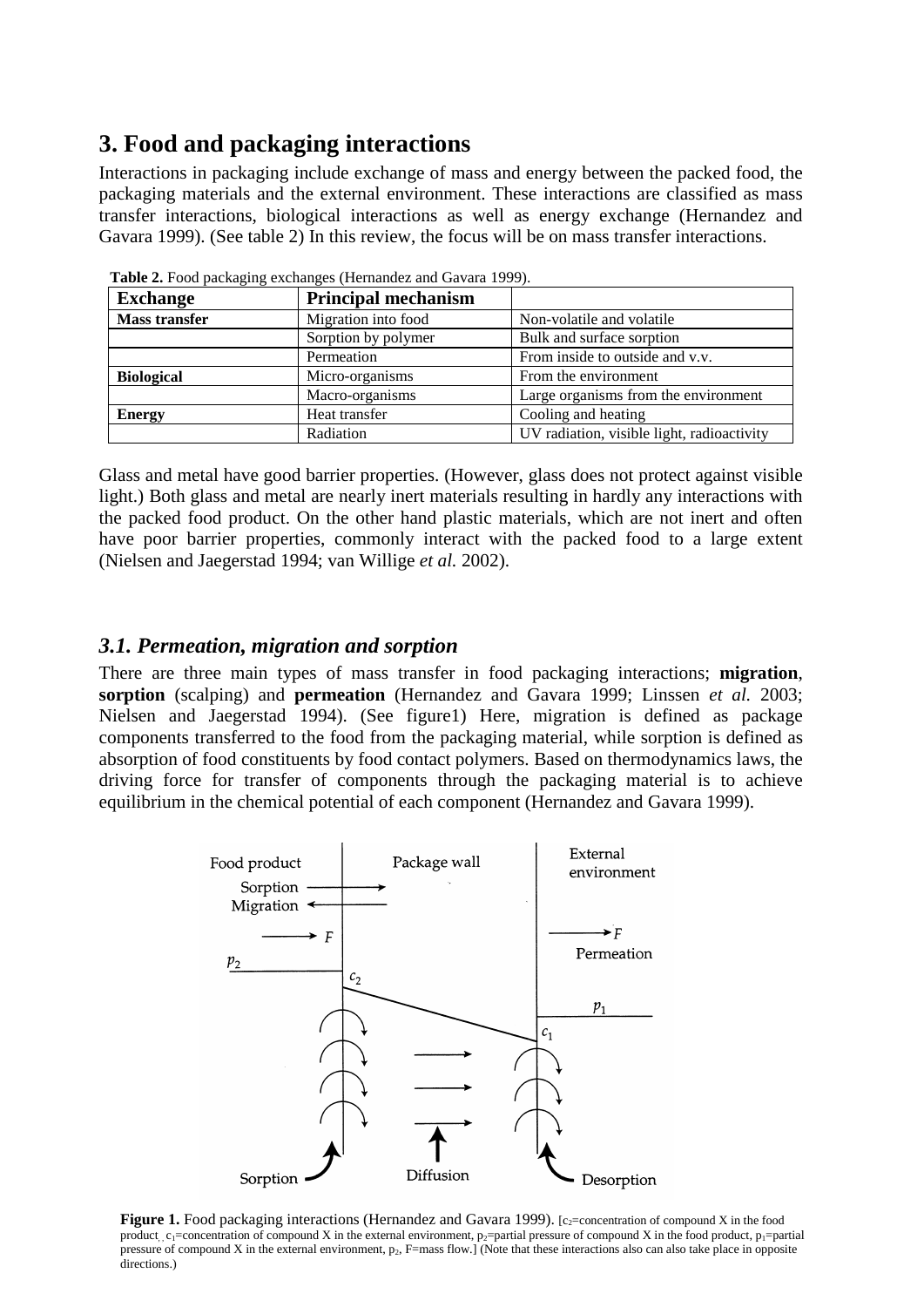Permeation includes three mechanisms; *diffusion* of molecules across the packaging wall as well as *sorption* from the external atmospheres or *desorption* from the internal atmospheres respectively (Crank 1999; Hernandez and Gavara 1999; Mohney *et al.* 1988). Generally, sorption is uptake of food components by the packaging material, which often results in sensory and nutritional changes of the packed food product. Migration is release of compounds from the packaging material to the food product. Examples of possibly migrating compounds are residual monomers, plastic processing additives or components included during material recycling (Crank 1999; Hernandez and Gavara 1999; Mohney *et al.* 1988).

As mentioned above, the permeation process is a multi step process. In the first step molecules collide with the polymer surface and are then adsorbed on the polymer surface and dissolved into the polymer bulk. In the polymer, the permeating molecules move from vacancy to vacancy as the polymer chains move due to their own thermal kinetic energy. This diffusion process results in a net movement of the penetrating molecules from the polymer side in contact with high concentration to the polymer side in contact with low concentration. The last step includes desorption and evaporation of the molecules from the polymer film surface (Delassus 1997). Permeation includes all three steps i.e. adsorption, diffusion and desorption, while absorption (scalping) includes adsorption and diffusion. (See figure 2)



**Figure 2.** Mass transport of molecules through packaging material (van Willige 2002).

The most studied material in terms of scalping is polyethylene in contact with citrus juices (Sadler and Braddock 1990). There are two forms of permeation; transfer of food components through the package to the outside environment as well as transfer of environmental compounds through the package to the food product (Hotchkiss 1995). Most food-packaging interactions are undesirable and reduce the quality of the packed food, but in some cases there are various desirable effects (Hernandez and Gavara 1999; Hotchkiss 1995; Hotchkiss 1997; Sadler and Braddock 1990; van Willige *et al.* 2002).

#### <span id="page-16-0"></span>*3.2. Laws of diffusion and solubility*

Permeation, migration and sorption mechanisms in packaging systems can be described by Fick's laws of diffusion. Fick's laws are applicable for isotropic medium, where the structure and diffusion properties are same in all directions. In Fick's first law of diffusion (1), the rate of transfer of diffusing substance through unit area of a section is proportional to the concentration gradient measured normal to the section. F denotes rate of transfer per unit area, C is the concentration of the diffusing substance, x is the space coordinate measured normal to the section and D is called the diffusion coefficient. In dilute solutions D is assumed to be constant. If D varies with time, the diffusion is denoted non-Fickian (Crank 1999; Giacin and Hernandez 1997; Hernandez and Gavara 1999).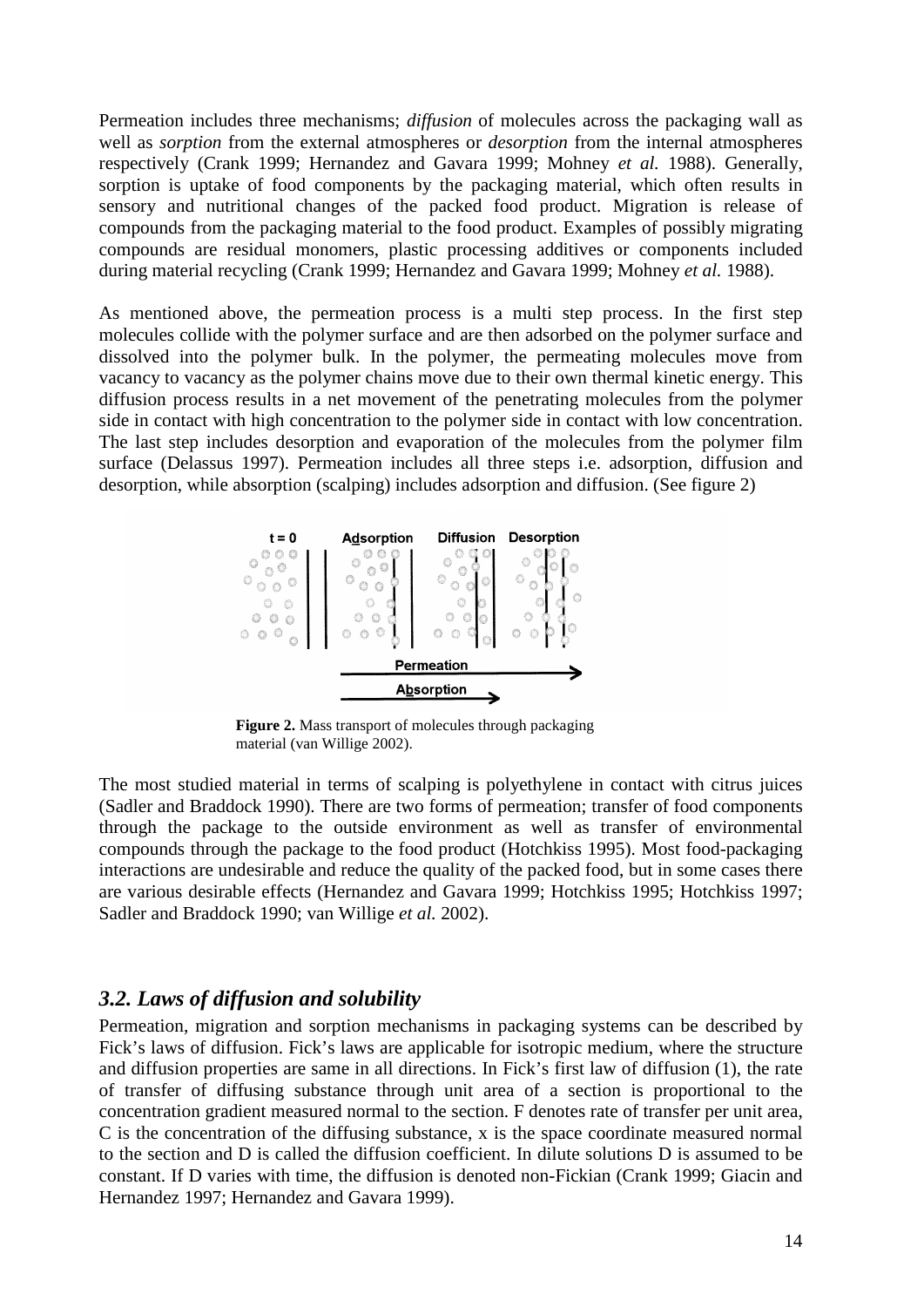$$
F = -D\frac{\partial C}{\partial x} \tag{1}
$$

If the diffusion coefficient (D) is independent of concentration and if the relationship between the concentration of the penetrating compound and the vapour pressure (p) of the penetrating compound in the surrounding gas phase is linear [i.e. follows Henry's law: C=S·p], then the permeability coefficient (P) is related to the diffusion coefficient (D) and the solubility coefficient (S) by equation (2).

$$
P = D \times S \tag{2}
$$

When there are interacting compounds, the systems become non-ideal and in that case equations (1) and (2) are no longer applicable. In those cases both concentration and time dependent diffusion processes take place and therefore P, D and S have to be determined independently. Fick's second law of diffusion (3) gives one-dimensional diffusion through an isotropic phase for the unsteady state, where the quantity of permeant, migrant or sorbant changes with time and distance.

$$
\frac{\partial C}{\partial t} = D \frac{\partial^2 C}{\partial x^2} \tag{3}
$$

Solutions of the equations above depend on experimental conditions i.e. boundary and initial conditions (Crank 1999; Hernandez and Gavara 1999; Mohney *et al.* 1988). In "The Mathematics of diffusion" written by Clarke (1999), the solutions to the most common systems are compiled (Crank 1999).

The terms used to describe permeability are also expressed as follow (Giacin and Hernandez 1997);

Mass flow rate: 
$$
F = \frac{q}{At}
$$
 (4)

*Permeance:*

$$
R = \frac{q}{At\Delta p} \tag{5}
$$

*Thickness normalized flow rate:* 
$$
N = \frac{ql}{At}
$$
 (6)

$$
Permeability coefficient: \t\t P = \frac{ql}{At\Delta p} \t\t(7)
$$

 $(A=area, \Delta p=pressure$  difference of the permeant, q=quantity of permeant passing through the material during time  $t$ , l= material thickness, t=elapsed time)

There are several different techniques for measuring the permeability of gases and vapours through polymeric films (Hernandez and Gavara 1999). They can be divided into pressurevariable, volume-variable and isostatic or isobaric methods.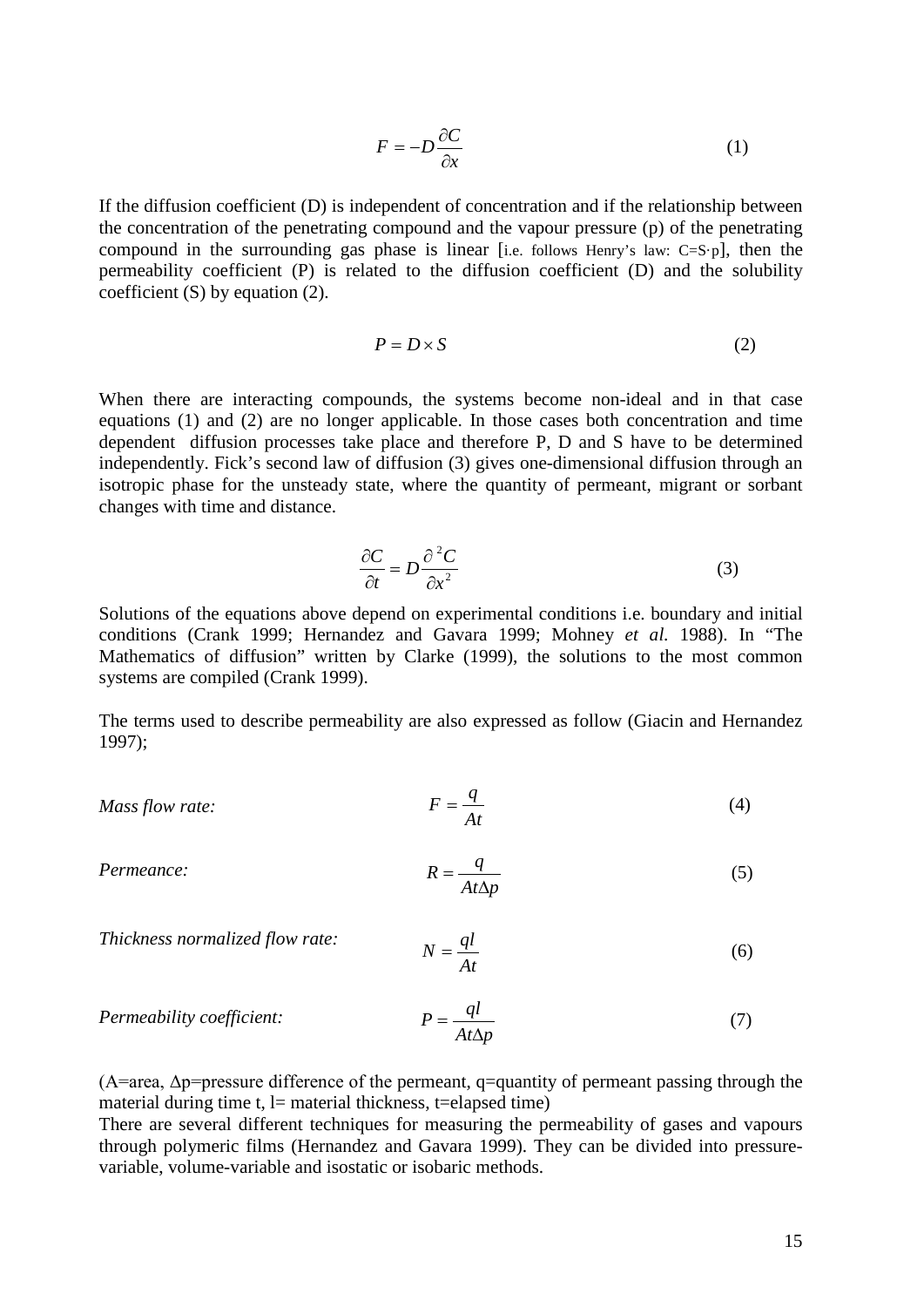#### <span id="page-18-0"></span>*3.3. Parameters affecting the degree of food flavour - packaging interactions*

Adsorption and release of aroma compounds into plastic materials is an equilibrium process i.e. aroma compounds move from high concentration in the food product to the plastic material with lower aroma compound concentration and vice versa (Brody *et al.* 2001). Factors that affect the aroma intensity of packed food products include the vapour pressure of each specific aroma compound, interactions of these volatile aroma compounds with other food components as well as aroma/packaging interactions i.e. the aroma barrier properties of the package (Mohney *et al.* 1988). At high aroma concentrations, the adsorption of the compounds may alter the polymer material by swelling resulting in changed material properties and therefore changed permeability and diffusion coefficients. Volatile compounds tend to interact with the total internal area of the package, while non-volatile compounds will interact only by direct contact between the solid or liquid food phase and the packaging phase. Lower absorption of specific molecules in aroma compound mixtures than in single component mixtures has been noticed. This may be due to interactions between different aroma compounds, competition for free space in the polymer as well as altered solubility of the compounds in the solution (Johansson and Leufvén 1997; Linssen *et al.* 2003; Mohney *et al.* 1988).

Solubility is an important property that affects the extent of food packaging interactions. The **solubility** depends on functional groups in the plastic material and in the aroma compounds, degree of crystallinity of the plastic material as well as molecular weight of solvent molecule. Aroma compounds with similar functional groups i.e. similar polarity as the polymeric material are more easily absorbed in the polymeric material. Since polyolefins are lipophilic, it may not be preferable to use them to pack food products with high amounts of non-polar groups such as fats, oils and aroma compounds. Polyesters, which are more polar, are more suitable for packaging of non-polar products. Crystalline areas in a polymer are much denser than amorphous parts and are therefore almost impermeable to solvent molecules. It has been shown that the sorption of compounds with the same functional groups is increased with increasing number of carbon atoms up to a certain limit (about 10 carbon atoms). For even larger molecules the effect of molecular size is dominating compared to the effect of enhanced solubility by increasing the hydrophobic part i.e. more carbon atoms. Also highly branched molecules are often absorbed more easily than linear molecules. Very large molecules may plasticize the polymer resulting in increased adsorption due to increased surface area (Brody *et al.* 2001; Johansson 1996; Linssen *et al.* 2003). The volatility of aroma compounds, which is essential in flavour precipitation, is dependent on the molecular size (Brody *et al.* 2001; Johansson 1996; Mohney *et al.* 1988).

**Diffusion** and **permeation** of aroma compounds into or through plastic materials is dependent on glass transition, free volume and porosity of the polymer. Polymers with glass transition temperatures (Tg) above ambient temperature e.g. polyethylene terphtalate (PET), polycarbonate (PC) and polyethylene nafthalate (PEN), are stiff and show low diffusion of aroma compounds at low concentrations. On the other hand, polymer with low Tg e.g. polyethylene (PE) and polypropylene (PP) are softer and have high diffusion coefficients for aroma compounds. A higher degree of crystallinity in a polymer results in lower diffusion. When the free volume in a polymer (the molecular void volume) increases, the mobility of the polymer chains increases resulting in higher diffusion of aroma compounds. In general, polymers with unsymmetrical structures or bulky side groups have high free volumes resulting in high permeability. Absorption of aroma compounds into the free volume of the polymer is also a function of size, flexibility and volatility of the aroma compounds (Brody *et al.* 2001; Linssen *et al.* 2003).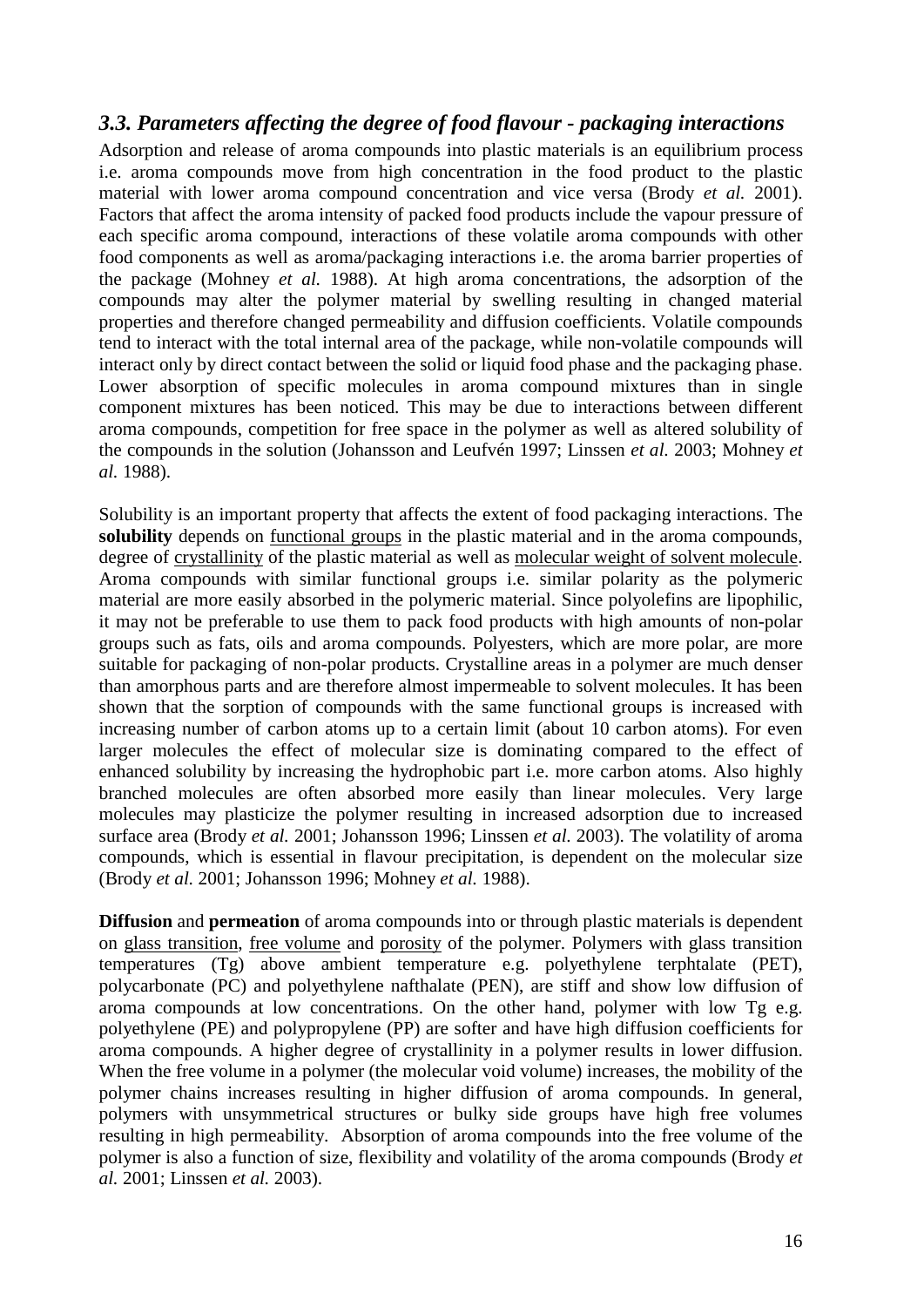The most important external parameters affecting food-material interactions are temperature and humidity. Increased temperature causes higher permeability of gases and liquids in polymer materials due to increased mobility of flavour molecules and changed polymer material properties by swelling or decreased crystallinity. But increased temperature also results in lower solubility of gases due to the increased volatility. Humidity may decrease barrier properties of some polymeric materials (like EVOH and polyamides) since water acts as a plasticizer. In addition, water vapour may accelerate diffusion of water-soluble components. Polyolefines, PET and amorphous nylon show a slight decrease in oxygen permeability with increasing humidity (Linssen *et al.* 2003).



**Figure 3.** Parameters affecting absorption of food components by the food packaging materials (van Willige 2002).

Factors that affect aroma packaging interactions are summarized into three parts below (Quezada-Gallo *et al.* 2000):

- Properties of volatile compounds such as chemical nature, carbon number, threedimensional conformation, polarity, solubility, saturated vapour pressure etc.
- Polymer characteristics such as glass transition temperature (Tg), free volume, monomer properties, density, structure, crystallinity, thickness of the material, surface hydrophobicity etc.
- External conditions like aroma concentration, temperature, pressure, humidity, presence of other permeants such as other food constituents except aroma compounds and also food characteristics as pH, viscosity, texture etc.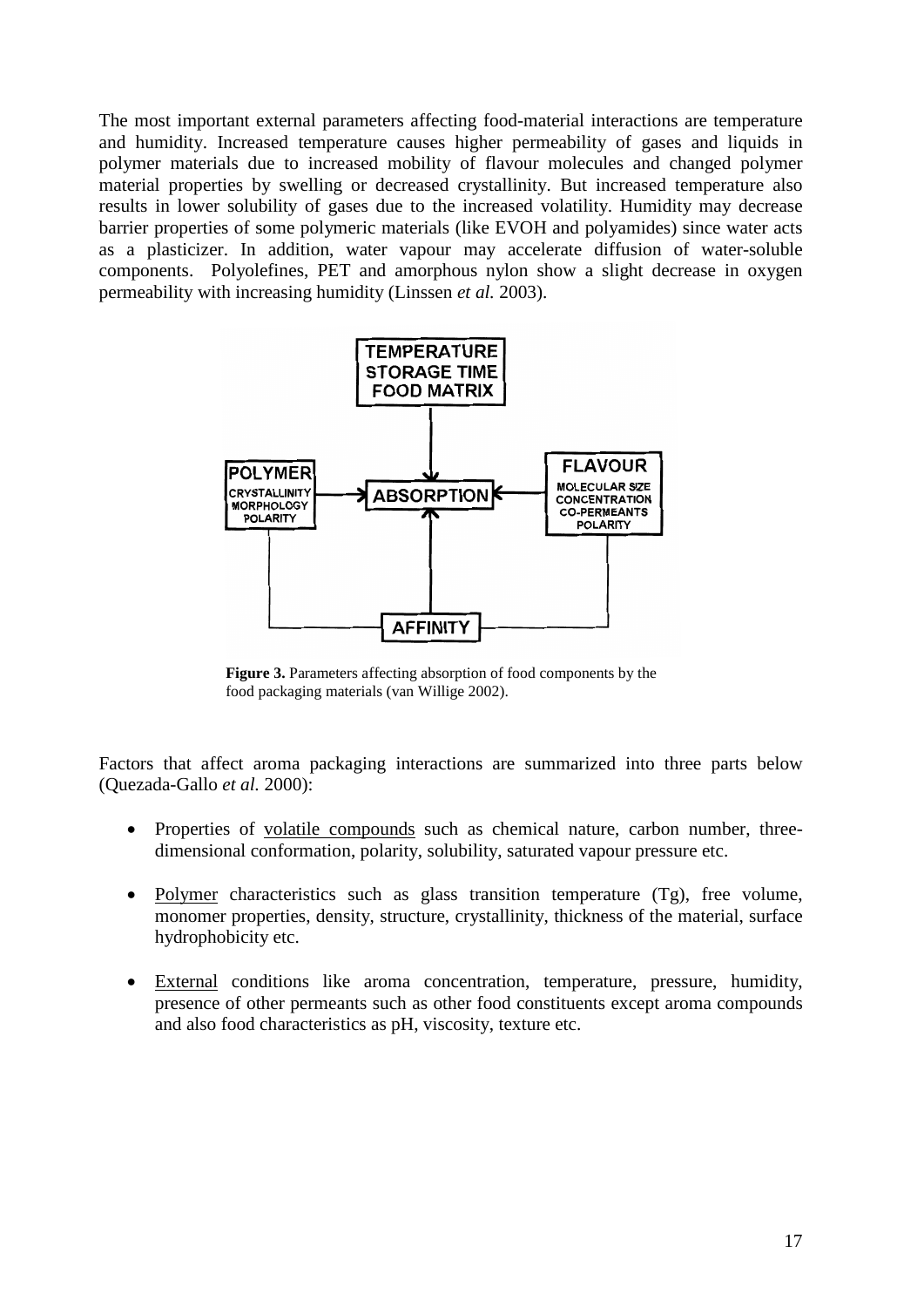#### <span id="page-20-0"></span>*3.4. Undesirable effects of food packaging interactions*

Flavour deterioration may be detrimental to the quality of the food product. Substantial amounts of aroma compounds can be absorbed into plastic packaging materials (scalping) or lost by permeation through the packaging material resulting in flavour and aroma loss from the food. Absorption of aroma compounds may also changed barrier properties of the plastic. In addition, undesirable odours may be transferred from the plastic or the board to the packed food (Hotchkiss 1995; Hotchkiss 1997; Leufvén *et al.* 1995; Nielsen and Jaegerstad 1994). For example, it has been shown that limonene in orange juice is sorbed into HDPE but not into PS or polylactic acid (PLA) (Haugaard *et al.* 2002). Another study showed that LDPE adsorbed flavour to a greater extent that polycarbonate (PC) and PET. However, this loss of flavour compounds did not influence taste perception (Haugaard *et al.* 2002).

Migration can result in toxicological risks and flavour degradation. Examples of migration phenomena include transfer of plasticizers from polymers and water vapour exchange. This can have both quality and safety consequences (Hotchkiss 1995; Hotchkiss 1997). In addition, metal cans have internal coatings containing the compound 2,2-Bis(4-hydroxyphenyl)propane bis(2,3-epoxypropyl) ether (BADGE), which has been found to migrate into some food products (e.g. oil containing foods) to larger extent than is allowed by the migration legislation for this compound (Summerfield *et al.* 1998). Also penetration of oxygen into the package environment is detrimental for the quality of many food products as well as gas loss like carbon oxide from carbonated drinks or modified atmosphere packages (Hotchkiss 1995; Hotchkiss 1997).

Permeation processes may also change the nutritional quality of the food product. Nutrient loss is often due to high oxygen permeability of the packaging material since oxygen degrades vitamins or is due to light transmission which destroys nutrients like riboflavin in milk (Hotchkiss 1995).

#### <span id="page-20-1"></span>*3.5. Desirable effects of food packaging interactions*

Food-packaging interactions can also be used in a positive way. Packaging concepts that reduce the amount of undesirable aromas and flavours, may release aroma compounds, antimicrobials and antioxidants or modify the gas atmosphere have been and are under development. Another benefit of food-packaging interactions is that it is possible to reduce or inhibit oxidation reactions. Further benefits from food-packaging interactions are inhibition of microbial growth (Brody *et al.* 2001; de Kruijf *et al.* 2002; Hotchkiss 1995; Nielsen and Jaegerstad 1994).

All these concepts, which are called active packaging, extend the shelf life or improve the food quality by controlled and desired food-packaging interactions. See chapter 2.4 regarding active packaging)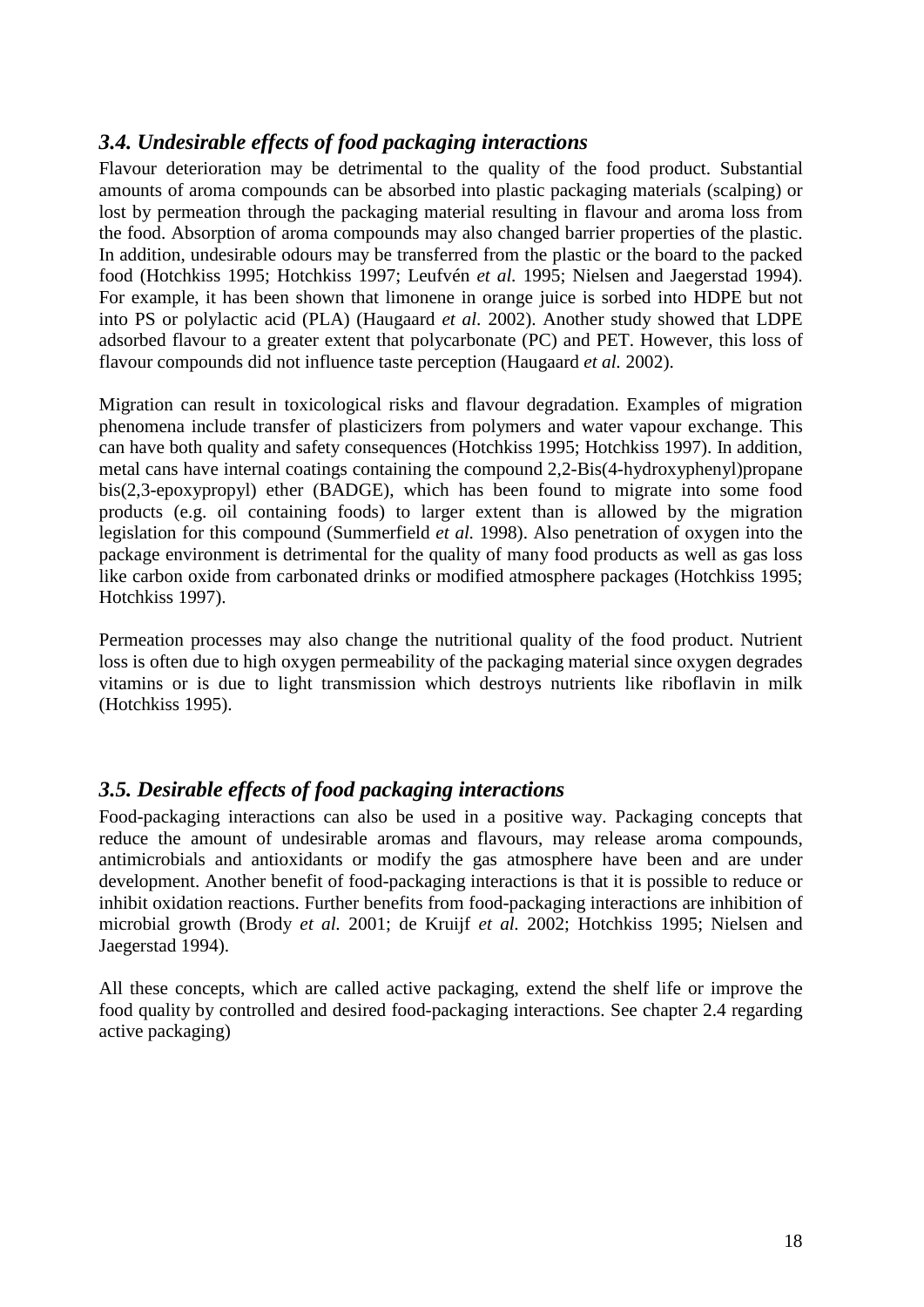#### <span id="page-21-0"></span>**4. Deteriorative reactions in foods**

During processing and storage of food products biochemical, chemical, physical and biological changes occur that affect food quality (including texture, flavour, colour, appearance and nutritional value). By using appropriate packaging of the food products, these quality changes may be reduced or removed (Robertson 1993).

#### <span id="page-21-1"></span>*4.1. Enzymatic reactions*

Enzymes, which are complex, globular proteins, act as catalysts in different specific reactions or have regulatory functions in biochemical processes. Enzymatic changes may be desirable for example during fermentation and cheese making but may also be undesirable and result in food spoilage. Examples of undesirable enzymatic reactions in foods include glycolysis in post-mortem, prerigor muscle, oxidation of lipids by lipases and lipooxygenases affecting colour, flavour and texture. Further examples include oxidation of phenolic substances in plants resulting in browning, hydrolysis of phospholipids in fish affecting the texture and sugar-starch conversions in plant tissues. Enzymatic activity is controlled by temperature, water activity, pH, inhibitating chemicals, metal ions and availability of substrates (for example oxygen). Especially temperature, water activity and oxygen level are important factors to control in order to limit enzymatic degradation of the packed food (Robertson 1993).

#### <span id="page-21-2"></span>*4.2. Chemical reactions*

The most common chemical deteriorative reactions in foods include non-enzymatic browning, lipid hydrolysis, lipid oxidation, protein denaturation, protein cross-linking, polysaccharide hydrolysis, protein hydrolysis, polysaccharide synthesis, degradation of pigments and glycolytic changes (Robertson 1993).

One of the major reactions in food deterioration is lipid oxidation resulting in development of undesirable aromas like aldehydes. Polyunsaturated fatty acids and phospholipids are the compounds most susceptible to oxidation due to presence of several double bonds. Oxidation includes four steps. (See figure 4)

| Initiation:  | $RH \longrightarrow R\bullet + H\bullet$                                                                                                                          |
|--------------|-------------------------------------------------------------------------------------------------------------------------------------------------------------------|
| Propagation: | $R^{\bullet} + O_2 \longrightarrow ROO^{\bullet}$<br>$ROO\bullet + RH \longrightarrow ROOH + R\bullet$                                                            |
| Branching:   | $ROOH \longrightarrow RO\bullet + \bullet OH \stackrel{2RH}{\longrightarrow} 2R\bullet + ROH + H, O$<br>(monomolecular decomposition)                             |
|              | $2ROOH \rightarrow ROO\bullet + RO\bullet + H_2O$<br>(bimolecular decomposition)                                                                                  |
| Termination: | ROO $\bullet$ + ROO $\bullet \rightarrow$ ROOR + O <sub>2</sub><br>$R \bullet + R \bullet \longrightarrow R-R$<br>$R \bullet + ROO \bullet \longrightarrow ROO R$ |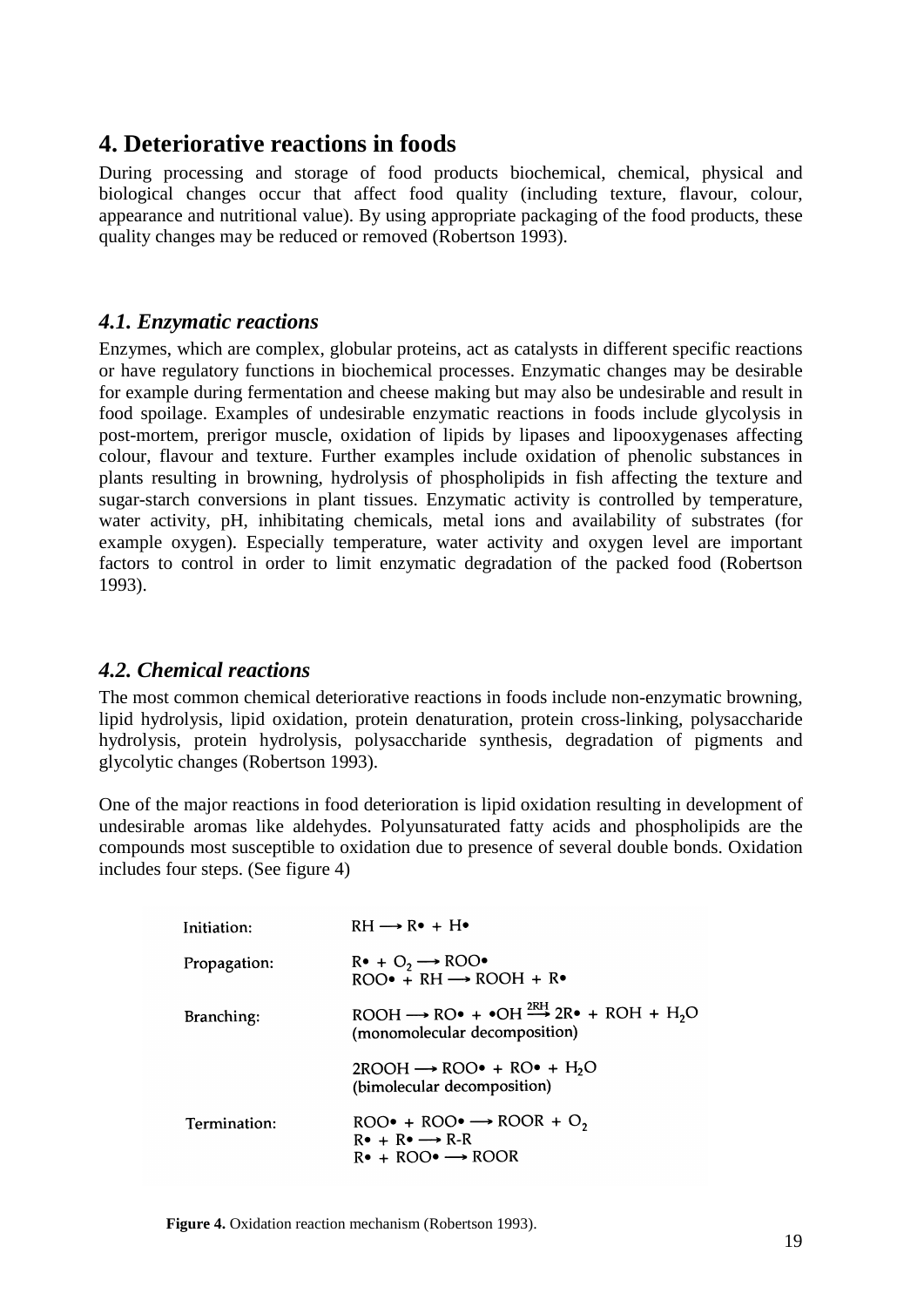The first step is initiation when a hydrogen radical is lost due to heat, light or trace metals. Thereafter in the propagation step, the free radical reacts with oxygen forming a peroxy free radical, which in turn reacts with lipids to form a hydroperoxide. During the third step, branching, the number of free radicals increase and hydroperoxides are broken down. Finally, the oxidation process is terminated when free radicals are fused together or when stable radicals are formed. The rate of lipid oxidation can be induced by light, presence of oxygen, high temperature, catalysts like iron, copper and heme pigments as well as water activity (Robertson 1993).

During storage of dried and concentrated foods one of the major deteriorative reactions are non-enzymatic browning also called Maillard reaction. This process can be divided into three parts (Robertson 1993). The first part, which does not include browning but reduce the nutrition value, includes a condensation reaction between an aldehyde and an amine resulting in glycosylamine, which in turn undergoes an Amadori rearrangement. During the second part, the advanced Maillard reactions, several volatile or soluble substances are formed. In the final Maillard reactions, insoluble brown polymers like melanoidin pigments and heterocyclic compounds like pyrazines and pyrroles are produced from reactive compounds formed during the advanced Maillard reactions (Robertson 1993).

The colour of most foods is due to the presence of natural pigments like chlorophylls, heme pigments, anthocyanins, carotenoids, flavonoids and tannins. Chlorophylls are green pigments involved in photosynthesis of plants and can be deteriorated by pheophytinisation i.e. when the magnesium ion within the tetrapyrrole structure is replaced by a hydrogen atom resulting in a colour change from green to brown. This reaction, induced by heat and acids, leads to colour change to some extent in almost all chlorophyll containing foods during processing and storage (Robertson 1993).

The heme pigment myoglobin, which contains an iron atom and a porphyrin ring, gives meat its red colour and functions as storage of oxygen transported by hemoglobin in the blood. However, the colour of fresh meat is changing reversibly by conversion between three pigments; oxymyoglobin, myoglobin and metmyoglobin. These processes can by controlled by appropriate packaging. For example, in the absence of oxygen, the reduced, purple pigment myoglobin is dominating. When oxygen present myoglobin is oxidised to oxymyoglobin, which is a pigment with red colour. When the meat is exposed to air /oxygen for longer times the brown pigment metmyoglobin is most prevalent (Robertson 1993).

Anthocyanins include several red water-soluble plant pigments. Some of these pigments can form complexes with metal compounds like Al, Fe, Cu and Sn resulting colour changes. Therefore metal packaging materials for foods have internal organic coatings to reduce the available metal ions. Carotenoids are yellow or red, lipid-soluble pigments found in plants and animal products. They are broken down by oxidation and the rate of oxidation is dependent on light, heat, and pro- and antioxidants. The yellow pigments, flavonoids, are similar to anthocyanins. Tannins are involved in enzymatic browning (Robertson 1993).

Characteristic flavours in fruits and vegetables are often due to derivates of fatty acids produced during enzymatic reactions. These reactions can also result in development of unpleasant flavours as during fruit ripening and disrupted tissues. Fats and oils develop offflavour substances like some aldehydes and ketons through auto-oxidation causing fatty, metallic, papery and candle-like flavours when present in high concentration. (See lipid oxidation above) However, at lower concentrations these compounds give cooked food desirable flavours. Volatile amines like trimethylamine are produced during storage of fish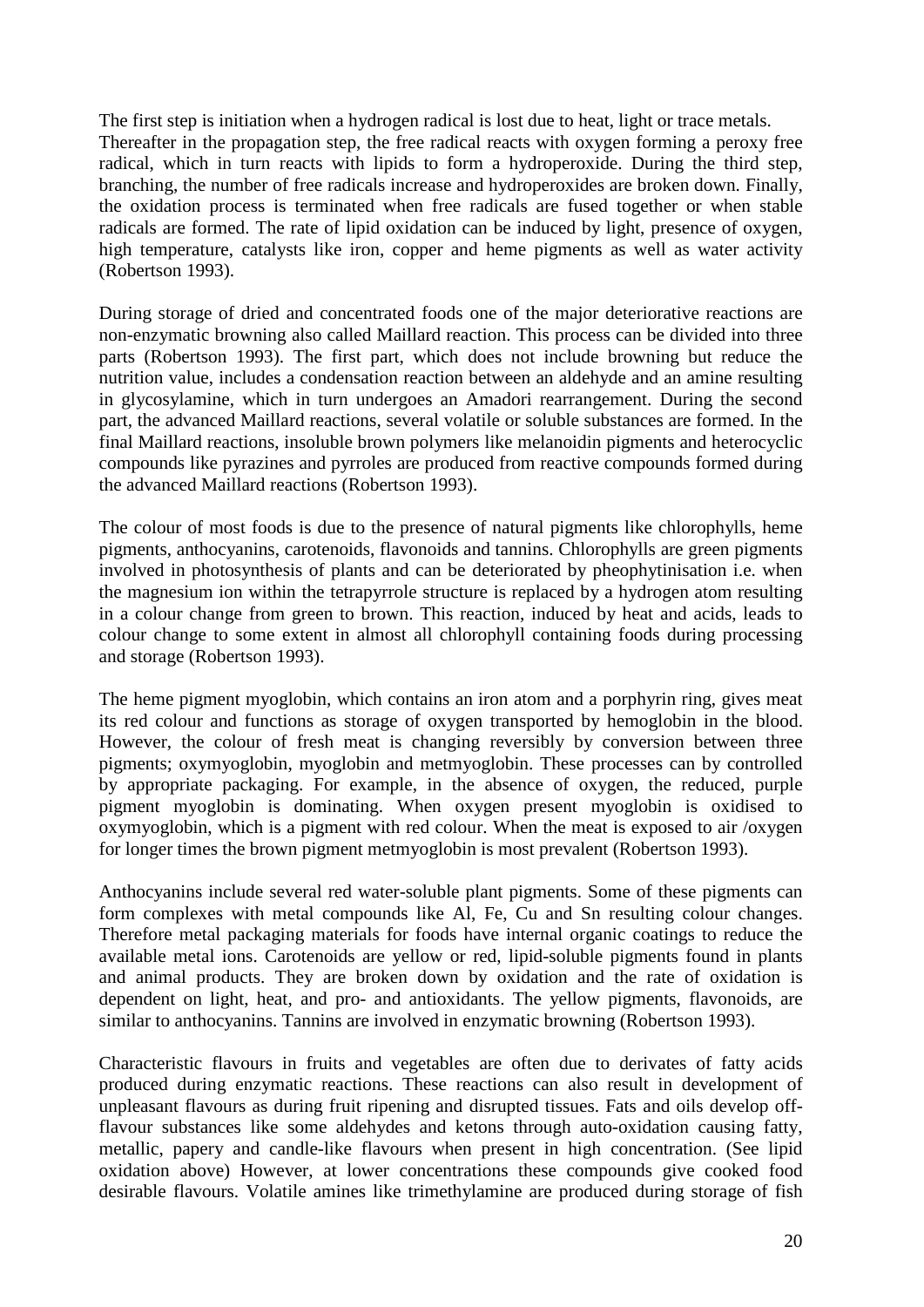resulting in ammoniac smelling, fishy aroma. Also formaldehyde is produced in staling fish causing cross linking of proteins and therefore contributing to toughening of the fish muscle (Lindsay 1996; Robertson 1993).

Chemical reactions may also alter the nutritional quality of the food. Even though there are many different kinds of nutrients and they are affected differently by external conditions, the general factors one should control to avoid nutritional loss are light, oxygen concentration, temperature and water activity. For example, ascorbic acid (Vitamin C) is easily deteriorated. To avoid ascorbic acid breakdown, the packaging material should possess barrier properties towards moisture and oxygen and could in addition have a surface which is more easily oxidized than ascorbic acid, like tin. Proteins are mostly deteriorated by oxidation but also by Maillard reactions. Lipids undergo several different kinds of reactions during processing (Robertson 1993).

#### <span id="page-23-0"></span>*4.3. Physical changes*

Physical changes of the packed food, which include properties like texture, size, shape, optical, mechanical, rheological etc., depend on handling, processing, packaging and storage conditions. For example powdered food is sensitive to moisture resulting in caking of the product. As mentioned above, chemical reactions in the food product may result in changed physical properties such as staling of fish due to presence of formaldehyde. Physical changes of food quality are often detrimental to the consumer acceptance of the product (Robertson 1993).

#### <span id="page-23-1"></span>*4.4. Biological changes*

Microorganisms can cause both desirable and undesirable effects during food processing and storage. Microorganisms found in foods are bacteria and fungi (yeasts and moulds). Bacteria generally grow faster than fungi. Based on their stability to resist microorganisms deterioration, foods are classified as non-perishable, semi-perishable and perishable. Examples of a non-perishable food is sugar, which has low water activity and therefore has a very long shelf life if it is stored dry, at room temperature and free from contaminations. Semi-perishable foods include flour, dried fruits, baked goods and frozen foods. However, the majority of foods (meat, fish, milk, fruits and vegetables) are classified as perishable and must be packed properly and stored under controlled temperature conditions. Intrinsinc parameters (i.e. the nature of the food) that affect spoilage of the food by microorganisms are pH, water activity, oxidation-reduction potential and nutrient content. Important external parameters include storage temperature, humidity, surrounding gas composition and presence of pinholes in the packaging material. The most common macro-biological spoilage of foods is caused by insects like flies, beetles and moths and also by rodents like rats and mice. Cereals and other foods with a moisture content of at least 12% are often spoiled by mites causing a sour odour in the food. Dairy products, dried fruits, dried and smoked meat, and nuts are often subjected to infestations (Robertson 1993).

As mentioned above, the use of microorganisms during food processing may also be beneficial in different food products by alter and thereby improve the flavour, by preservation or by increasing the nutritional quality. Almost all plant and animal tissues contain enough nutrients required for growth of microorganisms, which may produce both desirable and toxic compounds. By lowering the pH-value and reduce the water activity during the fermentation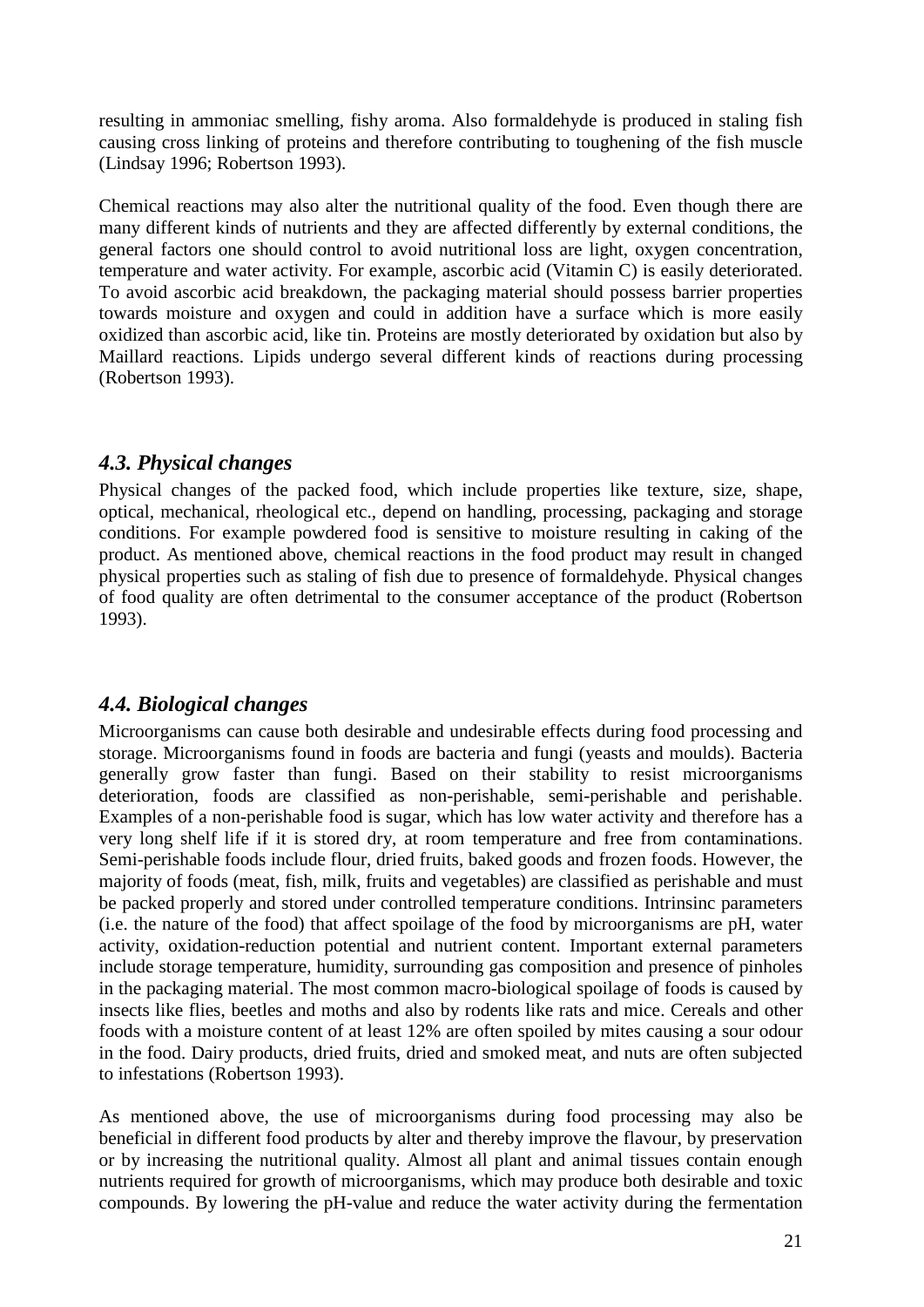process, only a few types of microorganisms will be able to growth (Rose 1982). Fermentation is defined as conversion of agricultural products by enzymatic activities of microorganisms into desirable food products. Fermented foods include bread, dairy products, vegetables and sauces, coffee and cocoa (Djien 1983). Also alcoholic beverages are produced by fermentation. During cheese making, carefully selected bacteria strains are added to the cultures and the choice of strain has a strong influence on the sensory characteristics of each type of cheese (Law 1983). In milk fermentation, the most important process is conversion of the sugar lactose into lactic acid. Further processes in milk fermentation include conversion of citrate into diacetyl, which gives a "buttery", nut-meat like flavour of dairy products. Acetaldehyde, which is an important flavour compound in yoghurt, is also produced during fermentation especially by some strains (Vedamuthu 1983).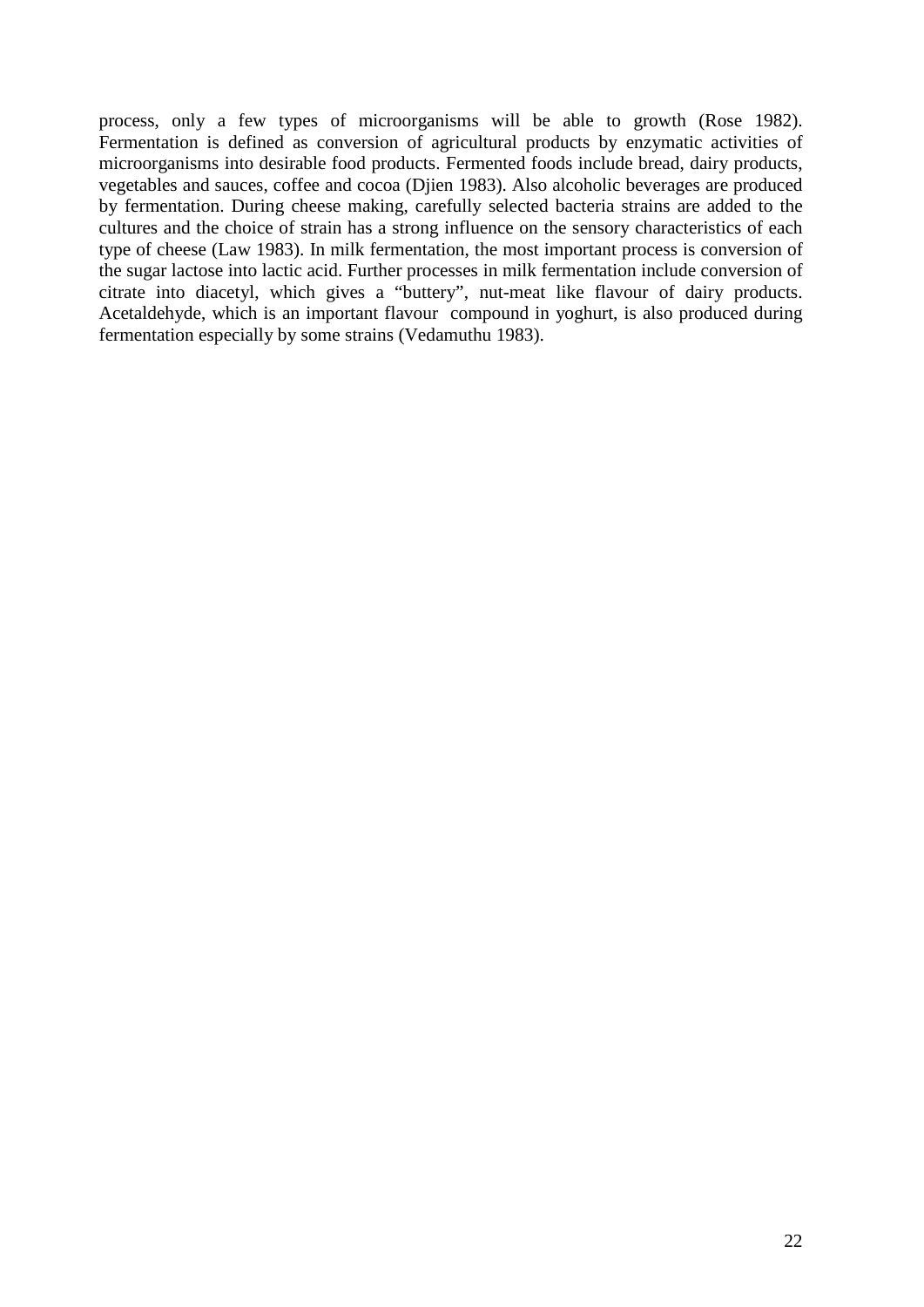#### <span id="page-25-0"></span>**5. Odour release from paper and plastic**

Odorous compounds from the packaging material may be absorbed by the packed food causing tainting of the food product. Even if these odours are not absorbed by the food, release of unwanted odorous compounds when opening a food packaging generates consumer complaints. Odours in the packaging materials derive from degradation of the components in the packaging materials and their converting processes (printing, coating and lamination) as well as from interactions between the food and the packaging. Also residual monomers and solvents contribute to off-odours (Huber *et al.* 2002; Wiik and Helle 1999).



**Figure 5.** Sources of packaging-related off-flavours in packaging (Huber *et al.* 2002).

In paper, there are numerous extractives that contain unsaturated fatty acids (e.g. linoleic acid). These fatty acids can cause development of rancidity by the production of several different volatile compounds (aldehydes, ketons, alcohols, furans, lower fatty acids, alkenes and alkanes) (Robertson 1993; Wiik and Helle 1999). Most of these compounds are odorous, but it is aldehydes that have the lowest odour thresholds and thus cause the majority of the tainting (Pugh and Guthrie 2000). The most prevalent aldehydes in paper include pentanal, hexanal and heptanal. The "rancidity reactions" continues after the paper has been produced and the odour intensity and the odour characteristics of the paper changes with time (Pugh and Guthrie 2000; Wiik and Helle 1999).

The compounds that cause off-flavours in plastics include carbonyl compounds like aldehydes, ketones, esters and carboxylic acids (Ezquerro *et al.* 2002; Piringer and Rüter 2000; Villberg *et al.* 1997). Most of these have low odour thresholds and are volatile. Additives like antioxidants, plasticizers, solvents and cross linking agents may also cause offflavours (Villberg *et al.* 1997). In addition, synthetic polymers often contain residual monomers like styrene, vinyl acetate and acrylic esters and residual solvents like ethyl acetate (Piringer and Rüter 2000; Villberg *et al.* 1997). This can cause problems in the packaging of drinking water in bottles of high density polyethylene (HDPE). Off-flavour compounds found in HDPE include 2-propanal, ethyl propanoate, C6-ketone, methylpentenone, toluene, hexanal, 2,4-heptadienal, C7-ketone, ethylcyclohexane, butyl acrylate, C8-ketone, methylhexanal, 2-octenal, nonanal, pentamethylheptane, 1-dodecene and undecadienal. (Ezquerro *et al.* 2002; Piringer and Rüter 2000; Villberg *et al.* 1997) Residual styrene monomers in polystyrene as well as halogenated phenols from wooden fibres cause offflavours in packaging materials. Further, off-odours in styrene-butadiene coatings may be due to presence of 4-phenyl-cyclohexene, which is produced during a Diels-Alder condensation between styrene and butadiene and which have a very low threshold value. It has also been shown that off-odour problems in coated paper become more intense with increasing moisture content (Huber *et al.* 2002; Piringer and Rüter 2000).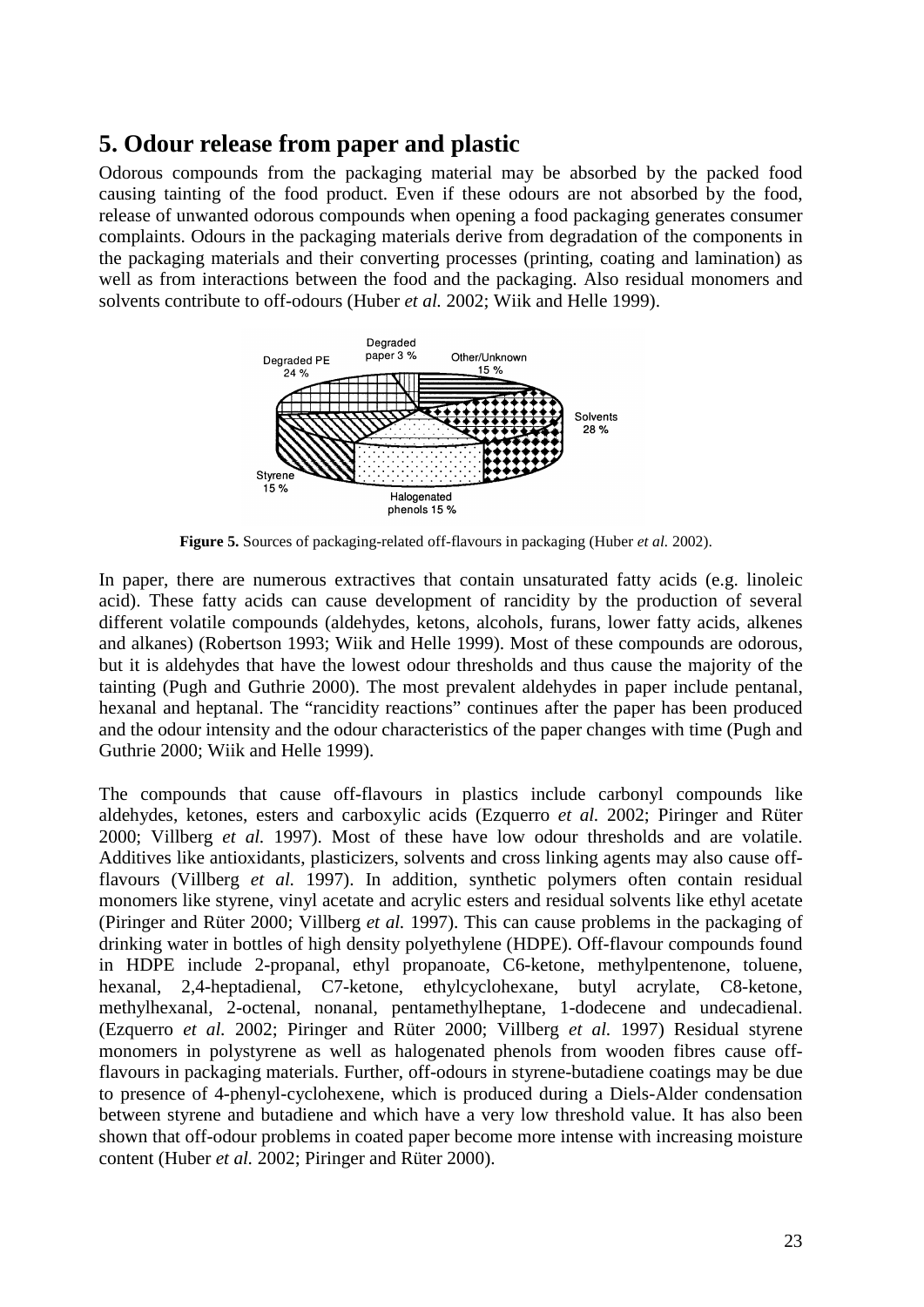#### <span id="page-26-0"></span>**6. Legislation**

The legislation on food packaging materials i.e. materials intended to come in contact with food differs between Europe, United States of America and Japan (de Kruijf and Rijk 2003; Rossi 2000). The strictest regulations are found in Europe. In 1972, the European Communities started to make efforts to synchronize all existing laws in the field of materials intended to come into contact with food. Rather than harmonize all laws and standards, Directives were drawn up to replace national laws and regulations. [Directive=Community legal acts requiring a national implementation law] The legislation on food contact materials in Europe can be divided into directives applicable to all materials and articles, directives applicable to one category of materials and articles as well as directives related to individual substances (Rossi 2000). The main directives already adopted in the sector of materials intended to come into contact with foodstuffs in the European Community are presented in table 3.

| Directives applicable to all materials |                                                              |            |                           |  |
|----------------------------------------|--------------------------------------------------------------|------------|---------------------------|--|
|                                        | Framework directive                                          | 89/109/EEC | Will be replaced          |  |
|                                        | Symbol                                                       | 80/590/EEC | by<br>COD2003/0272        |  |
|                                        | Directives applicable to individual materials and substances |            |                           |  |
| <b>Plastics</b>                        | Base directive: monomers                                     | 2002/72/EC | Replaces<br>90/128/EEC    |  |
|                                        | Directive on the basic rules for migration tests             | 82/711/EEC | 2nd amendment<br>97/48/EC |  |
|                                        | Directive on the list of simulants                           | 85/572/EEC |                           |  |
|                                        | Directive on vinylchloride monomer (VCM)                     | 78/142/EEC |                           |  |
|                                        | Directive on the method for determining VCM<br>in PVC        | 80/766/EEC |                           |  |
|                                        | Directive on the method for determining VCM<br>in foods      | 82/432/EEC |                           |  |
| Regenerated<br>cellulose film          | Base directive                                               | 93/10/EEC  |                           |  |
| <b>Ceramics</b>                        | Base directive                                               | 84/500/EEC |                           |  |
| <b>Elastomers</b>                      | Nitrosamines in teats and soothers                           | 93/11/EEC  |                           |  |

**Table 3.** The main directives already adopted in the sector of materials intended to come into contact with foodstuffs in the European Community (EuropeanParliament 2004; Rossi 2000).

#### <span id="page-26-1"></span>*6.1. Directives applicable to all food contact materials and articles*

In the initial framework, 76/893/EEC, that was adopted in 1978, two general principles were established (Rossi 2000):

- The principle of **inertness** of the material and the **purity** of the foodstuffs.
- The principle of **positive labelling**.

This means that materials and articles must not transfer any components to the packed food that can endanger human health or change the composition and the sensory characteristics of the foodstuff in an unacceptable way. In addition, food contact materials must be appropriated labelled. In 1980, the directive was complemented by regulations for symbols to be attached to food contact materials and articles. In 1989, the framework was replaced by framework 89/109/EEC which included the old directive as well as following regulations: a)The Commission must satisfy rigorous health criteria and consult the Scientific Committee for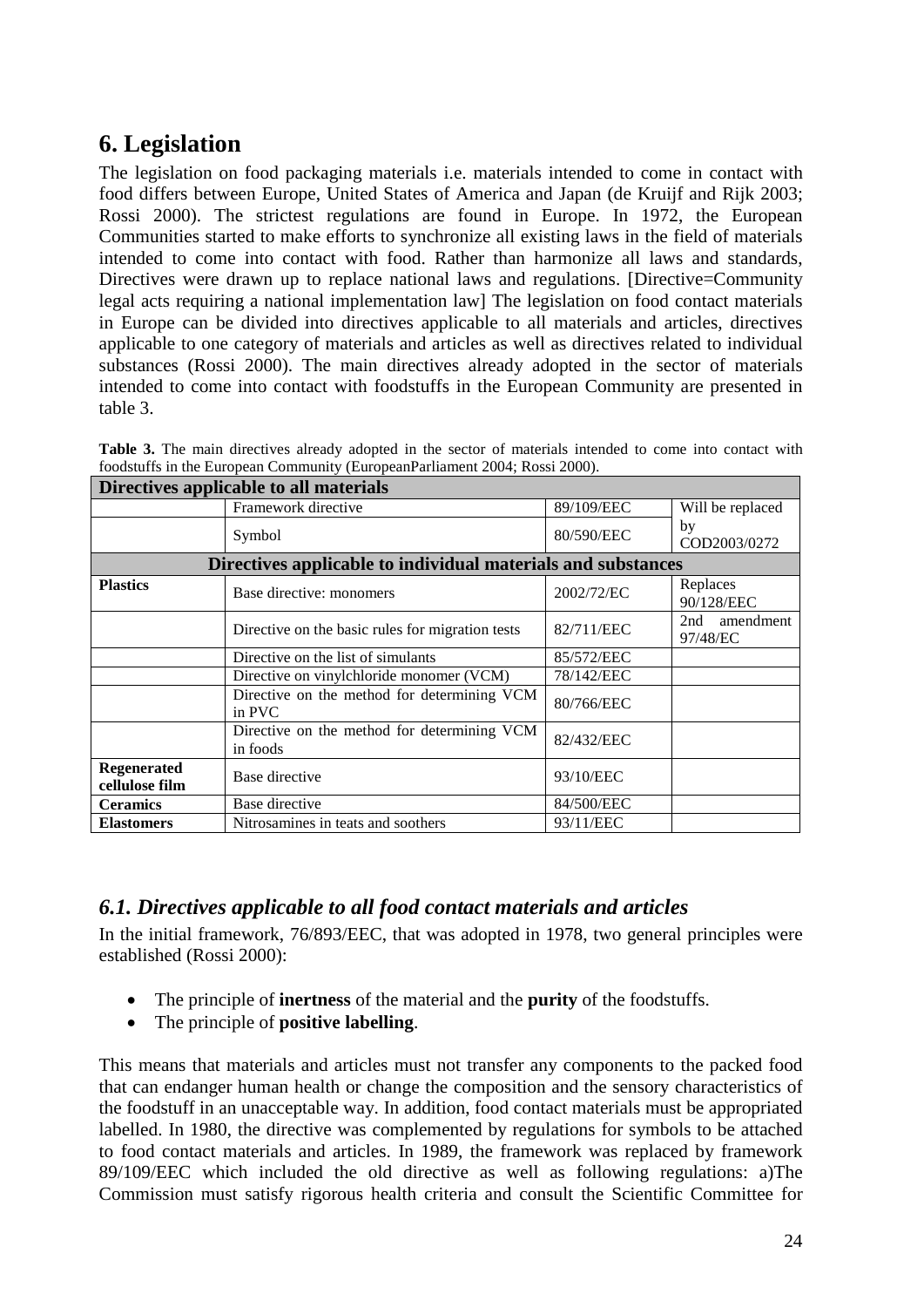Food (SCF) on any regulation with implications as regards health. b) Specific directives and amendments to existing directives will be adopted by the Regulatory Committee procedure. Materials that require legislation comprise plastics including varnish and coatings, regenerated cellulose, elastomers and rubber, paper and board, ceramics, glass, metals and alloys, wood including cork, textile products as well as paraffin and micro-crystalline waxes (Rossi 2000). Directive 89/109/EEC and directive 80/590/EEC will shortly be replaced by a consolidated legislation directive COD(2003)0272. This directive also includes legislation on active and intelligent packaging (EuropeanParliament 2004). (See section 6.3)

#### <span id="page-27-0"></span>*6.2. Directive for plastic food contact materials*

In August 2002, the European Commission approved a new directive on plastics intended to come into contact with food, 2002/72/EC, which replaces the old directive 90/128/EEC and its seven amendments (de Kruijf and Rijk 2003; EuropeanCommission. 2003). This directive is based on two principles:

- The **positive list**, which contains all monomers and additives allowed in the production of plastics intended for food contact.
- Limits for total **migration** and for migration of specific components.

The specific migration limits are in general based on the results from extensive toxicological studies where for example acceptable daily intake (ADI) and tolerable daily intake (TDI) are characterised. The overall migration limit is  $60$ mg/kg or  $10$ mg/dm<sup>2</sup> per material or article. There are standards for migration testing in which different food stimulants generally are used, for example water, 3% acetic acid, 15% ethanol and olive oil representing various food products (de Kruijf and Rijk 2003; de Kruijf *et al.* 2002; Rossi 2000).

To add new agents to the EU positive list, results from extensive toxicological studies (including long term exposure, mutagenesis, reproduction, metabolism tests) as well as results from non-toxicological studies (including migration tests) should be submitted to the SCF, which advices the European Commission to accept or decline inclusion of the new components in the directive (Ahvenainen and Hurme 1997; de Kruijf and Rijk 2003; Rossi 2000). This process is both time-consuming and expensive.

This legislation (Directive 2002/72/EC) currently applies only to materials and articles composed of one or more layers exclusively of plastic materials. Consequently, neither paper and paper board coated with plastics or surface coatings with waxes etc. are covered. Paper and board for food contact materials are not yet regulated at EU by a specific directive Consequently, the Framework Directive 89/109/EEC apply for paper and board in contact with food (EuropeanCommission. 2003). However, within the Council of Europe there is a policy statement concerning paper and board materials and articles intended to come into contact with foodstuffs (Council.of.Europe 2002).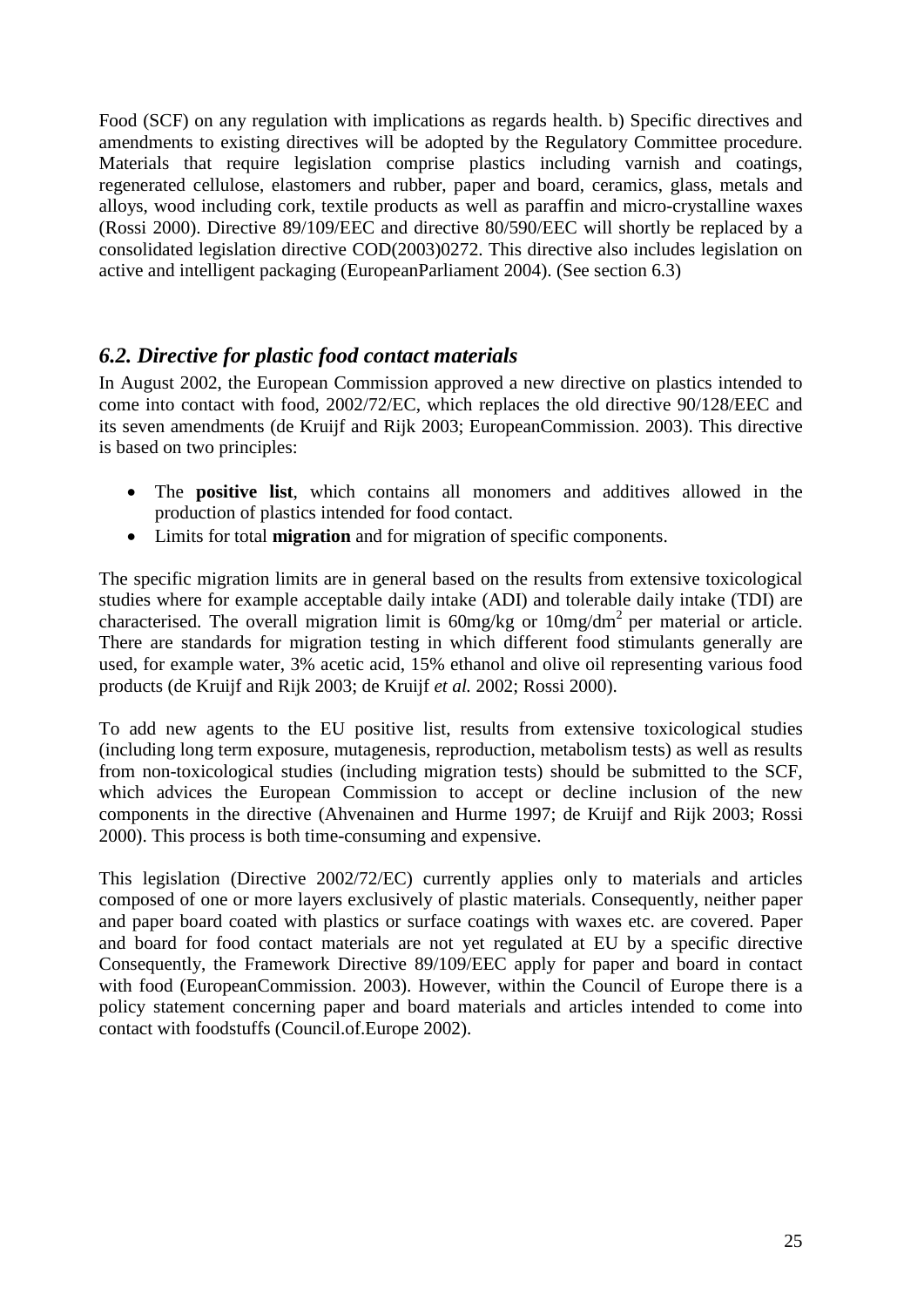#### <span id="page-28-0"></span>*6.3. Regulations for active and intelligent packaging*

There are mainly three regulation areas that have impact on active and intelligent packaging in foods; a) all components must be approved for food contact, b) environmental regulations on packaging material usage can be expected to increase in the near future and c) specific labelling of active and intelligent packaging systems are crucial (Rooney 1995).

Until recently no specific legislation for active and intelligent packaging systems existed in Europe. Most of the active and intelligent agents are considered as food contact materials and not as food additives resulting in that these food packaging systems should comply with existing regulations for food contact materials e.g. the active and intelligent agents must be enclosed in the positive list mentioned above and also comply with overall and relevant specific migration limits (de Kruijf *et al.* 2002). As already mentioned, adding agents to the positive list are both time consuming and expensive. In addition, the overall migration limit of 60mg/kg results in that the active agent should be very active at low concentrations, which often is not the case. Further, the contact area in an active packaging differs from conventional packaging, thus established migration tests are not suitable for these new systems (de Kruijf and Rijk 2003).

Amendments to European legislation for food contact materials are necessary and therefore a three-year, European project was started in 1999 with the objective to implement active and intelligent packagings in current relevant regulations for packed food in Europe. The project is called "Evaluating safety, effectiveness, economic-environmental impact and consumer acceptance of active and intelligent packagings" (ACTIPAK) (CT 98-4170). It was coordinated by TNO Nutrition and Food Research in The Netherlands and was accomplished by nine research organisations and three industrial companies. The specific objectives of the project included five main parts (Ahvenainen 2003; de Kruijf and Rijk 2003; de Kruijf *et al.* 2002).

- 1) An extensive **review** of technologies, legislation, market and consumer demands, and trends in active and intelligent packaging in relation to current European food packaging regulations.
- 2) Classification of active and intelligent systems through an **analytical study** of the composition and migration behaviour of selected active and intelligent systems.
- 3) Evaluation of the **safety** of selected systems (such as microbial safety, assessment of the risk for false indications of intelligent systems etc.), the **effectiveness** of the systems´ sensory, microbial and chemical shelf-life-extending capacity as well as the efficiency of the systems as scavengers of different components.
- 4) Examination of **toxicological** properties, **economic** impact and **environmental** effects of selected systems.
- 5) Recommendations for **legislative amendments**.

In the Actipak-project, twenty active systems and six intelligent packaging systems were selected. These are presented in table 4. The criteria in the selection process were to use European systems whenever possible, include as many different types of systems as possible, investigate different mechanisms and include not yet commercial systems.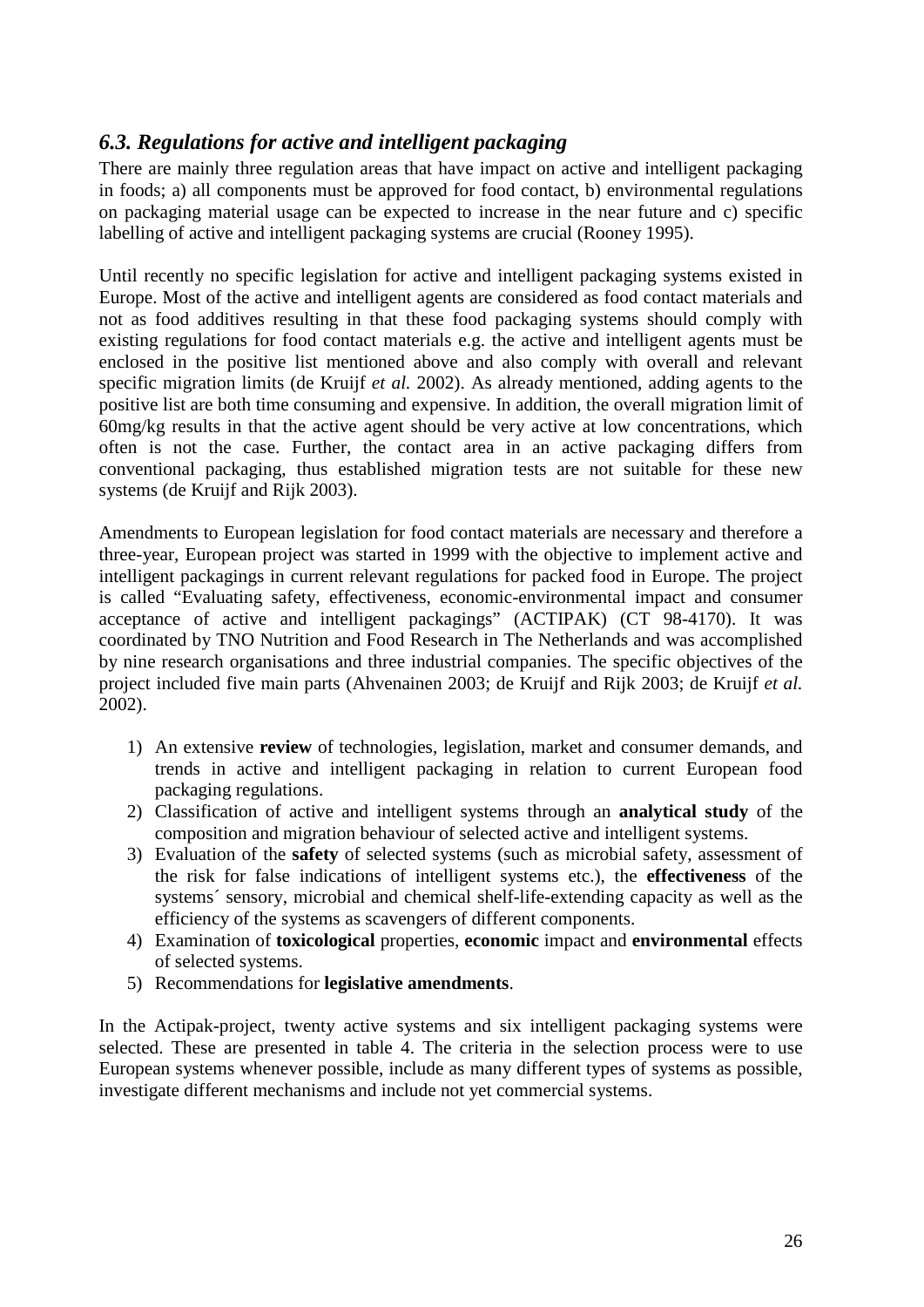| <b>Active / Intelligent system</b> | <b>Packaging type</b>   | <b>Active substance</b>           |  |
|------------------------------------|-------------------------|-----------------------------------|--|
| Oxygen scavnegers                  | Films, closures, sachet | Iron powder, sulphite,            |  |
|                                    |                         | photosensitive dye                |  |
| Moisture absorbers                 | Sachets, film, pad      | Silica gel, molecular sieve,      |  |
|                                    |                         | cellulose fiber, sugars           |  |
| Ethylene scavengers                | Film, sachet            | Minerals, potassium permanganate  |  |
| Antimicrobial packaging            | Films, sachet           | Ethanol, bacteriocin, zinc, acids |  |
| and flavour<br>absorber<br>Odour   | Film                    | $\ast$                            |  |
| (aldehyde remover)                 |                         |                                   |  |
| $CO2$ -emitting system             | Film                    | $\ast$                            |  |
| Flavour/odour releaser             | Film                    | $\ast$                            |  |
| Susceptor film                     | Film                    | Metallized film                   |  |
| Indicators for time-temperature,   | Labels, tablets         | Methylene blue and others         |  |
| oxygen and carbon dioxide          |                         |                                   |  |

**Table 4.** Selected active and intelligent packaging systems in ACTIPAK (\*Confidential information) (Ahvenainen 2003; de Kruijf and Rijk 2003; de Kruijf *et al.* 2002).

The consumer study in the Actipak project showed that consumers accept active agents in food packaging if it results in better food quality or reduction of additives in the food product. Shelf life extension alone was not seen as justification for active packaging. The study also indicated that even if consumers´ trust of manufacturers, retailers and government legislation was rather high, assurance that non-harmful chemicals are used in the new packaging systems are needed. Most consumers preferred small labels and sachets kept away from the food product or the active part being incorporated in the packaging material. Further, consumers requested that indicators should be consistent in appearance and colour change to avoid confusion. In addition, the Actipak project also showed economic and environmental advantaged by using active and intelligent packaging systems (Ahvenainen 2003; de Kruijf and Rijk 2003; de Kruijf *et al.* 2002).

Based on the results of the Actipak project, a proposal to include active and intelligent systems and make amendments in the directive 89/109/EEC was made in 2003 by the Commission and sent to the Council of Ministers and to the European Parliament. This proposal contained regulations to active and intelligent packaging systems, to labelling, to traceability, and to a detailed description of the procedure for the authorisation of substances. (de Kruijf and Rijk 2003). The proposal has resulted in that the Framework directive 89/109/EEC and directive 80/590/EEC will shortly be replaced by a consolidated legislation directive COD(2003)0272. In this new directive, special regulations of active and intelligent packaging have been implemented. The active components must still be approved to be in contact with food and sufficient labelling of the active and intelligent packaging must be used. Further, it was decided that active and intelligent materials must not change the composition of the packed food or its sensory properties in that way that the consumers will be mislead. Consequently, it is not allowed to remove or mask substances (e.g. amines or aldehydes) in order to hide rancidity of the food product. Also active materials that provide colour changes of the food products that can be misleading for the consumers are prohibited (EuropeanParliament 2004).

The Actipak project also showed that migration tests performed according to conventional methods may result in unrealistically high migration values for most active packaging applications. It is proposed that dedicated test methods, which are based on the physical properties of the food as well as on the mode of contact, should be developed (de Kruijf and Rijk 2003).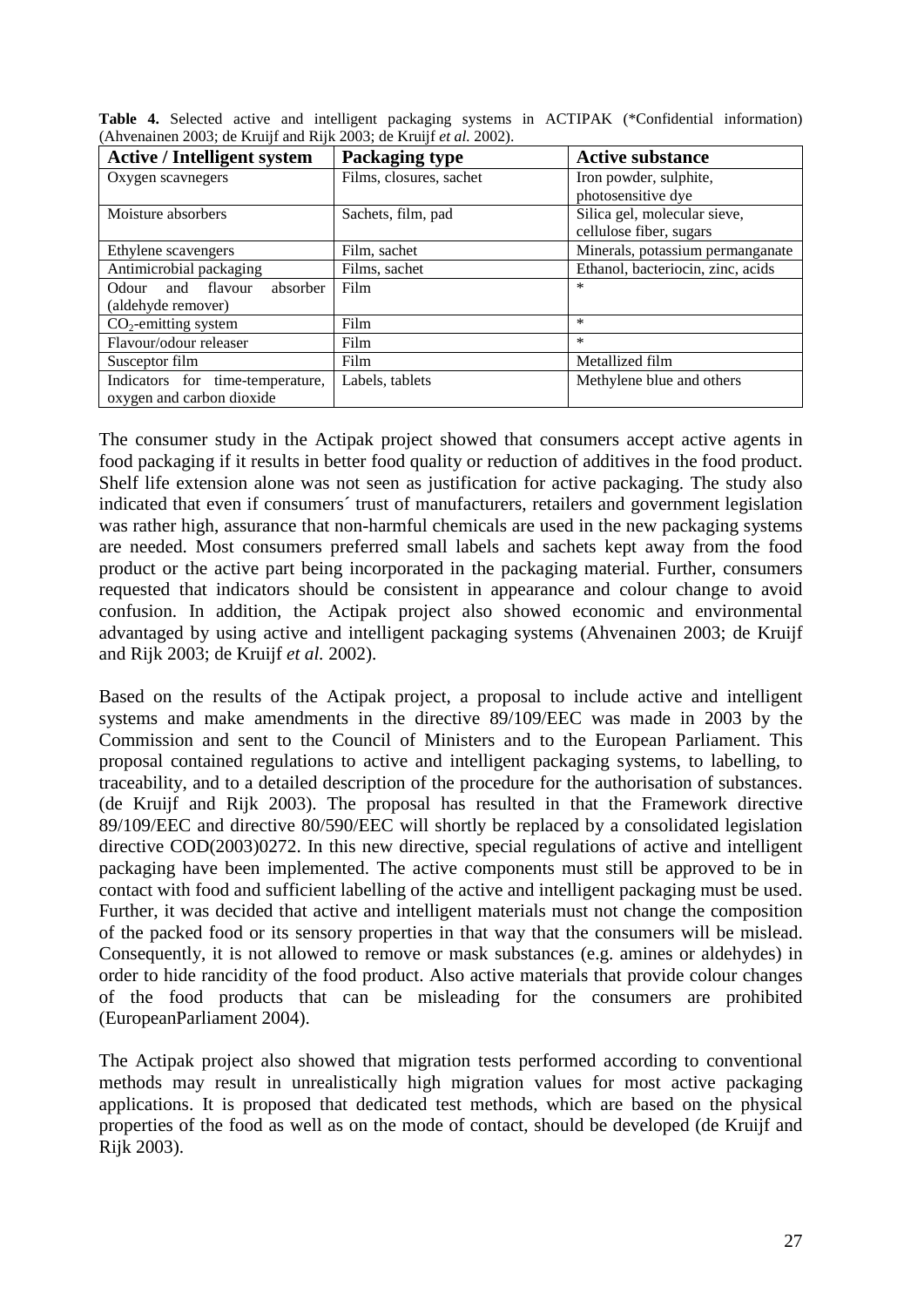#### <span id="page-30-0"></span>**7. Latex coating –an alternative to customary plastic materials**

The general definition of latex is colloidal particles (i.e. particle size between 10nm and 1µm) suspended in water (Lee 2000). Suspension is defined as dispersion of solids in liquid. This results in that for example milk is classified as latex. However, mostly latex containing polymer particles are implied. In addition, the name latex is often used for the natural plastic material polyisoprene (Bacquet and Isoard 1997; Strong 2000).

Polymer latecies mainly functions as binders in pigment coating formulations in order to provide improved coating strength, sheet gloss, ink gloss and printability of paper and board (Bergh 1997). However, latex dispersions are also used in barrier dispersion coating, where the latex is applied to the surface of paper or board to form a solid, homogenous film which may possess a barrier against water, water vapour, grease, oil, gas etc (Kimpimäki and Savolainen 1997). The latecies mostly used in paper applications today are mainly polymers or copolymers of styrene, acrylate, methacrylate, butadiene or vinlyacetate (Bacquet and Isoard 1997).

For a long time, solvent based coatings were the most prevalent in the paint and coating industry. The trend is nowadays to replace these by aqueous based coatings. The main requirements in coating technologies include good mechanical strength and adhesion of the latex film and good wetting of the substrate (Steward *et al.* 2000).

#### <span id="page-30-1"></span>*7.1. Latex synthesis*

Latex particles are synthesised by radical emulsion polymerisation. The following components are used in this process; monomers (M), water, stabilizing emulsifiers, watersoluble, radical polymer initiator (R) and modifiers (Bacquet and Isoard 1997). The most commonly used radical initiator is persulfate  $S_2O_8$  which breaks down to the radical ion  $SO_4$ when heated. The radical reacts with a monomer and a new radical is created, which in turn will react with a new monomer creating a chain reaction as shown below.

> $R-R \rightarrow 2 R$  $R \cdot + M \rightarrow R - M \cdot$  $R-M· + M \rightarrow R-M-M·$  $R-(M)<sub>n</sub>-M·+M·\rightarrow R-(M)<sub>n+1</sub>-M·$

The low-water soluble monomers are dispersed in micelle droplets: However, the system is a dynamic equilibrium resulting in exchange of monomers to the aqueous phase. The monomers encounter radicals transforming them to growing macromolecular units which in turn will be encompassed by emulsifying molecules forming micelles. The polymerisation process continues inside of the micelle until another radical penetrates the micelle and reacts with the radical on the growing polymer chain resulting in that the reaction stops i.e. termination. The monomers must contain a double bond to achieve a radical form when reacting with a radical. The main monomers used in latex coating are butadiene, styrene,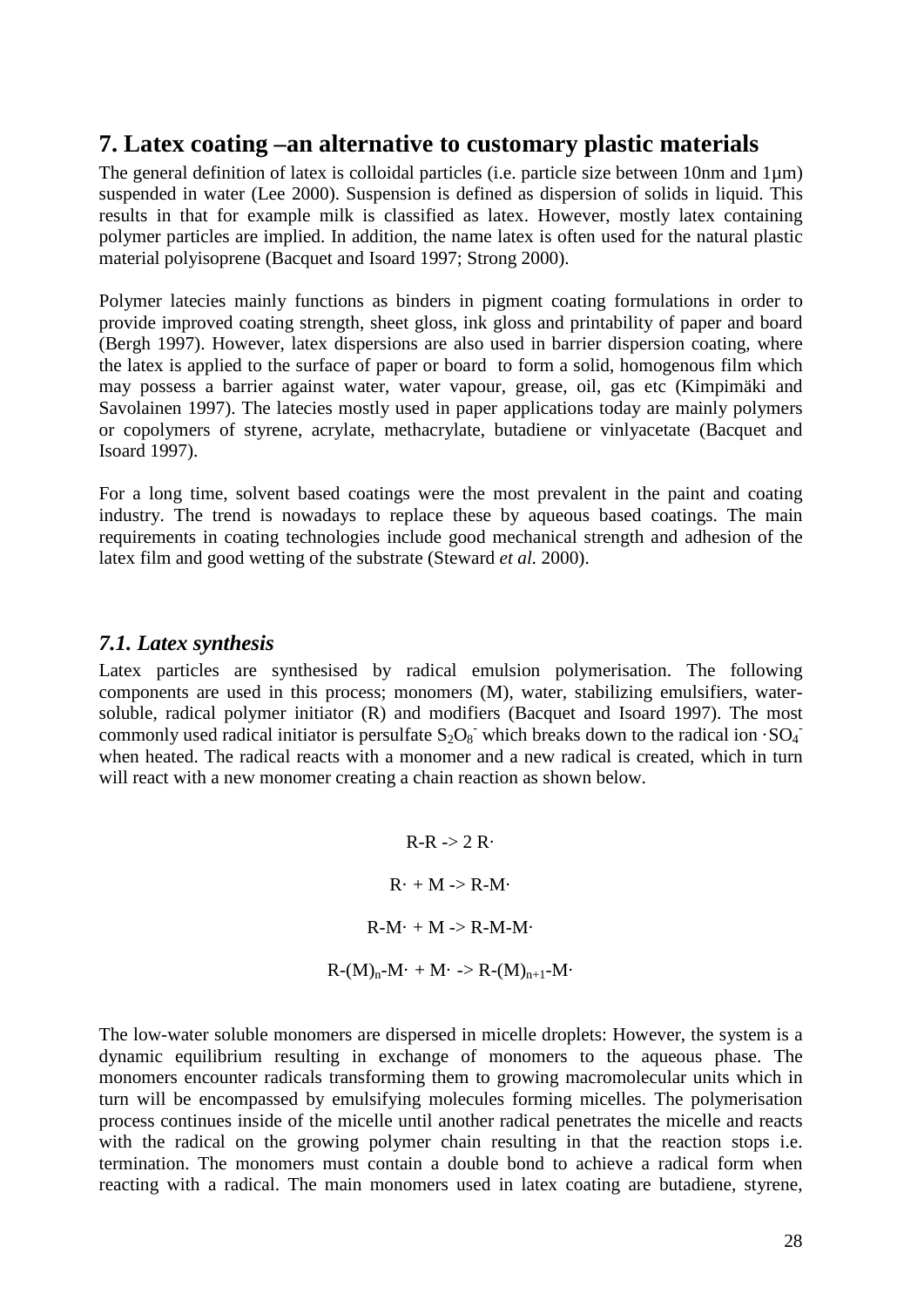acetate, acrylates and acrylonitrile. In order obtain the desired rigidity, different monomers are combined (Bacquet and Isoard 1997).

#### <span id="page-31-0"></span>*7.2. Film formation*

If latex is applied onto a substrate and is subsequently dried below a certain temperature, a non-transparent, powdery film will be obtained. The opacity indicates that there are still many residual voids, which scatters light, within the film. If however, the film is dried above this certain temperature; a homogenous, transparent film will be obtained. The apparent critical temperature is called the minimum film forming temperature (MFFT). MFFT of a polymer is dependent on the elastic modulus i.e. the resistance to particle deformation and to some extent also to the viscosity of the polymer. The MMFT therefore tend to be close to the glass transition temperature of the polymer (Tg) (Dewhurst *et al.* 2001; Steward *et al.* 2000).

To provide better film formation of latex films, volatile organic components are commonly added to latex dispersions as coalescing agents i.e. agents that lower the elastic modulus and provide temporary plasticization to promote polymer chain motion. How easy these components are removed is dependent on molecular size and polarity of the coalescing agents. The more polar component, the more easily it is partition into the hydrophilic net work of evaporating water. Further additives in latex films can be colorants in latex paints or pharmaceuticals in controlled or sustained release matrix-type devices (Steward *et al.* 2000).

The general mechanism for latex film formation includes four main steps: evaporation, elastic deformation, coalescence and interdiffusion (Andersson 2002; Steward *et al.* 2000). (See Figure 6)



 **Figure 6.** Film formation of latex polymer coating (Andersson 2002).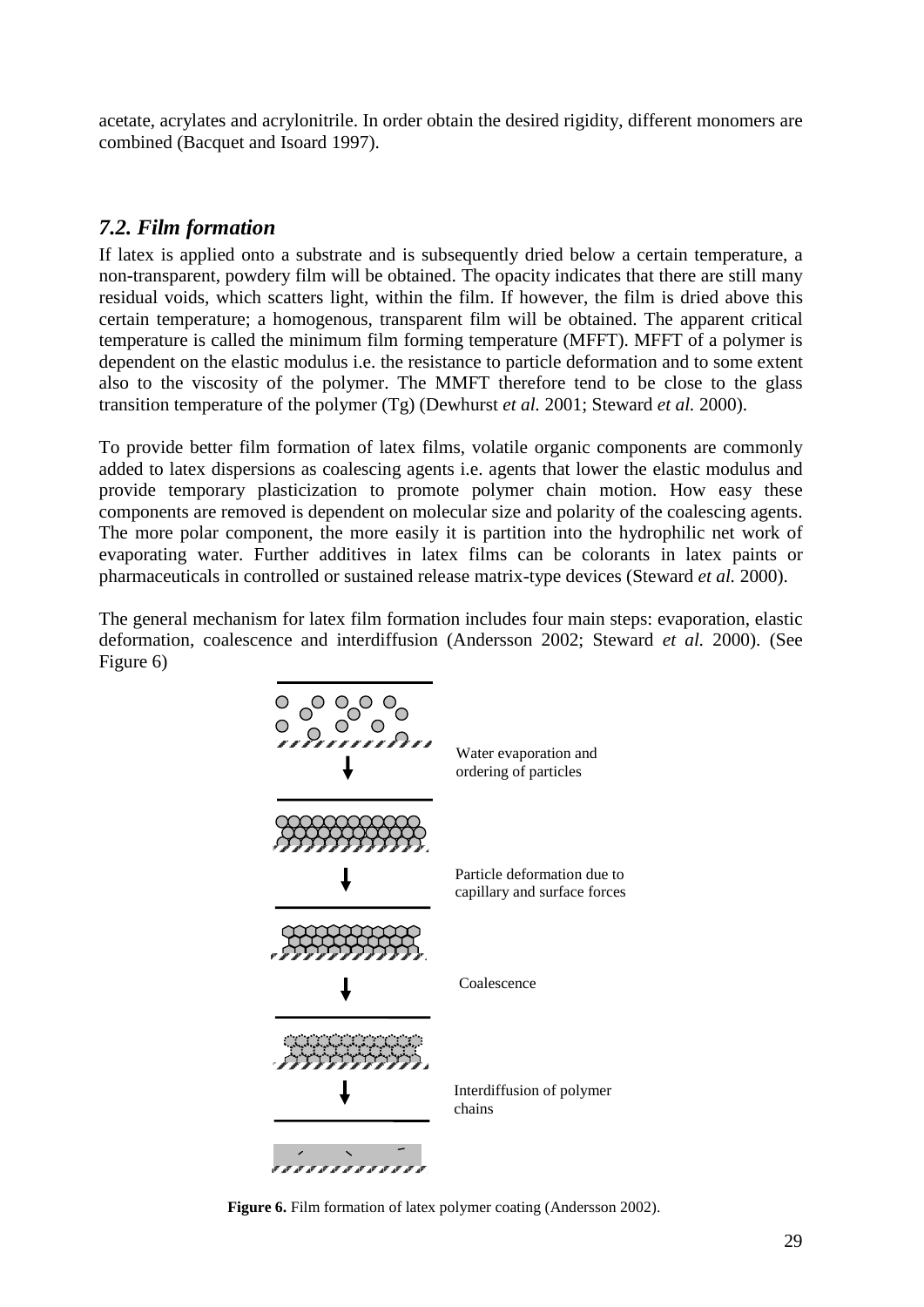During the first step, water evaporates rapidly and latex particles start to get a structured order, but water still fills the interstices among particles. The second step involves the final water evaporation and the particles deform due to capillary and surface forces, but are still individual particles. The surface structure now looks like a honey comb. In the third step, the particles undergo coalescence, which is a process driven by reduction of internal energy. In the final step often referred to as ageing or annealing, the polymer chains diffuse across the particle-particle boundary, the film surface levels and a homogenous film forms (Andersson 2002; Dewhurst *et al.* 2001; Steward *et al.* 2000).

The two last steps can be very fast if the latex particles have a Tg much lower than the minimum film forming temperature (MFFT). This may result in polymer diffusion starting before all of the bulk water has evaporated and that a small amount of water is trapped inside the bulk. The final evaporation of water occurs therefore by diffusion through the solid phase for low Tg latex systems. The degree of scattered light is a function of film formation, since the deformation of the latex particles results in reduction of the size and the amount of voids within the film and thus a reduction of the amount of scattered light. A number of theories regarding the driving forces for latex particle deformation have been explored. These theories comprise dry sintering, capillary theory, wet sintering and piston-like compression (Andersson 2002; Dewhurst *et al.* 2001; Steward *et al.* 2000).

#### <span id="page-32-0"></span>*7.3. Types of latecies*

Styrene and vinyl acetate yields hard polymers while butadiene and butyl acrylate yields soft polymers. The most prevalent latecies in the paper industry are styrene-butadiene latex (70%) and styrene acrylate latex (16%) (Bacquet and Isoard 1997). Products from copolymerisation with acrylic monomers (together with other monomers) will encompass a large variety of physical properties and can be used in a large range of applications. Methacrylate possesses a tough, soft polymer that is almost tack free, while butyl acrylate polymers are soft, plastic and tacky. Except from the monomer types and monomer ratios used, also the degree of crosslinking strongly influences on the properties of the final latex film (Bergh 1997). Typical combinations of monomers are presented below (Bacquet and Isoard 1997).

- Styrene / Butadiene (SB-latex)
- Styrene / Acrylic ester (SA-latex)
- Acrylic ester / Methacrylic ester
- Vinylacetate / Acrylic ester
- Vinylchloride / Vinylidenechloride
- Vinylchloride / Acrylic ester

After purification steps, the solids content and pH is adjusted. Typical properties of latecies are 45-50% w/w solids content, pH 4-8, particle size 0,1-0,2 µm, glass transition temperature -30 to +30˚C. The surface tension varies to a great extent between different qualities (Bacquet and Isoard 1997).

Latecies must be chemically and mechanically stable during storage, during shearing of the dispersion formulation with other ingredients and during paper coating (Bacquet and Isoard 1997). Latex particles in dispersions are stabilized by steric and/or electrostatic forces resulting from charged polymer chain end-groups or adsorbed surfactants or polymers like starches. The type of stabilizing components used affects the film adhesion to the substrate (Steward *et al.* 2000). The electrostatic charges on the particles are created by either adding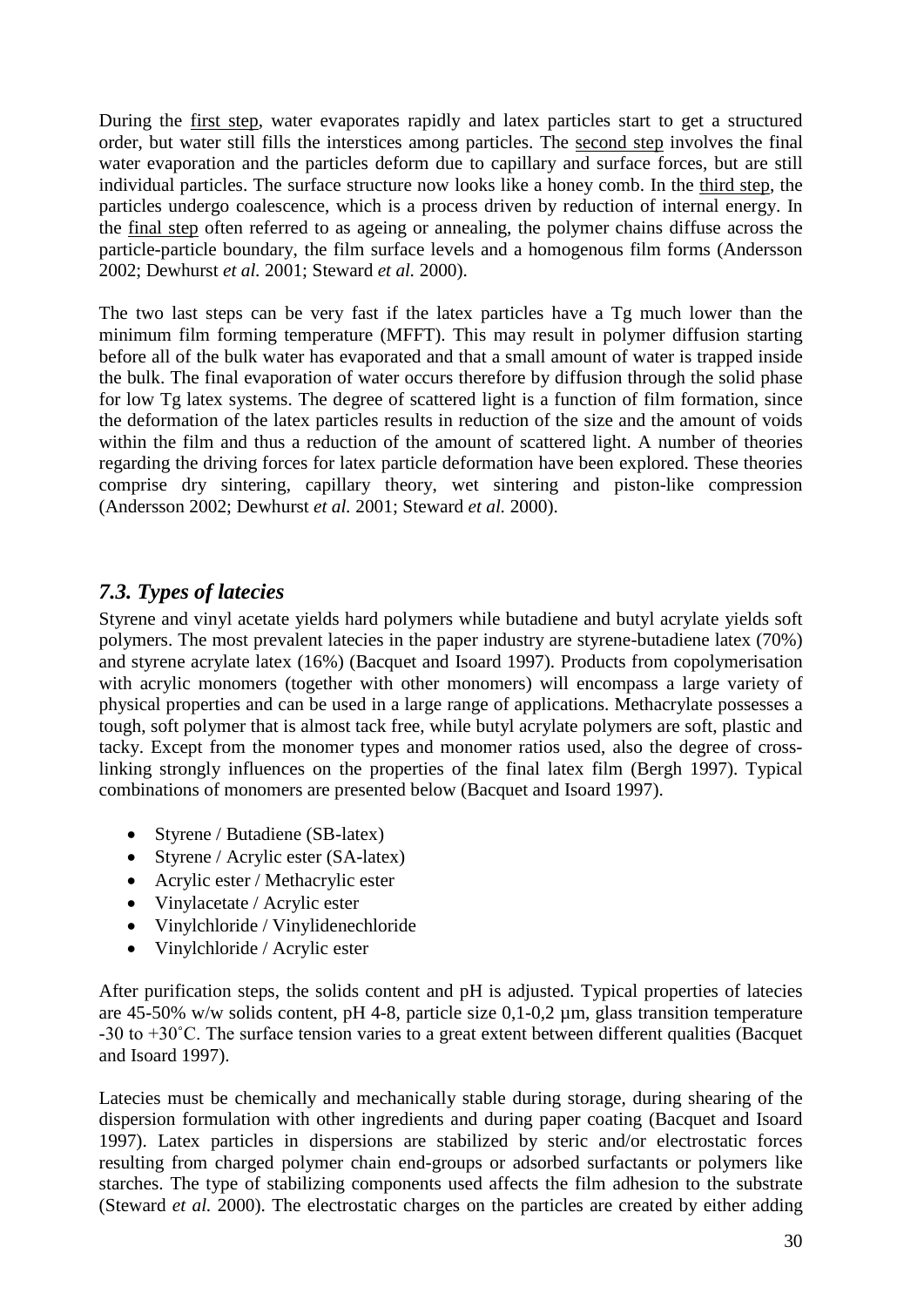ionic emulsifiers or use ionic co-monomers ( e.g. vinylic acids like acrylic acid, methacrylic acid, fumaric acid maleic acid etc. but also acrylamide, methacrylamide etc.) during latex synthesis (Bacquet and Isoard 1997; Bergh 1997). By using non-ionic macromolecules with hydrophilic and hydrophobic parts, steric stabilisation, which is independent of pH and ion strength, is achieved (Bergh 1997).

#### <span id="page-33-0"></span>*7.4. Latex binders for pigment coating*

Pigment coating improves the printing properties of paper and board by filling the cavities and covering the highest located fibres of the substrate, which achieves a smooth surface with higher gloss. Coating formulations consist of several components including pigments (e.g. minerals like kaolin clay or calcium carbonate), binders (starches, proteins or latecies) and addititives like lubricants, pH control agents, foam control agents, colorants, water retention and rheology modifiers etc. Generally, the composition of coating formulations consist of about 100 parts pigments; 10 parts binders and 1 part additives. (Heikkilä *et al.* 2000; Lehtinen 2000).

In pigment coating, the binder shall bind the pigment particles together, bind the pigments to the paper, give the coating formulation a suitable rheology, control the water desorption rate of coating colour, improve stiffness and surface strength, control flatness of the paper sheet, control the penetration of ink in subsequent printing etc. Binders used in the paper industry are divided into two groups; natural (starches and proteins) and synthetic binders (latex dispersions) (Bergh 1997).

The binding power of latecies results from the ability of latecies to form film and wet the surface of pigments (Bacquet and Isoard 1997). To achieve effective bonding both good adhesion and good cohesion are necessary. When increasing the bonding area, the bonding strength also increases. Therefore it is essential that the substrate area is covered to the greatest possible extent and that the binder has good adhesion to the substrate. Good cohesion is achieved when the binder is in a fluid form during the initial stages of the coating process to ensure that as much as possible of the surface of the substrate is covered (Bergh 1997).

#### <span id="page-33-1"></span>*7.5. Barrier dispersion coatings*

Barrier dispersion coatings (i.e. latex dispersions) are applied to the surface of paper and board in order to form a solid, uniform film, which possess a barrier against water, water vapour, grease, oil or gases. The most commonly used polymers or copolymers in barrier coatings are styrene, acrylate, methacrylate, butadiene and vinylacetate. Barrier dispersion coatings can be used in both food and non-food applications. When used in food applications, the comprised components must be approved materials for food packaging. (see chapter 6, Legislation). One of the main advantages of barrier dispersion coatings is that they can be fully recycled (by repulping, composting or incineration). Due to the repulpability of dispersion coatings, they are more easily reused than conventional extrusion products (Kimpimäki and Savolainen 1997).

To achieve a good barrier, it is essential that the film is dried perfectly. (Some dispersions contain off-odours due to residual monomers. See Chapter 5, Plastic and paper odour release). The substrate (i.e. paper or board) is important for the odour barrier properties of the packaging. The best odour barrier is achieved by solid boards with well-dried dispersions. A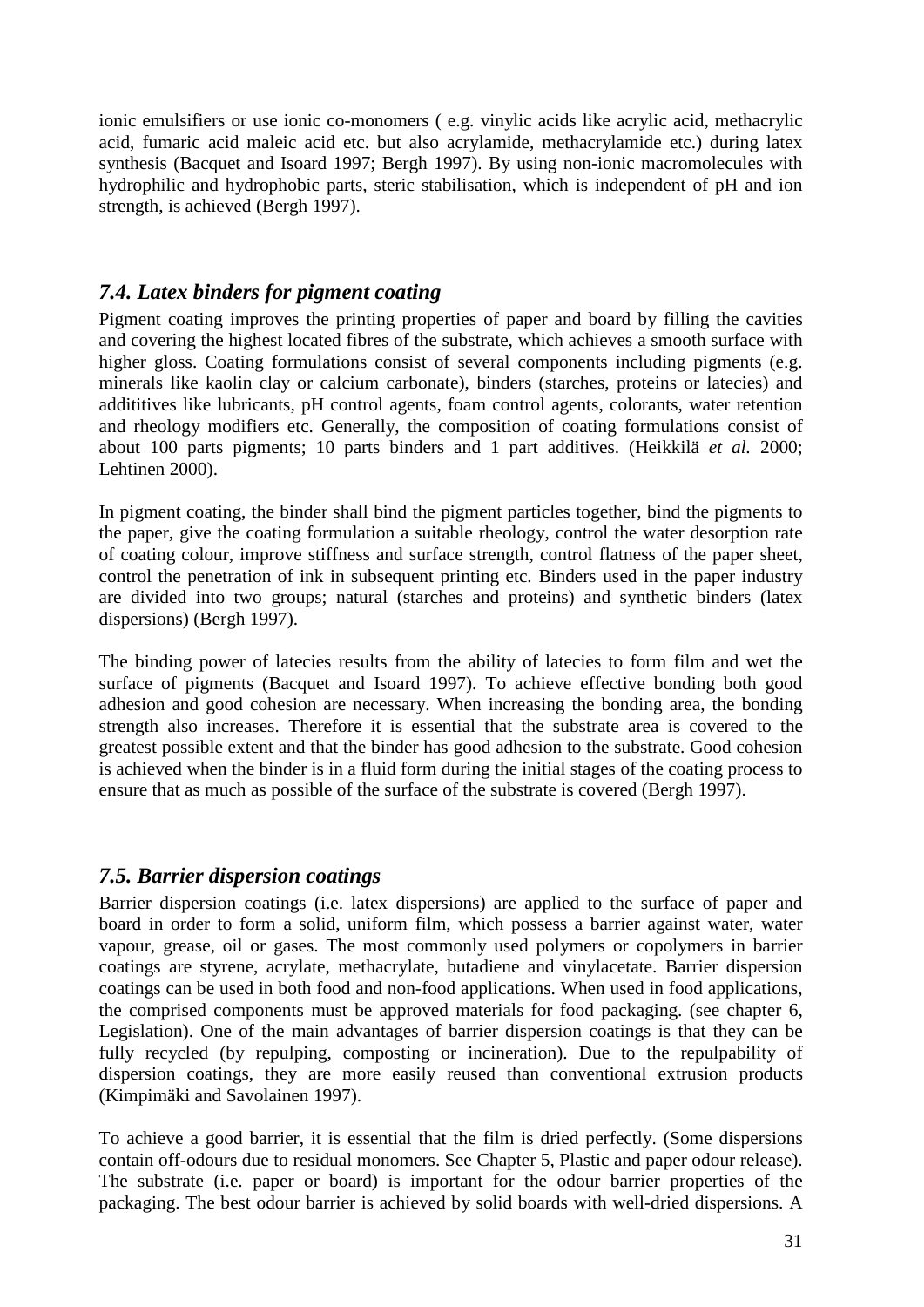badly dried dispersion coating will be sensed as much more odorous than a well-dried coating. To achieve a barrier against ultraviolet light, fillers like titanium dioxide, talc and calcium carbonate may be added to the dispersion. Further it is essential to get a pinhole free coating. Pinholes may be created by air bubbles or disordered fibres. Gas barrier properties are essential in many food packaging. Oxygen and carbon dioxide barriers can be made with copolymers of highly polar polymers and non-polar polymers (Kimpimäki and Savolainen 1997).

Until now, the main applications of barrier dispersion coatings have been frozen food cartons, packages for dry food products, wrappings with grease resistance and disposables. However, the development of barrier dispersion coatings is improving and will in the future probably result in packaging materials with higher barrier levels to be used in more demanding food applications (Kimpimäki and Savolainen 1997).

#### <span id="page-34-0"></span>*7.6. Surface sizing*

Surface properties of coated paper and board can be significantly improved by using surface sizing. Surface sizing bind fibres and fillers together resulting in that the surface is sealed and hence, reduced porosity, liquid penetration and roughness are achieved. It also improves strength and stiffness of the product, lower dusting tendency and result in better printability. Currently, the most commonly used surface sizing agent for paper and board is starch. Often also minerals are used together with starch in the surface sizing process. Minerals can however induce runnability problems in the paper mill. However, the use of synthetic polymers together with starches in surface sizing is presently growing. These synthetic polymer systems include for instance styrene-maleic-anhydride (SMA), SMA ester and styrene-acrylic-acid copolymer (SAA) solution polymers (Kimpimäki 2001).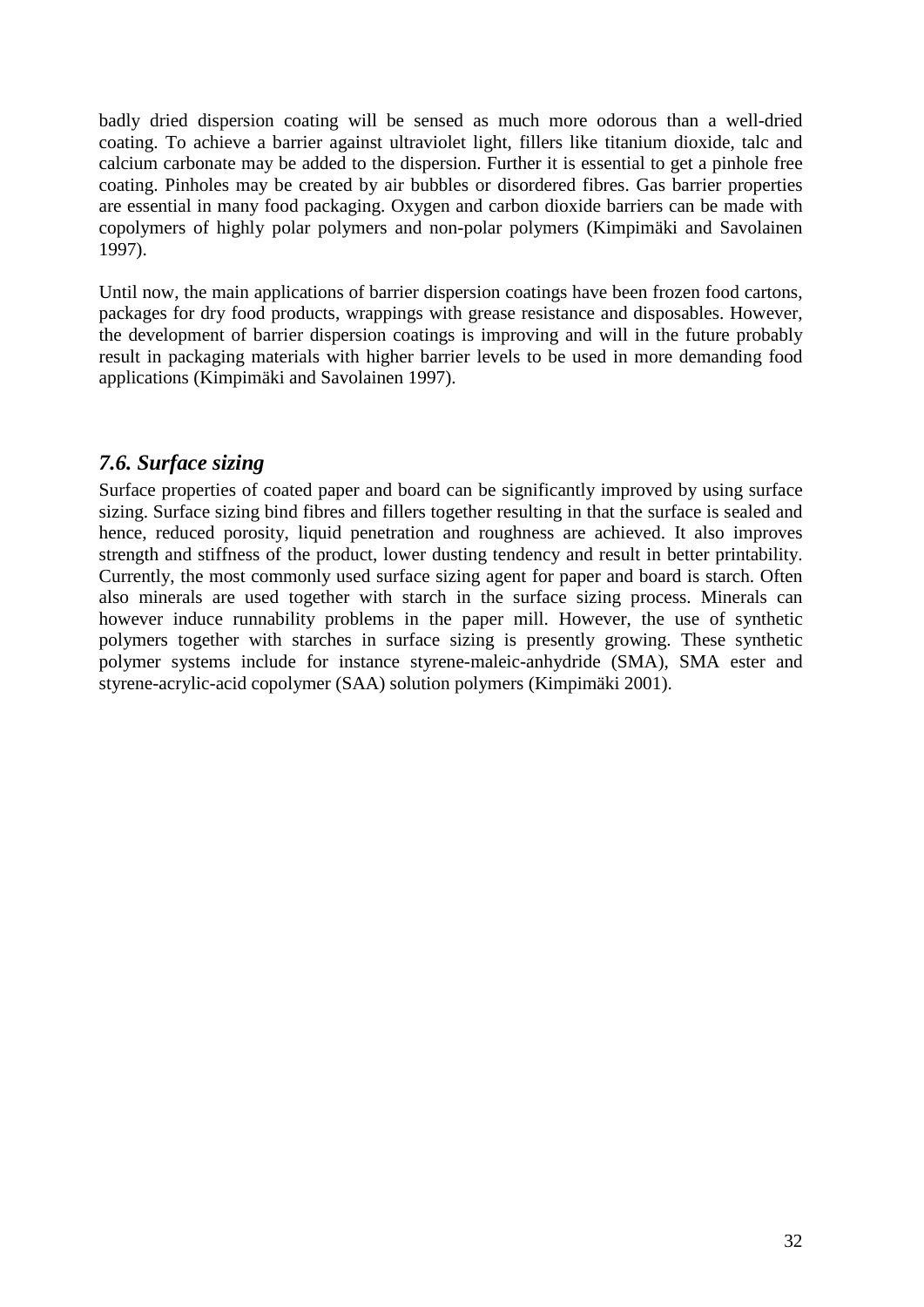#### <span id="page-35-0"></span>**8. Recycling of packaging materials**

The amount of deposited solid waste increases each year. In the United States all packaging material makes up one-third of the total solid waste by weight. Efforts to reduce the solid waste include source reduction, recycling and incineration. The recycling rates of various materials differ (See table 5). Both economic and environmental concerns have resulted in government regulations to promote recycling. The primary concern in using recycled material for food contact packaging is the potential for contaminants in the packed food products (Borchardt 1997; Franz 2002; Pesselman and McCort-Tipton 1999). Food-packaging regulations in Europe require that packaging material must be safe. The migration of harmful recycling-related substances to the food must be excluded and suitable test methods to ensure the safety of recycled materials are needed. An European research project FAIR-CT98-4318 worked with development of suitable test methods for different classes of recycled materials (polyethylene terephthalate, paper and board, and plastics covered with functional barriers i.e. layers of virgin polymer, which is in contact with the food) (Franz 2002; Franz *et al.* 2004).

| <b>Table 5.</b> Recycling rates of various materials in United States (Borchardt 1997). |                          |  |
|-----------------------------------------------------------------------------------------|--------------------------|--|
| <b>Material</b>                                                                         | <b>Recycling Rate, %</b> |  |
| Paper and paperboard                                                                    | 40                       |  |
| Ferrous metals (iron and steel)                                                         | 37                       |  |
| Aluminium                                                                               | 30                       |  |
| Glass                                                                                   |                          |  |
| <b>Plastics</b>                                                                         |                          |  |
| Rubber and leather                                                                      |                          |  |

 **Table 5.** Recycling rates of various materials in United States (Borchardt 1997).

As can be seen in table 5, recycling of plastic materials in the US are not yet very common even though this field is likely to expand (Borchardt 1997). The degree of recycling of packaging material is in general a bit higher in Europe than in the US. However, the extent of recycling of packaging material differs between different countries in the Europe. Overall, paper packaging material is the dominating generated recycled material in Europe (Jordan and Heidorn 2003).

There are three stages in recycling of plastics. Primary recycling includes recycling of plant scrap plastics that have not been sold for consumer use. Secondary recycling is physical cleaning and processing of post-consumer plastic products. Tertiary recycling is the chemical treatment of polymers, which usually includes depolymerisation into monomers and then a new polymerisation. During tertiary recycling, fibres and fillers can be removed and the monomers can be purified through distillation prior to the new polymerisation process. Currently, the most important example of tertiary recycling is PET. However, secondary recycling of PET is also common. (Borchardt 1997). Recently, the results of the European research project FAIR-CT98-4318 "Recyclability" showed that post-consumer recycled (PCR) PET materials and articles produced by super-clean technologies (i.e. secondary recycling) can be considered to be safe in direct food applications in the same way as virgin food-grade PET (Franz *et al.* 2004).

However, in many cases packaging consist of paper board coated with plastic materials. Using conventional materials, these plastic laminates must be separated during the recycling process, which is time-consuming, expensive and causes problems during the recycling operation. It is therefore desirable to use a coating that can be readily recycled in the paper mill. Repulpable aqueous-based barrier coatings for paper and board are developed or are under development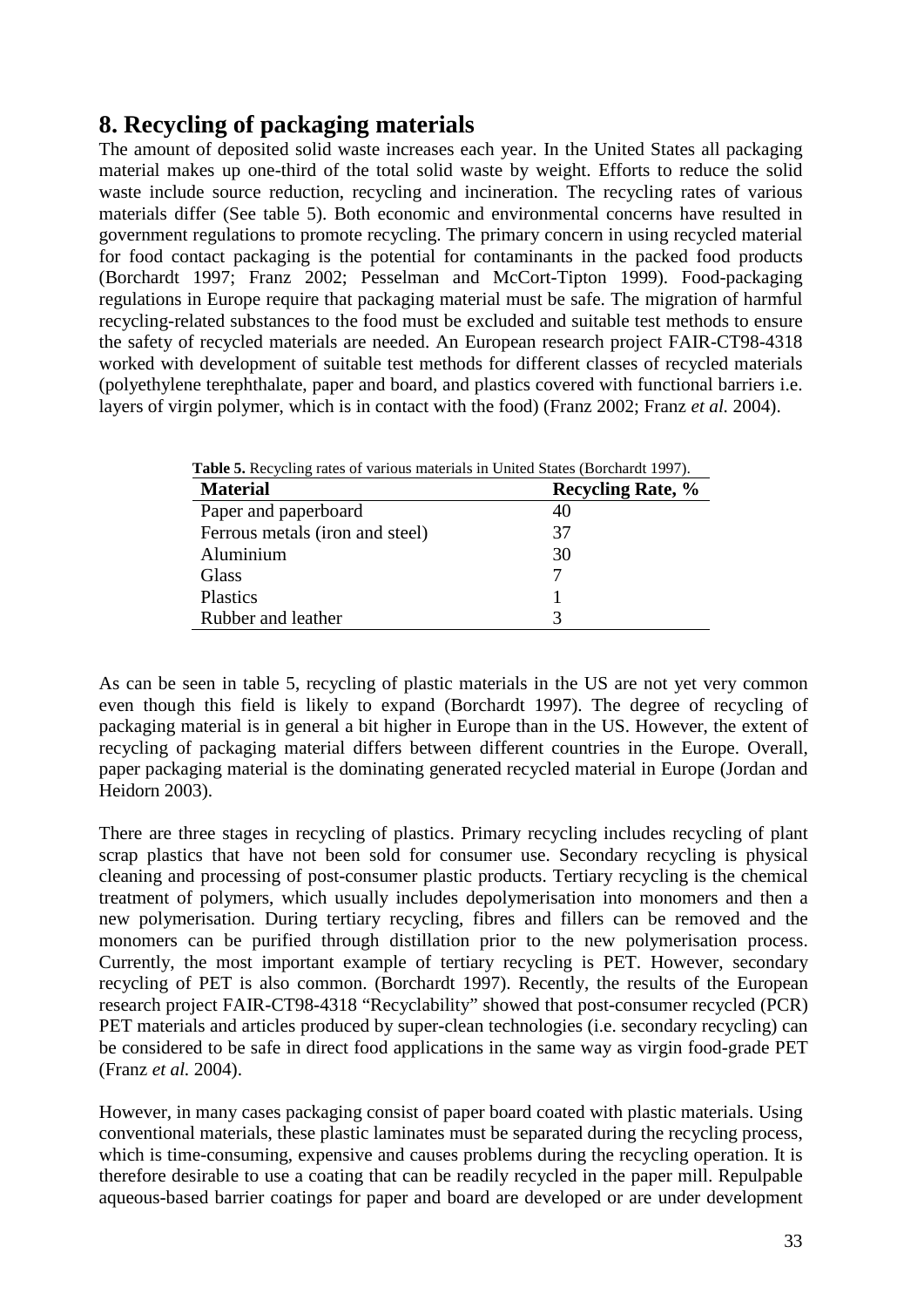that will provide barriers against moisture, water, grease, oils or gases. Some of these are also approved by FDA for food contact (Johnson and Copeland 1999). For example, EvCo Research, Inc. has developed repulpable polyester-based polymers for barrier coating of paper (Salsman 1998). Also Retec Inc. has developed repulpable barrier coatings based on aqueous dispersions of copolymers, which are free of plasticizer. To be easily repulpable, the barrier coating should be recycled directly in the paper mill without any addition of chemicals. Either the coating particles are flushed out of the system or are absorbed into the new paper or board being produced. In addition, the coating should not contaminate the white water systems and must have high enough melting point not to cause stickiness in the pulp process (Johnson and Copeland 1999).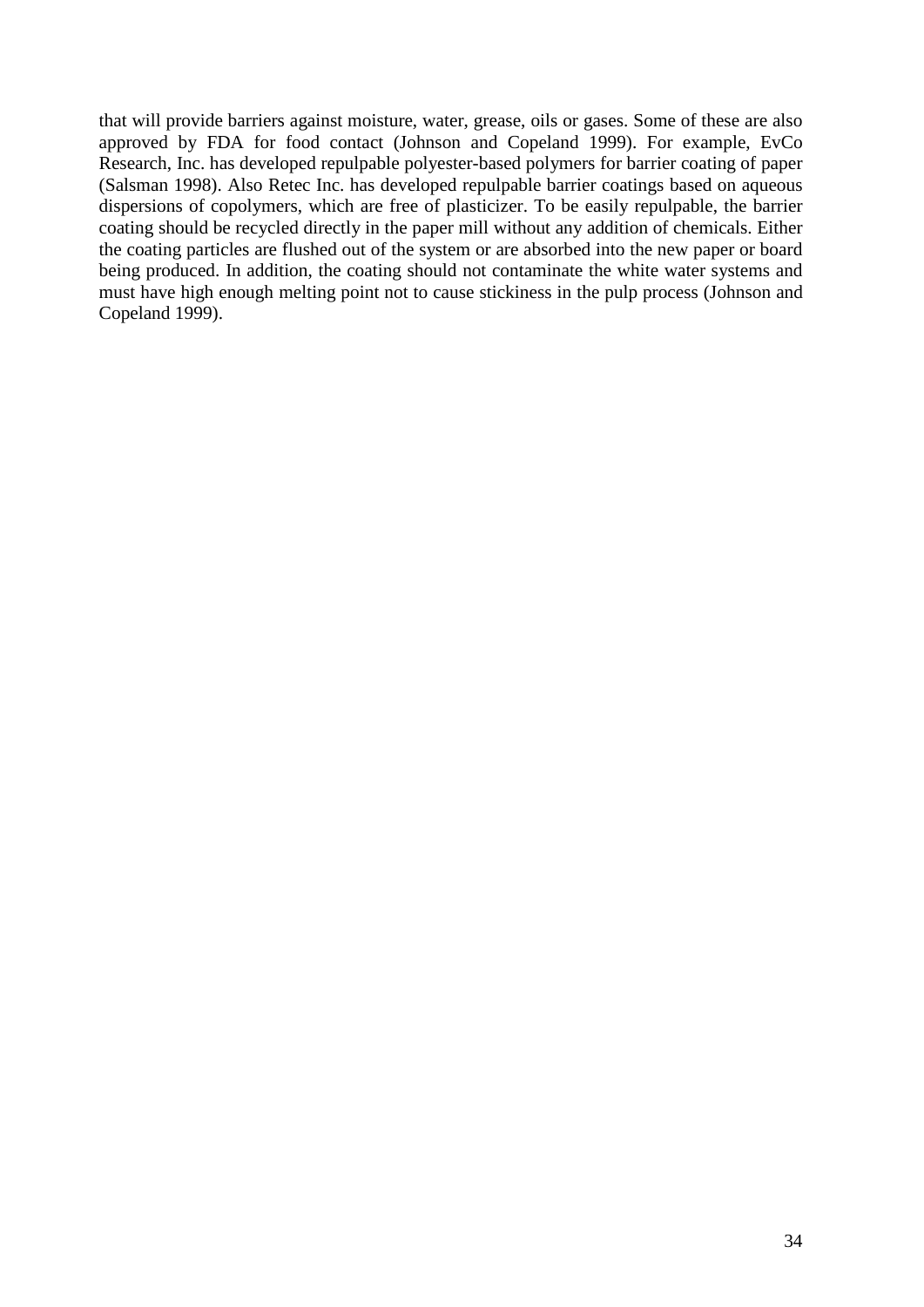#### <span id="page-37-0"></span>**9. References**

Ahvenainen, R. (2003). Active and intelligent packaging An introduction. In Novel food packaging techniques. Ed: R. Ahvenainen. Cambridge, Woodhead Publishing Limited**:** 5-21.

Ahvenainen, R. and E. Hurme (1997). "Active and smart packaging for meeting consumer demands for quality and safety." Food-Additives-and-Contaminants **14**(6/7): 753-763.

Andersson, C. (2002). Interactions between polymers in dispersion coating and surface sizing of paper and board. Department of Chemcial Engineering. Karlstad University, PhD Thesis.

Anon (2002). "The new role of packaging." Food-Marketing-&-Technology **16**(1): 45-46.

Appendini, P. and J. H. Hotchkiss (2002). "Review of antimicrobial food packaging." Innovative-Food-Science-and-Emerging-Technologies **3**(2): 113-126.

Bacquet, G. and J. C. Isoard (1997). Synthetic latex binders for paper manufacture. In Surface application of paper chemical. Ed: J. Brander and I. Thorn. London, Blackie academic and professional**:** 48-68.

Bergh, N.-O. (1997). Binders for paper coating: Starches, proteins and latices. In The Fundamentals of Papermaking Materials. Ed: C. F. Baker. Surrey, Pira International**:** 139- 193.

Borchardt, J. K. (1997). Recycling. In The Wiley Encyclopedia of Packaging Materials. Ed: A. L. Brody and K. S. Marsh. New York, John Wiley & Sons, Inc.**:** 799-805.

Braakman, L. (2002). "The future of PET." Food Engineering and Ingredients **28**(Oct.): 22- 25.

Bravington, C. (2002). Innovative and intelligent RFID technologies for the food industry. In Second International Conference in Active and Intelligent Packaging, 12-13 September, 2002. Ed: L. Brydon. Chipping Campden, CCFRA.

Brodie, V. and D. L. Visioli (1992). Aldehyde scavenging compositions and methods relting therto. U.S. Patent. USA, 5,284,892.

Brody, Strupinsky and Kline (2001). Active packaging for food applications. Lancaster, Technomic Publishing Company.

Brody, A. L. (2002). "Action in active and intelligent packaging." Food Technology **56**(2): 70-71.

Brody, A. L. (1992). "Flavor, flavor everywhere -but in packaging?" Packaging **37**(11): 834- 835.

Brody, A. L. (2003). "The sweet smell of food via odor-scavenging packaging." Food-Technology **57**(8): 98-100.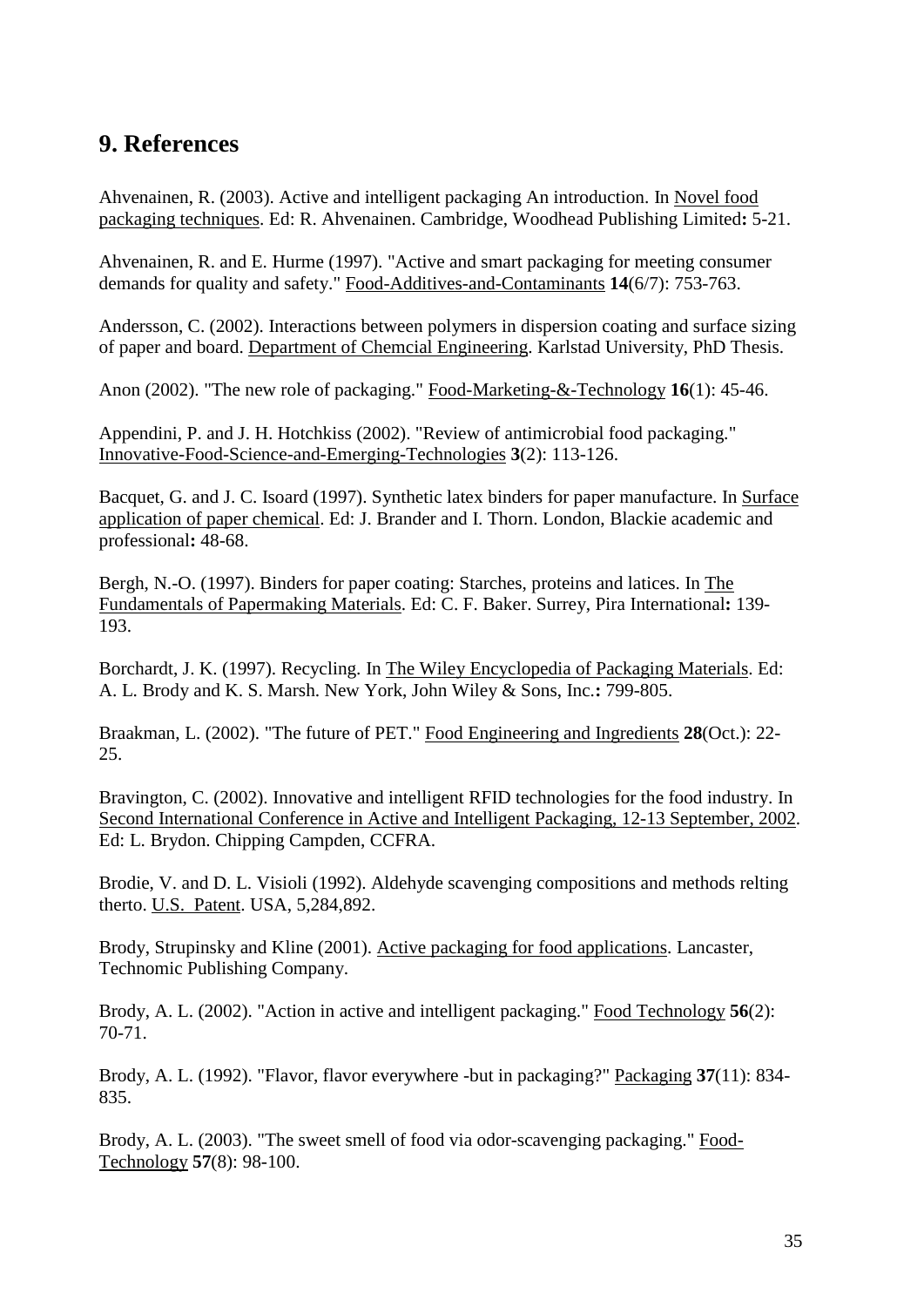Clarke, R. (2002). Intelligent packaging for safeguarding product quality. In Second International Conference on Active and Intelligent Packaging, 12-13 September,2002. Ed: L. Brydon. Chipping Campden, CCFRA.

Council.of.Europe (2002). Policy statement concerning paper and board materials and articles intended to come into contact with foodstuffs, Council of Europe, [www.coe.int.](http://www.coe.int/)

Crank, J. (1999). The mathematics of diffusion Second edition. Oxford, Oxford university press.

Crosby, N. T. (1981). Food packaging materials: Aspects of analysis and migration of contaminants. London, Applied Science Publishers.

Day, B. (1995). Active packaging for fresh produce. In Foods an packaging materials - Chemical interactions. Ed: P. Ackermann, M. Jägerstad and T. Ohlsson. Cambridge, The royal society of chemistry**:** 189-200.

Day, B. (1999). "Recent developments in active packaging." Food Review(August): 21-27.

de Kruijf, N. and R. Rijk (2003). Legislative issues relating to active and intelligent packaging. In Novel food packaging techniques. Ed: R. Ahvenainen. Cambridge, Woodhead publishing limited**:** 459-496.

de Kruijf, N., M. van Beest, R. Rijk, T. Sipilainen-Malm, P. Paseiro-Losada and -. B.-d. Meulenaer (2002). "Active and intelligent packaging: applications and regulatory aspects." Food-Additives-and-Contaminants **19(suppl.)**: 144-162.

del Nobile, M. A., G. G. Buonocore, P. Fava and L. Piergiovanni (2002). "Modeling of hexanal sorption kinetic in an aldehydes scavenger film intended for food packaging applications." Food engineering and physical properties **67**(7): 2687-2691.

Delassus, P. (1997). Barrier polymers. In The Wiley Encyclopedia of Packaging Technology Second Edition. Ed: K. S. Marsh. New York, John Wiley & Sons**:** 71-77.

Dennis, C. (2000). "Future food production and processing trends." Food-Australia **52**(10): 436-437.

Dewhurst, J. E., A. S. Drayton-Elder, X. Gao, T. M. Santosusso, C.-F. Tien and T. L. Wickmann (2001). Property development during film formation of two component waterborne polyurethane using dielectric spectroscopy. In Film formation in coatings. Ed: T. Provder and M. W. Urban. Washington, ACS.

Devlieghere, F. (2000). "The effectiveness of hexamethylenetetramine-incorporated plastic for active packaging of foods." Packaging Technology and Science(13): 117-121.

Djien, K. S. (1983). Indigenous fermented foods. In Fermented foods. Ed: A. H. Rose. Bath, Academic Press. **7:** 16-38.

Dunn, T. J. (1997). Multilayer flexible packaging. In The Wiley Encyclopedia of Packaging Technology. Ed: A. L. Brody and K. S. Marsh. New York, John Wiley & Sons**:** 659-665.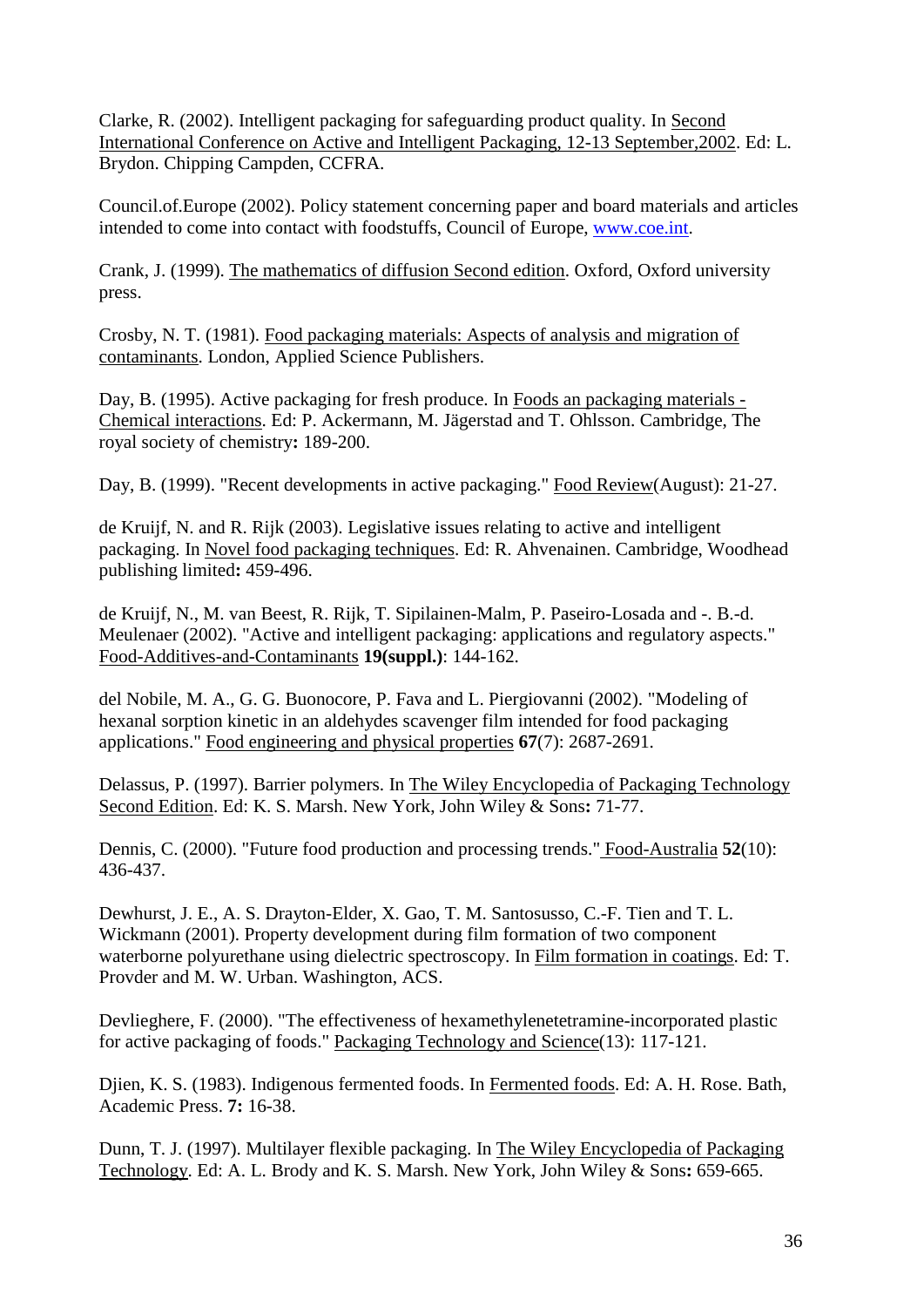EuropeanCommission. (2003). Food contact materials -Practical guide. [http://cpf.jrc.it/webpack/.](http://cpf.jrc.it/webpack/)

EuropeanParliament (2004). EP-PE\_TC1-COD(2003)0272 Consolidated directive, [www.slv.se.](http://www.slv.se/)

Ezquerro, Ó., B. Pons and T. M.T. (2002). "Development of a headspace solid-phase microextraction-gas-chromatography-mass spectrometry method for the identification of odour-causing volatile compounds in packaging materials." Journal of Chromatography A(963): 381-392.

Fennema, O. R. (1996). Food Chemistry. New York, Marcel Dekker.

Floros, J. D., P. V. Nielsen and J. K. Farkas (2000). "Advances in modified atmosphere and active packaging with applications in the dairy industry." Bulletin-of-the-International-Dairy-Federation **346**(Packaging of milk products): 22-28.

Franke, I., E. Wijma and K. Bouma (2002). "Shelf life extension of pre-baked buns by an active packaging ethanol emitter." Food-Additives-and-Contaminants **19**(3): 314-322.

Franz, R. (2002). "Programme on the recyclability of food-packaging materials with respect to food safety considerations: polyethylene terephtalate (PET), paper and board, and plastics covered by functional barriers." Food Additives and Contaminants **19**(Supplement): 93-110.

Franz, R., A. Mauer and F. Welle (2004). "European survey on post-consumer poly(ethylene terephtalate) (PET) materials to determine contamination levels and maximum consumer exposure from food packages made from recycled PET." Food Additives and Contaminants **21**(3): 265-286.

Giacin, J. R. and R. J. Hernandez (1997). Permeability of aromas and solvents in polymeric packaging materials. In The Wiley Encyclopedia of packaging technology. Ed: A. L. Brody and K. S. Marsh. New York, John Wiley & Sons, Inc.**:** 724-733.

Haugaard, V. K., C. J. Weber, B. Danielsen and G. Bertelsen (2002). "Quality changes in orange juice packed in materials based on polylactate." European Food Research and Technology **214**(5): 423-428.

Heikkilä, L., A. Tømmerås, T. Engels and E. Knudsen (2000). Coating additives. In Pigment coating and surface sizing of paper. Ed: E. Lehtinen. Helsinki. **11:** 288-302.

Hernandez, R. J. and R. Gavara (1999). Plastic packaging -Methods for studying Mass Transfer Interactions. Leatherhead, Pira International.

Hotchkiss, J. H. (1997). "Food-packaging interactions influencing quality and safety." Food-Additives-and-Contaminants **14**(6/7): 601-607.

Hotchkiss, J. H. (1995). Overview on chemical interactions between food and packaging materials. In Foods and packaging materials -Chemical Interactions. Ed: P. Ackermann, M. Jägerstad and T. Ohlsson. Cambridge, The royal society of chemistry**:** 3-11.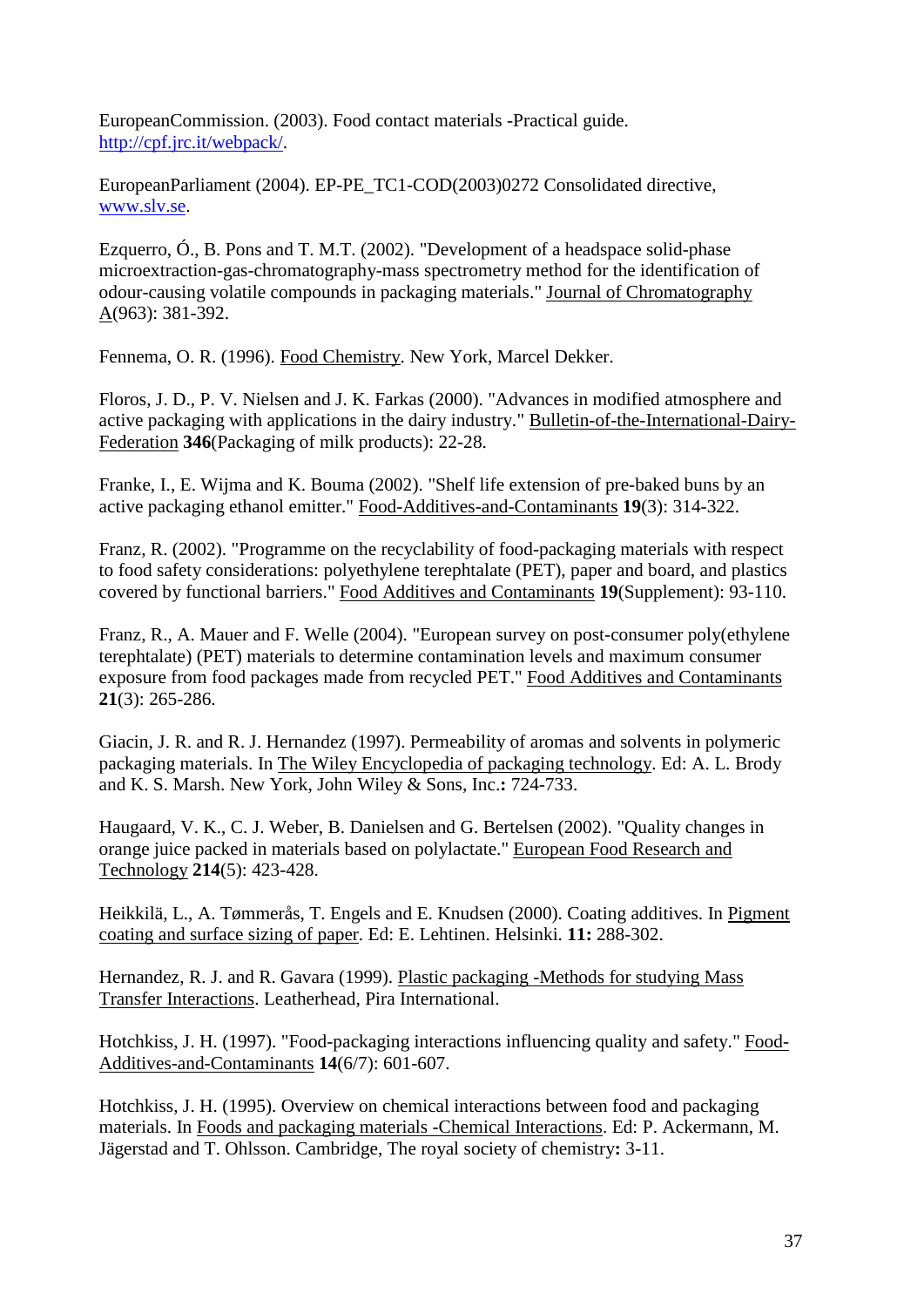Huber, M., J. Ruiz and F. Chastellain (2002). "Off-flavour release from packaging materials and its prevention: a food company´s approach." Food Additives and Contaminants **19**(Supplement): 221-228.

Hurme, E. (2002). An overview of new intelligent packaging systems for food products. In Second International Conference on Active and Intelligent Packaging, 12-13 September, 2002. Ed: L. Brydon. Chipping Campden, CCFRA.

Hurme, E., T. Sipilainen-Malm, R. Ahvenainen and T. Nielsen (2002). Active and intelligent packaging. In Minimal processing technologies in the food industry. Ed: T. Ohlsson and N. Bengtsson. Cambridge, Woodhead Publishing Limited**:** 87-123.

Johansson, F. (1996). Food and packaging interactions affecting food quality, PhD Thesis. SIK / Chalmers University of Technology.

Johansson, F. and A. Leufvén (1997). "Concentration and interactive effects on the sorption of aroma liquids and vapours into polypropylene." Journal of Food Science **62**: 355-358.

Johnson, M. and G. Copeland (1999). "Repulpable barrier coating to increase reclaimed OCC." Corrugating International(July): 19-22.

Jordan, K. and C. Heidorn (2003). Wast generated and treated in Europe, European Commission**:** 32-40.

Kimpimäki, T. (2001). "A new surface sizing concept - a significant decrease in porosity, liquid penetration and surface roughness." Paper Technology **42**(6): 43-48.

Kimpimäki, T. and A. V. Savolainen (1997). Barrier dispersion coating of paper and board. In Surface application of paper chemicals. Ed: J. Brander and I. Thorn. London, Blackie academic and professional**:** 208-228.

Labuza, T. P. (1996). "An introduction to active packaging for foods." Food-Technology **50**(4): 68-71.

Law, B. A. (1983). Cheeses. In Fermented foods. Ed: A. H. Rose. bath, Academic press. **7:**  148-191.

Lee, D. I. (2000). Latex. In Pigment coating and surface sizing of paper. Ed: E. Lehtinen. Helsinki, PI. **11:** 196-215.

Lee, D. S., D. H. Shin, C. H. Lee, J. C. Kim and H. S. Cheigh (2001). "The use of physical carbon dioxide adsorbents to controll pressure buildup and volume expansion of kimchi packages." Journal of Food Engineering **48**: 183-188.

Lehtinen, E. (2000). Introduction to pigment coating of paper. In Pigment coating and surface sizing of paper. Ed: E. Lehtinen. Helsinki, PI. **11:** 14-28.

Leufvén, A., F. Johansson and C. Hermansson (1995). The influence of food and external parameters on the sorption of aroma compounds in food contact polymers. In Foods and packaging materials -Chemical Interactions. Ed. Cambridge, The royal society of chemistry.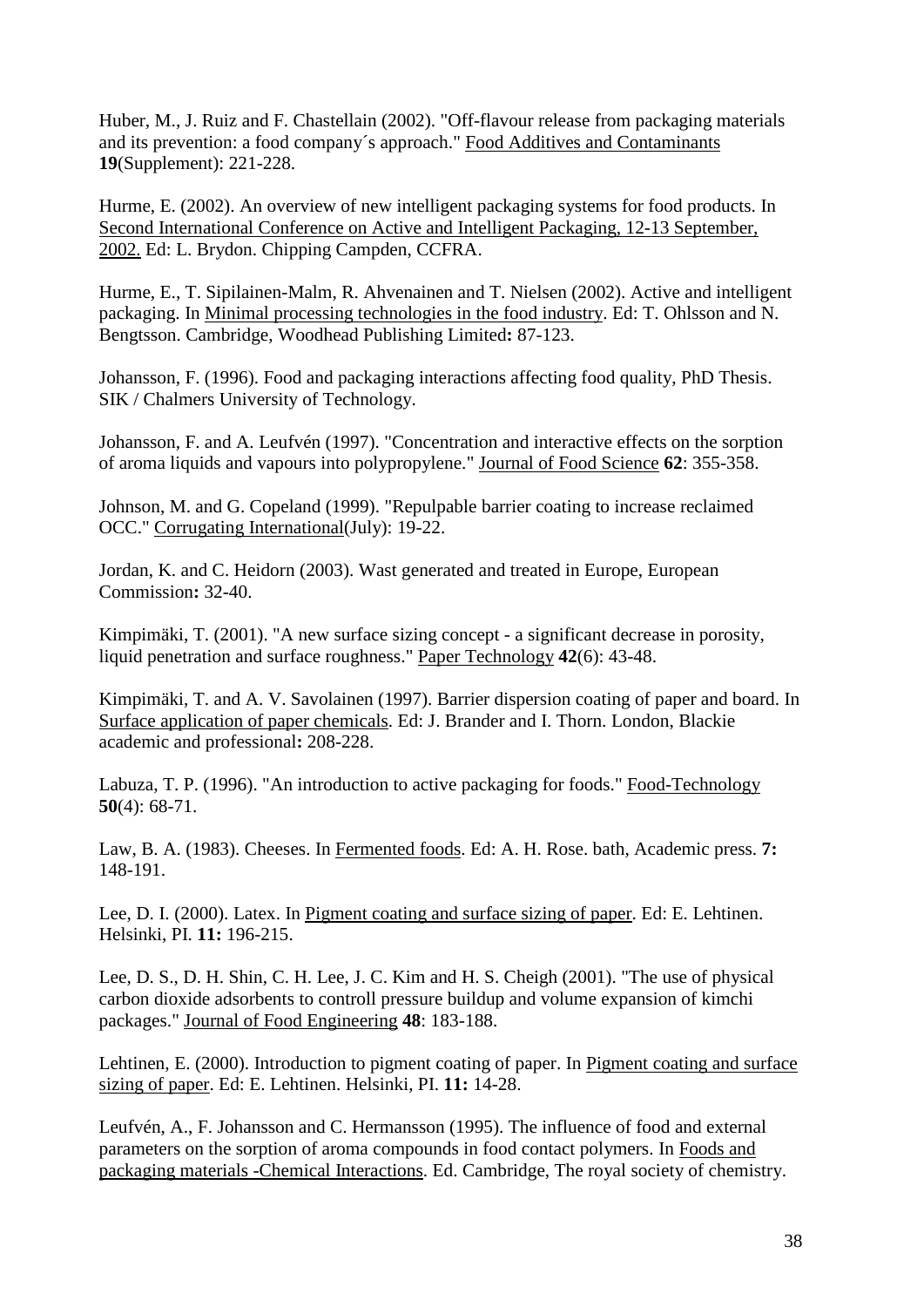Lindsay, R. C. (1996). Flavors. In Food Chemistry. Ed: O. R. Fennema. New York, Mercel Dekker, Inc.**:** 723-765.

Linssen, J. P. H., R. W. G. van Willige and M. Dekker (2003). Packaging-flavour interactions. In Novel food packaging techniques. Ed: R. Ahvenainen. Cambridge, Woodhead Publishing Limited**:** 144-171.

Lopez-Cervantes, J., D. I. Sanchez-Machado, S. Pastorelli, R. Rijk and P. Paseiro-Losada (2003). "Evaluating the migration of ingredients from active packaging and development of dedicated methods: a study of two iron-based oxygen absorbers." Food-Additives-and-Contaminants **20**(3): 291-299.

Matche, R. S. (2001). "New trends in fresh produce packaging." Indian-Food-Industry **20**(6): 58-64.

Mohney, S. M., R. J. Hernandez, J. R. Giacin, B. R. Harte and J. Miltz (1988). "Permeability and solubility of d-limonene vapor in cereal package liners." Journal of Food Science **53**(1): 253-257.

Nielsen, T. and M. Jaegerstad (1994). "Flavour scalping by food packaging." Trends-in-Food-Science-&-Technology **5**(11): 353-356.

Paine, F. A. and H. Y. Paine (1992). A handbook of food packaging. Glasgow, Blackie academic & professional.

Parks, C. J. (1996). Odor-sorbing packages. U.S. Patent. USA, 5,540,916.

Pesselman, R. L. and M. McCort-Tipton (1999). Recycled Plastics: Experimental approaches to regulatory compliance. In Food Packaging: Testing methods and applications. Ed: S. J. Risch. Washington DC, ACS. **753:** 103-113.

Piringer, O. and M. Rüter (2000). Sensory problems caused by food and packaging interactions. In Plastic Packaging Materials for Food: Barrier function, mass transport, quality assurance and legislation. Ed: O.-G. Piringer and A. L. Baner. Weinheim, Wiley-VCH**:** 407- 426.

Piringer, O.-G. and A. L. Baner (2000). Plastic Packaging Materials for Food: Barrier function, mass transport, quality assurance and legislation. Weinheim, Wiley-VCH.

Powers, T. H. and W. J. Calvo (2003). Moisture regulation. In Novel food packaging techniques. Ed: R. Ahvenainen. Cambridge, Woodhead Publishing Limited**:** 172-185.

Pugh, S. and J. T. Guthrie (2000). "Development of taint and odour in cellulosic carton-board packaging systems." Cellulose(7): 247-262.

Quezada-Gallo, J.-A., D. F. and A. Voilley (2000). Mechanism of aroma transfer through edible and plastic packagings. In Food packaging -Testing methods and applications. Ed: S. J. Risch. Washington DC, ACS. **753:** 125-139.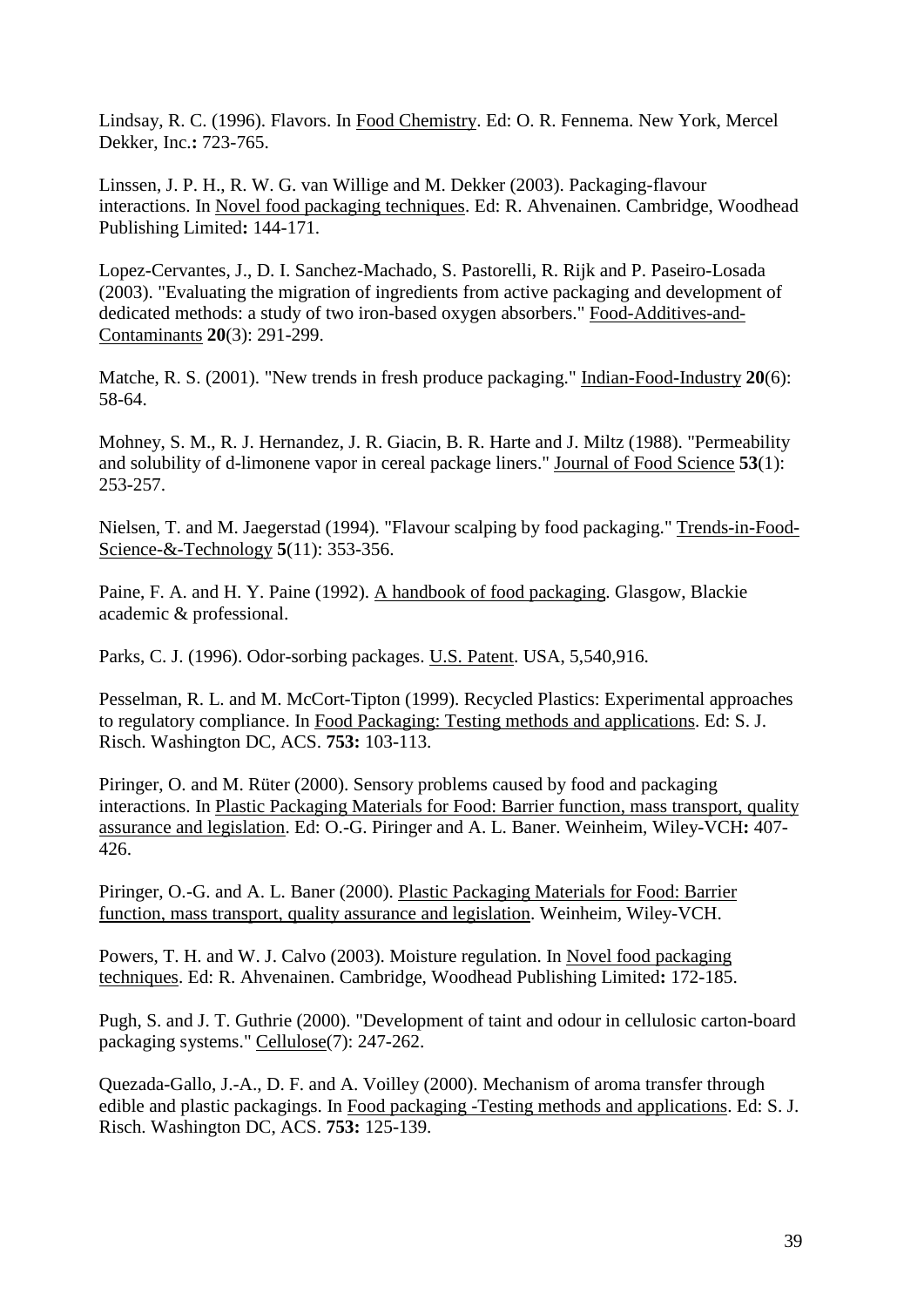Risch, S. J. (2000). New developments in Packaging Materials. In Food packaging: Testing methods and applications, ACS 753. Ed: S. J. Risch. Washington, American Chemical Society.

Robertson, G. L. (1993). Food packaging: principles and practice. New York, Marcel Dekker.

Rooney, M. L. (1997). Active packaging. In The Wiley Encyclpedia of Packaging Technology. Ed: A. L. Brody and K. S. Marsh. New York, John Wiley & Sons, Inc.**:** 2-7.

Rooney, M. L. (1995). Active packaging in polymer films. In Active food packaging. Ed: M. L. Rooney. Glasgow, Blackie Academic and Proffessional**:** 74-110.

Rooney, M. L. (1995). Overview of active food packaging. In Active food packaging. Ed: M. L. Rooney. Glasgow, Blackie academic and professional**:** 1-37.

Rose, A. H. (1982). History and scientific basis of microbial activity in fermented foods. In Fermented Foods. Ed: A. H. Rose. Bath, Academic Press. **7:** 1-13.

Rossi, L. (2000). European community legislation on materials and articles intended to come into comtact with food. In Plastic packaging materials for food. Ed: O. Piringer and A. L. Baner. Weinheim, Wiley-VCH**:** 393-406.

Rowan, C. (2001). "The shelf life challenge." Food-Engineering-&-Ingredients **26**(7): 20-23.

Sadler, G. D. and R. J. Braddock (1990). "Oxygen permeability of low density polyethylene as a function of limonene absorption: An approach to modeling flavour scalping." Journal of Food Science **55**(2): 587-588.

Salsman, K. (1998). "Waterborne polyester resins in repulpable paper coating." PaperAge(July).

Selman, J. D. (1995). Time-temperature indicators. In Active food packaging. Ed: M. L. Rooney. Glasgow, Blackie Academic and Proffessional**:** 215-237.

Smith, J. P., J. Hoshino and Y. Abe (1995). Interactive packaging involving sachet technology. In Active food packaging. Ed: M. L. Rooney. Glasgow, Blackie Academic and Proffessional**:** 143-173.

Steward, J. H., J. Hearn and M. C. Wilkinsin (2000). "An overview of polymer latex film formation and properties." Advances in Colloid and Interface Science(86): 195-267.

Strong, A. B. (2000). Plastics -Materials and Processing. Upper Saddle River, Prentice Hall.

Summerfield, W., A. Goodson and I. Cooper (1998). "Survey of bisphenol a diglycidyl ether (BADGE) in canned food." Food Additives and Contaminants **15**(7): 818-830.

Tsai, B. C. and J. A. Wachtel (1990). Barrier properties of ethylene-vinyl alcohol (EVOH) copolymer in retorted plastic food containers. In Barrier polymers and structures, ACS 423. Ed: W. J. Koros. Washington, American chemical society**:** 192-202.